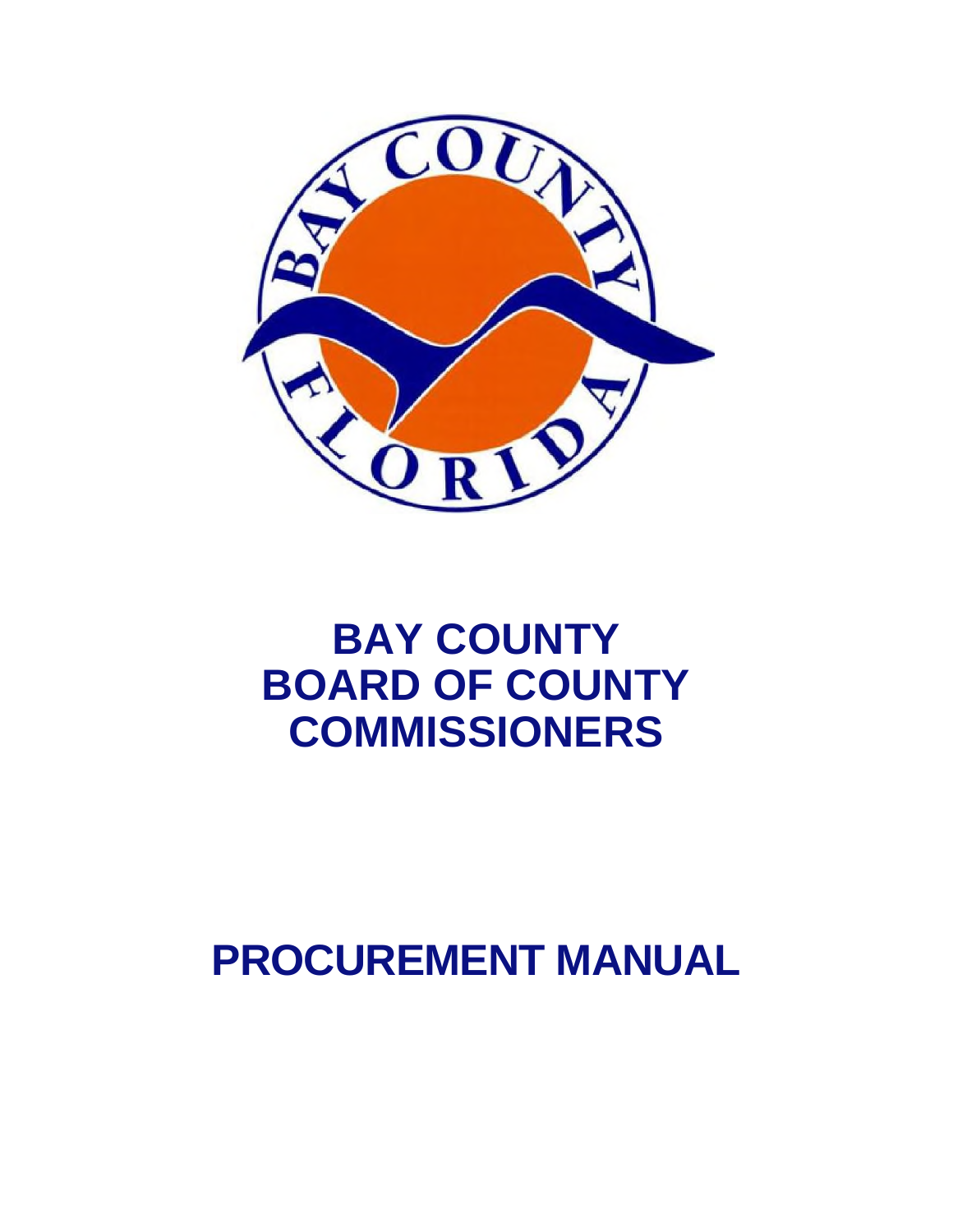| PROFESSIONAL ARCHITECTURAL, ENGINEERING, LANDSCAPE ARCHITECTURAL, AND LAND |     |
|----------------------------------------------------------------------------|-----|
|                                                                            |     |
|                                                                            |     |
|                                                                            |     |
|                                                                            |     |
|                                                                            |     |
|                                                                            |     |
|                                                                            |     |
|                                                                            |     |
|                                                                            |     |
|                                                                            |     |
| <b>PURCHASING CARD</b>                                                     | .33 |
|                                                                            |     |
|                                                                            |     |
|                                                                            |     |
|                                                                            |     |
|                                                                            |     |
|                                                                            |     |
|                                                                            |     |
|                                                                            |     |

#### **Table of Contents**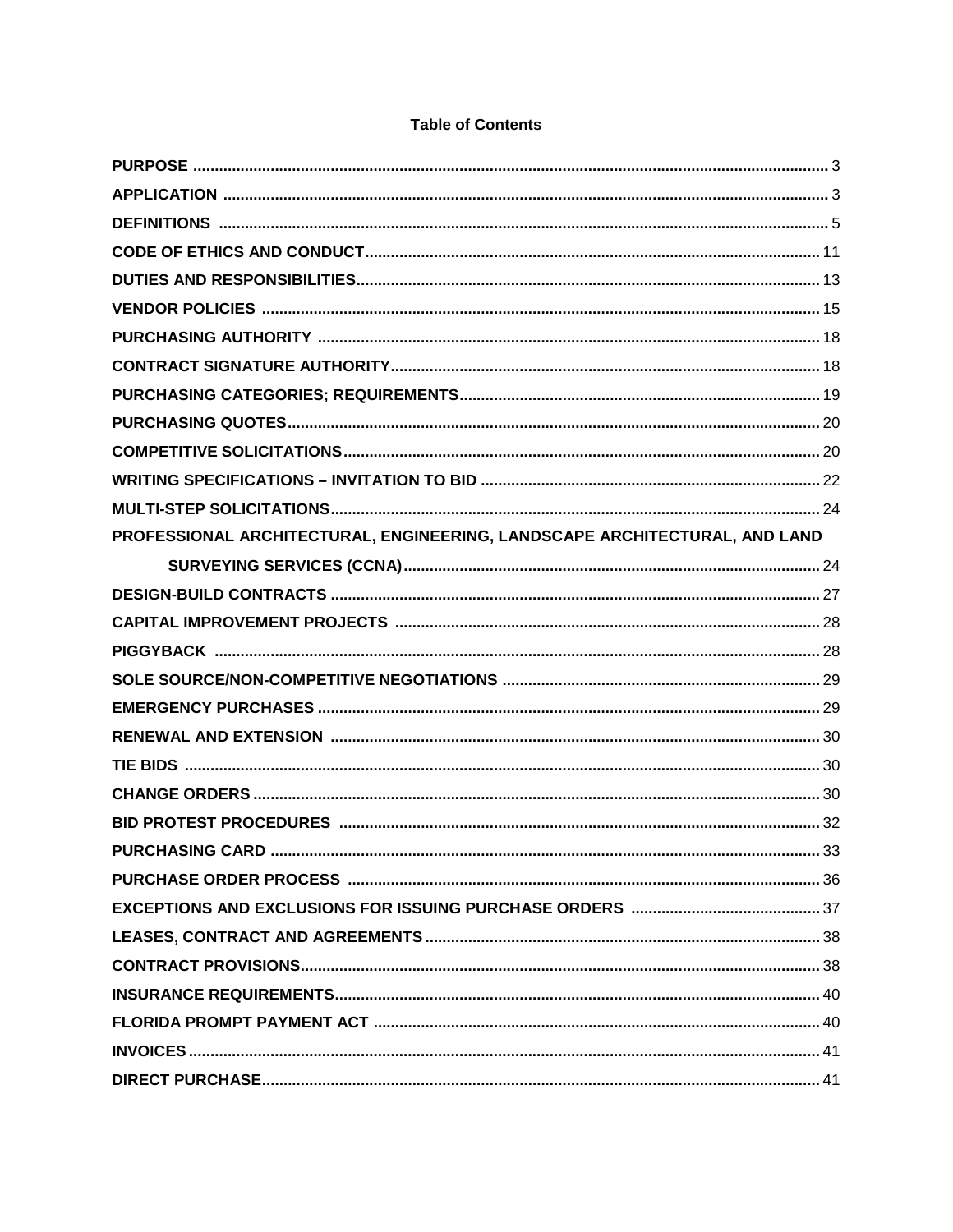# **BOARD OF COUNTY COMMISSIONERS PROCUREMENT MANUAL**

Effective Date: November 2, 2004

Revised: March 6, 2007, March 22, 2007, November 6, 2007, June 16, 2009, December 15, 2009, March 5, 2013, November 18, 2015, April 16,2018, July 16, 2018; March 18, 2020, April 20, 2021

#### **PURPOSE**

The Board of County Commissioners has identified the Purchasing Department as the agency responsible for coordinating the County's central procurement system. The central procurement system promotes efficiency, economy, and fair and open competition in an effort to reduce the appearance and opportunity for favoritism or impropriety, and to inspire public confidence that Purchase Orders and Contracts are awarded equitably and economically. It is essential for effective and ethical procurement that there be a system of uniform procedures, utilized by all personnel, that establishes basic guidelines and procedures which regulate procurement activities, contract management, and the resulting distribution of funds. The foremost objective of the Purchasing Department is to abide by, uphold, and adhere to the Procurement Code and Procurement Manual to guard against the misuse or misinterpretation of those rules and regulations.

This manual provides guidelines to Bay County Departments and Divisions for following the Procurement Code and the Procurement Manual.

Administrative changes or processing procedure portions of this manual may be amended when required by changes in law or minor procedural changes, i.e. flow of documents, internal department procedures, etc. with the review and concurrence of the Purchasing Director, County Manager and the County Attorney.

# **APPLICATION**

- 1. Contracts: These guidelines apply to contracts/agreements solicited or entered into after the effective date of this manual or subsequent amendments or revision.
- 2. Activities: These guidelines apply to the purchase/procurement of all materials, supplies, services, construction and equipment except as specifically exempted herein.
- 3. State of Emergency: In the event a local state of emergency is declared, all provisions of the Procurement Code, except Section 2-116, and this Procurement Manual are automatically suspended with respect to procurements that are necessary for the response to and recovery from the emergency condition for so long as the local state of emergency declaration is in effect.
- 4. Exemptions. The following exemptions do not preclude the County from utilizing competitive procurement practices where possible. Signature authority shall still apply as specified in the guidelines. The following types of purchase activities shall be exempt from the purchasing guidelines: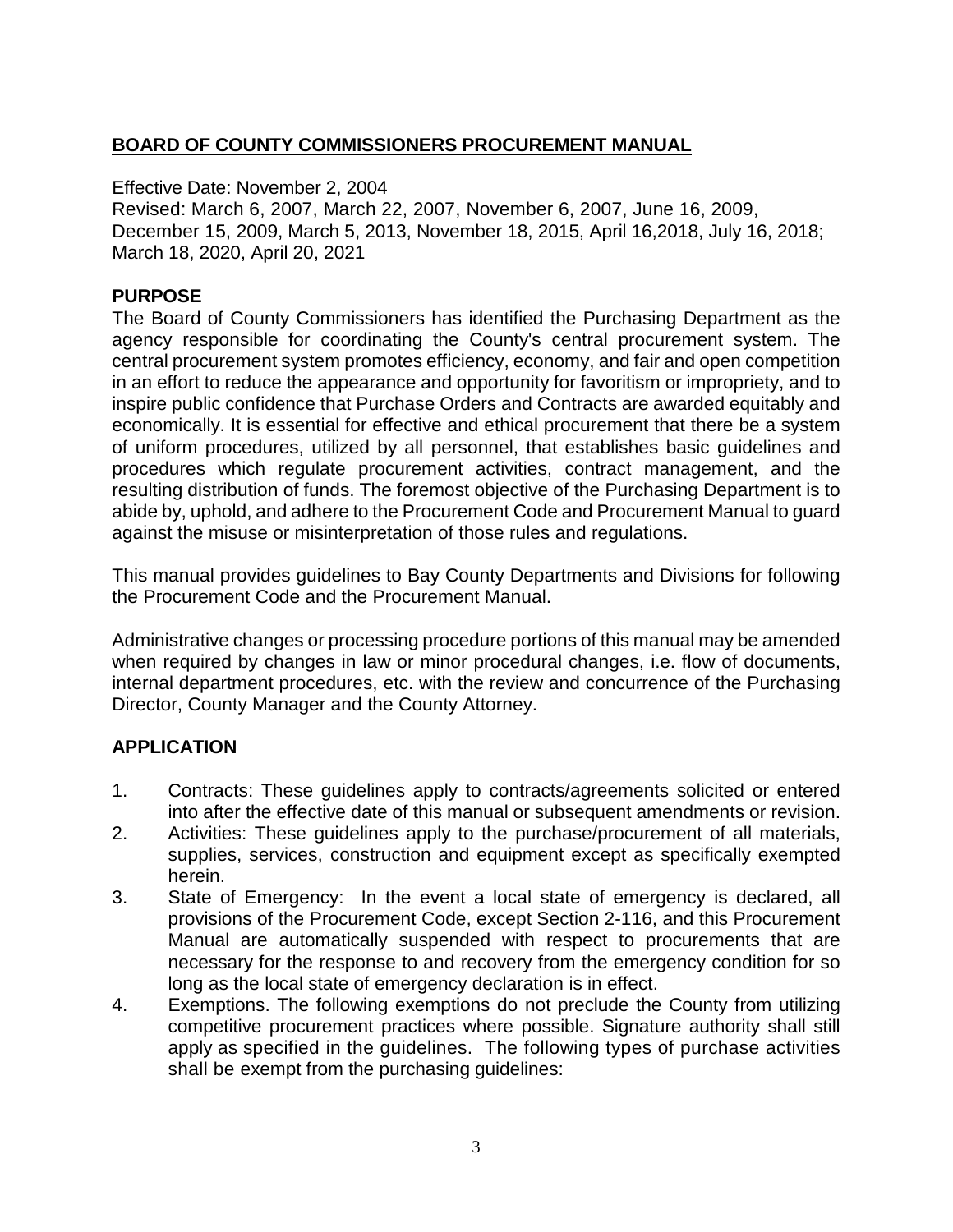- A. Procurement contracts between the board of county commissioners and non-profit organizations, other governments, or other public entities.
- B. Procurement of dues and memberships in trade or professional organizations.
- C. Procurements made from petty cash accounts.
- D. Any procurement under State of Florida purchasing agreements and contracts. Procurement may also be through contracts competitively awarded by counties or municipalities within the state if the vendors agree to provide Bay County the same goods or services, under the same conditions, terms and prices.
- E. Procurements of goods and services as part of the process of apprehending persons suspected of violating the law.
- F. Books, periodicals and other published materials not available by competitive pricing.
- G. Services of attorneys and other legally related services, including legislative consultants. Contracts for attorney services and other legal services shall be secured by negotiation of the county attorney as approved by the board of county commissioners, or by the county attorney within established spending limits.
- H. Appraisers, and expert witnesses for condemnation matters, and similar services; sale, acquisition or lease of real property; real estate brokers; title insurance, abstracts or opinions or title; surveys in connection with acquisition, sale or lease of real property; room and board for social service clients and funeral related services. Contracts for these services shall be negotiated by the county attorney.
- I. All heavy equipment repairs. The Department shall review the quotations and the recommendation for award.
- J. Service/Maintenance Contracts: Continuing service and/or maintenance contracts that are initially awarded by the Board as part of a product acquisition/installation to a vendor who is the manufacturer, developer, or who is the authorized service agent thereof and for which funds are annually appropriated in the budget are exempt from further competitive requirements. Examples are software/hardware maintenance, building systems maintenance, security systems, etc.
- K. All purchases of used equipment having a value of \$150,000 or less. All purchases of used equipment having a value greater than \$150,000 should be supported by an equipment appraisal or market value assessment.
- L. Software. Upgrades, software modification services by the copyright holder, and related software enhancements to installed software purchased through competitive means are exempt. The purchase of new software packages or systems shall follow the thresholds and procedures of the policy to ensure competitive selection.
- M. Corporate and media sponsorship agreements.
- N. Pharmaceutical products and health services involving examination, diagnosis, treatment, prevention, medical consultation, or administration. Including, but not limited to, substance abuse and mental health services,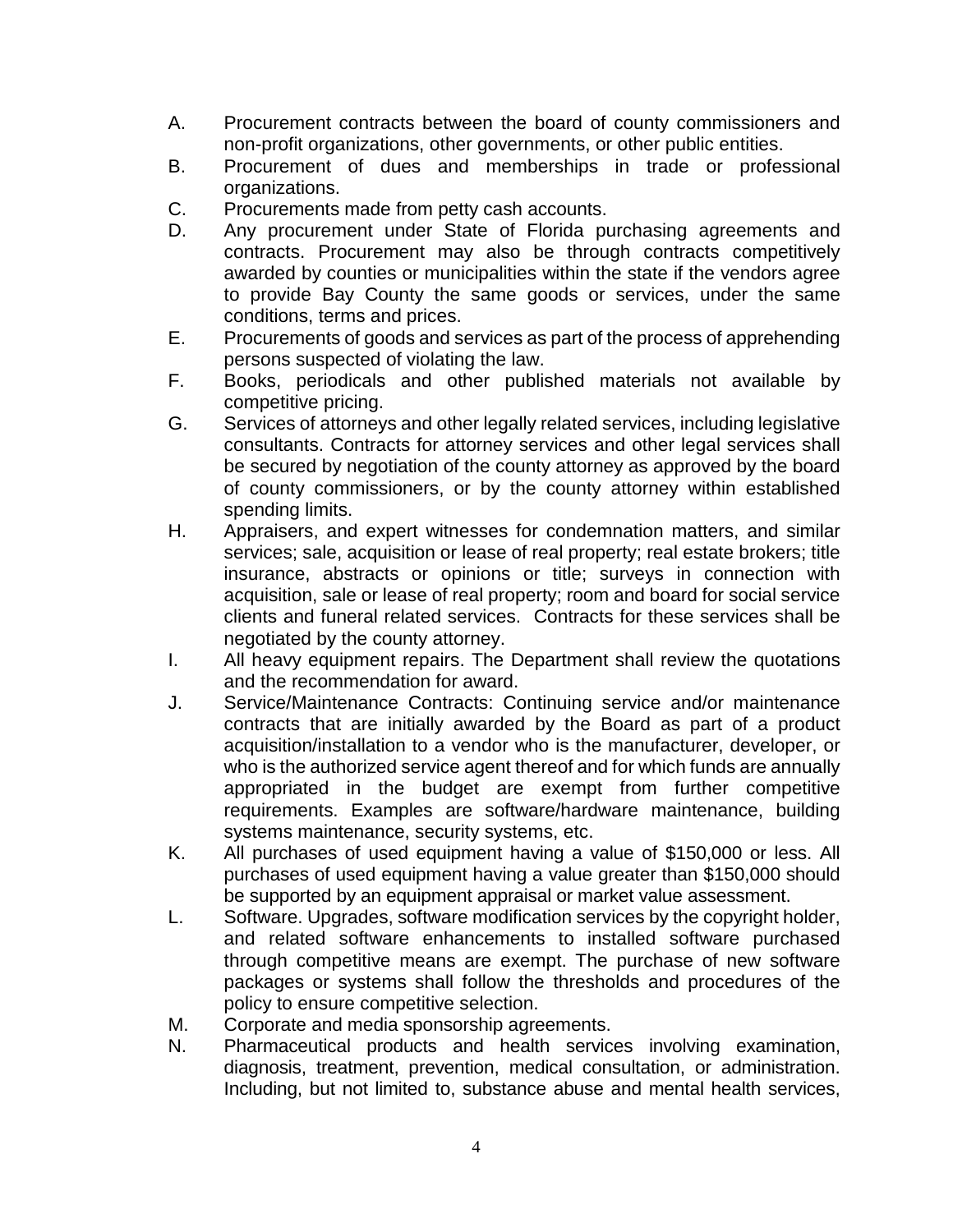involving examination, diagnosis, treatment, prevention, or medical consultation, when such services are offered to eligible individuals participating in a specific program that qualifies multiple providers and uses a standard payment methodology. Reimbursement of administrative costs for providers of services purchased in this manner shall also be exempt. For purposes of this sub-subparagraph, "providers" means health professionals, health facilities, or organizations that deliver or arrange for the delivery of health services.

- O. Training and educational courses, meeting rooms, and hotels; continuing education events or programs; and lectures by individuals.
- P. Advertisements; works of art for public display; performances, shows or other cultural events.
- Q. Payroll, personnel, full or part-time, whether in the classified service or not.
- R. Water, sewer, electrical, cable television, telephone, fiber or other utility services.
- S. Agreements between the County and other entities for economic development services, grants, incentive programs, redevelopment agreements, and other development awards approved by the Board of County Commissioners.
- T. Travel arrangements and expenses.
- U. Purchases of goods or services for the improvements, maintenance and operations of the solid waste disposal and recovery system consistent with Bay County Solid Waste Disposal and Resource Recovery Act of 1983 not to exceed total yearly approved budget.
- V. Petroleum products (fuel and oil).
- W. Procurement of banking services for any bond or loan issuance, refund, or other related activities.
- X. Procurements regarding transit governed by procurement policies of the Bay County Transportation Planning Organization.
- Y. Purchases of insurance coverages for the County.
- Z. Purchases made with the proceeds from any grant, gift, bequest, or donation to the extent the application of this chapter would conflict with the requirements, conditions, or limitations attached to the grant, gift, bequest, or donation.

These exemptions shall not apply to any purchase governed by explicit provisions of general law or other county ordinance or board policies unless the solicitation indicates the applicability of the exemption, and the exemption shall apply only to the extent set out in the solicitation.

# **DEFINITIONS**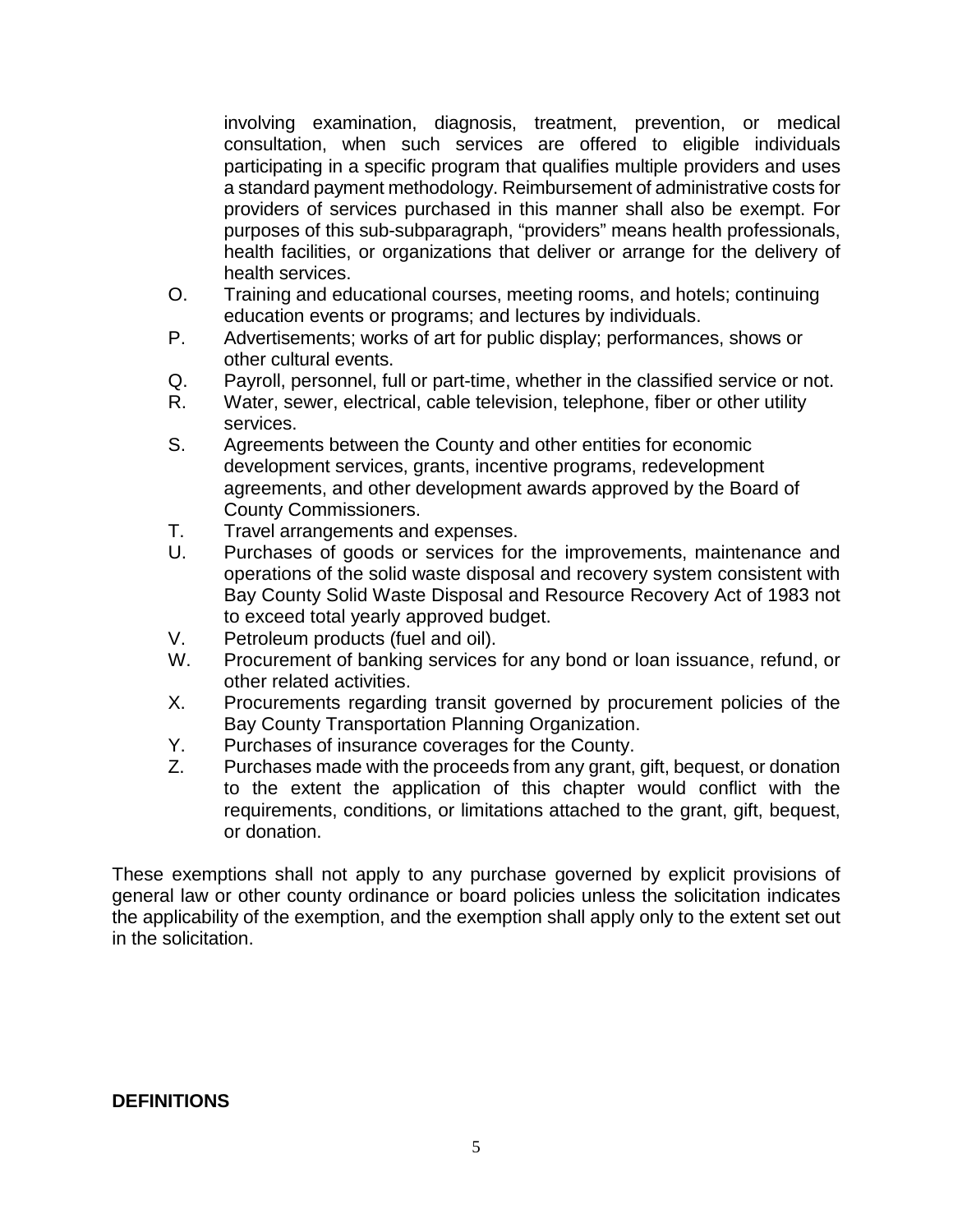| <b>AGREEMENT</b>                                                           | see Contract.                                                                                                                                                                                                                                                                                                                                                                                                                                                                                                                    |
|----------------------------------------------------------------------------|----------------------------------------------------------------------------------------------------------------------------------------------------------------------------------------------------------------------------------------------------------------------------------------------------------------------------------------------------------------------------------------------------------------------------------------------------------------------------------------------------------------------------------|
| <b>AMENDMENT</b>                                                           | The method of changing the terms, conditions, or<br>requirements of a contract or agreement beyond what is<br>specifically provided for in that contract or agreement. All<br>amendments shall be approved with equal dignity and<br>formality as the original contract signed by the individuals<br>holding the positions of the original signatories; provided<br>however, that any amendment which causes a contract<br>expenditure to exceed original signatory's amount, shall be<br>approved by the appropriate signatory. |
| <b>BEST AND FINAL OFFER</b><br>(BAFO)                                      | A process requested from one proposer or short-listed<br>proposers for their best price(s) for a specific solicitation prior<br>to determining of contract award. Sometimes referred to as<br>BAFO.                                                                                                                                                                                                                                                                                                                              |
| <b>BEST VALUE</b>                                                          | The process used in competitive, negotiated contracting to<br>select the most advantageous offer by evaluating and<br>comparing factors in addition to cost or price.                                                                                                                                                                                                                                                                                                                                                            |
| <b>BOARD</b>                                                               | shall mean the Board of County Commissioners, Bay<br>County, Florida.                                                                                                                                                                                                                                                                                                                                                                                                                                                            |
| <b>CAPITAL IMPROVEMENT</b><br><b>PROJECT</b>                               | construction or reconstruction in whole or in part of any<br>building, road, highway, street improvements, plant,<br>structure, or facility necessary in carrying out the functions of<br>the county government.                                                                                                                                                                                                                                                                                                                 |
| <b>CHANGE ORDER</b>                                                        | A written order amending a purchase order to correct errors,<br>omissions, or discrepancies in it, to cover acceptable cost<br>over-runs and freight costs, to incorporate requirements to<br>expand or reduce the scope of goods or services ordered, or<br>to direct other changes in the contract execution to meet<br>unforeseen field, emergency, climatic, regulatory, or market<br>conditions.                                                                                                                            |
| <b>COMPETITIVE</b><br><b>SOLICITATION</b>                                  | The document used to obtain sealed bids or proposals for the<br>purpose of entering into a contract.                                                                                                                                                                                                                                                                                                                                                                                                                             |
| <b>CONSULTANT'S</b><br><b>COMPETITIVE</b><br><b>NEGOTIATION ACT (CCNA)</b> | The official name for $F.S. \S$ 287.055, relating to the<br>procurement of architectural, engineering, landscape<br>architecture, mapping, and registered land<br>surveying<br>services. These services shall be procured by letters of<br>interest and qualifications, and competitive selection and<br>negotiation.                                                                                                                                                                                                            |
| <b>CONTRACT</b>                                                            | A written agreement between two or more competent parties<br>to perform or not perform a specific act or acts. Any type of<br>agreement regardless of what it is called for the procurement                                                                                                                                                                                                                                                                                                                                      |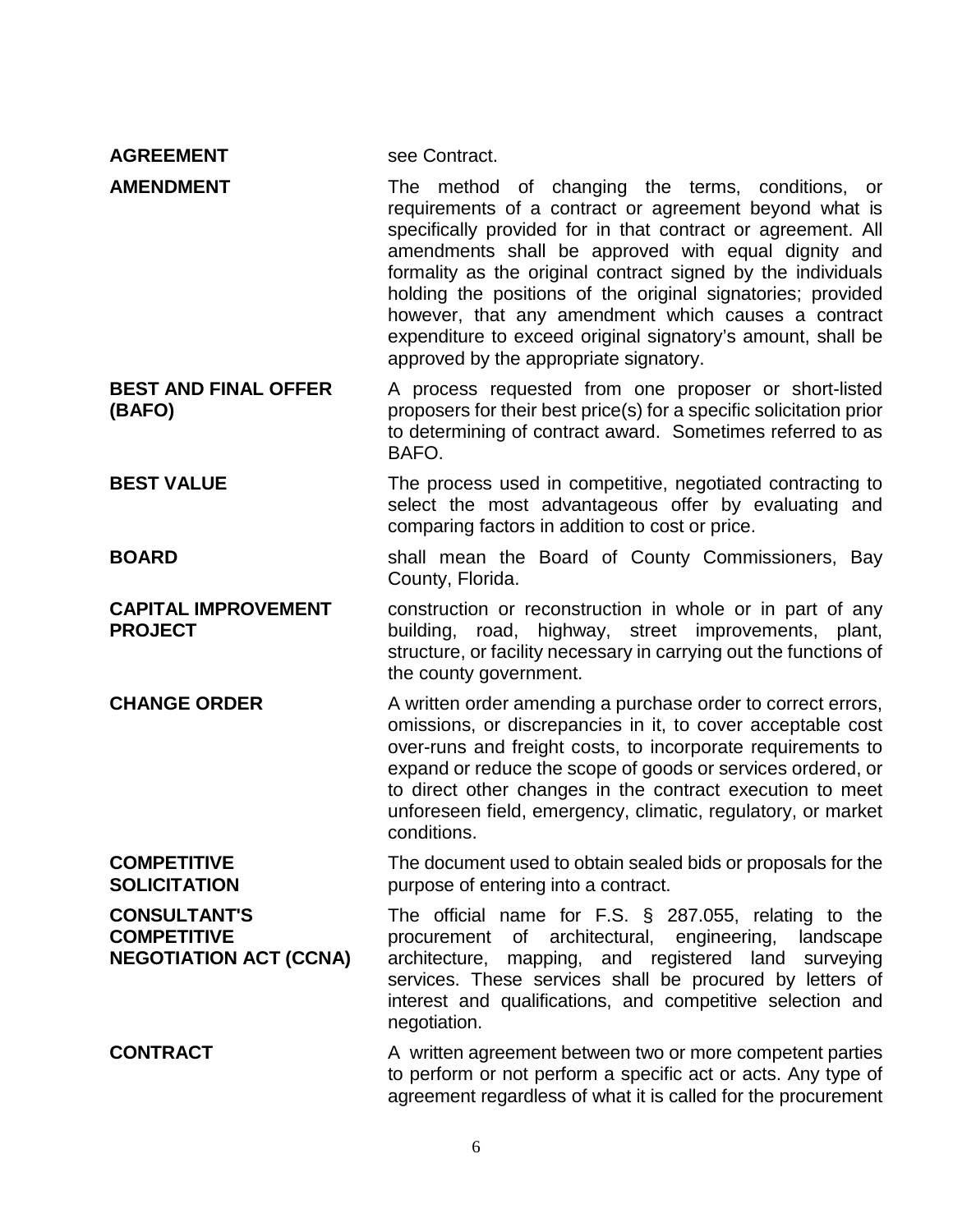or disposal of supplies, services or construction.. In addition to bilateral instruments, contracts include (but are not limited to) job orders or task letters issued under basic ordering agreements; letter contracts; Purchase Orders, under which the contract becomes effective by written acceptance or performance; and bilateral contract modifications. The words "Contract" and "Agreement" may be used interchangeably.

- **CONTRACTOR** means a person who contracts to sell commodities or contractual services to an agency.
- **CONTRACTUAL SERVICES** means the rendering by a contractor of its time and effort rather than the furnishing of specific commodities. The term applies only to those services rendered by individuals and firms who are independent contractors, and such services may include, but are not limited to, evaluations; consultations; maintenance; accounting; security; management systems; management consulting; educational training programs; research and development studies or reports on the findings of consultants engaged thereunder; and professional, technical, and social services. "Contractual service" does not include any contract for the furnishing of labor or materials for the construction, renovation, repair, modification, or demolition of any facility, building, portion of building, utility, park, parking lot, or structure or other improvement to real property entered into pursuant to Chapter 255 of the Florida Statutes and rules adopted thereunder.
- **DESIGN-BUILD** The requirement for which a single contract with a Design-Build firm is entered into for the design and construction of a Capital Improvement construction project." Further, providing one single administrative entity (a firm as defined herein) responsible for design and construction under one contract where architectural and engineering services are performed by a registered architect or professional engineer and where construction services are performed by a certified or registered contractor.
- **DESIGN-BUILD CONTRACT** A single contract with a design-build firm for the design and construction of a public construction project.

**DESIGN-BUILD FIRM** A partnership, joint venture, corporation or other legal entity which:

> Is certified under Florida State Statute 489.119 to engage in contracting through a certified or registered general contractor or a certified or registered building contractor as a qualifying agent, or is certified under Florida State Statute 471.023 to practice or to offer to practice engineering, or is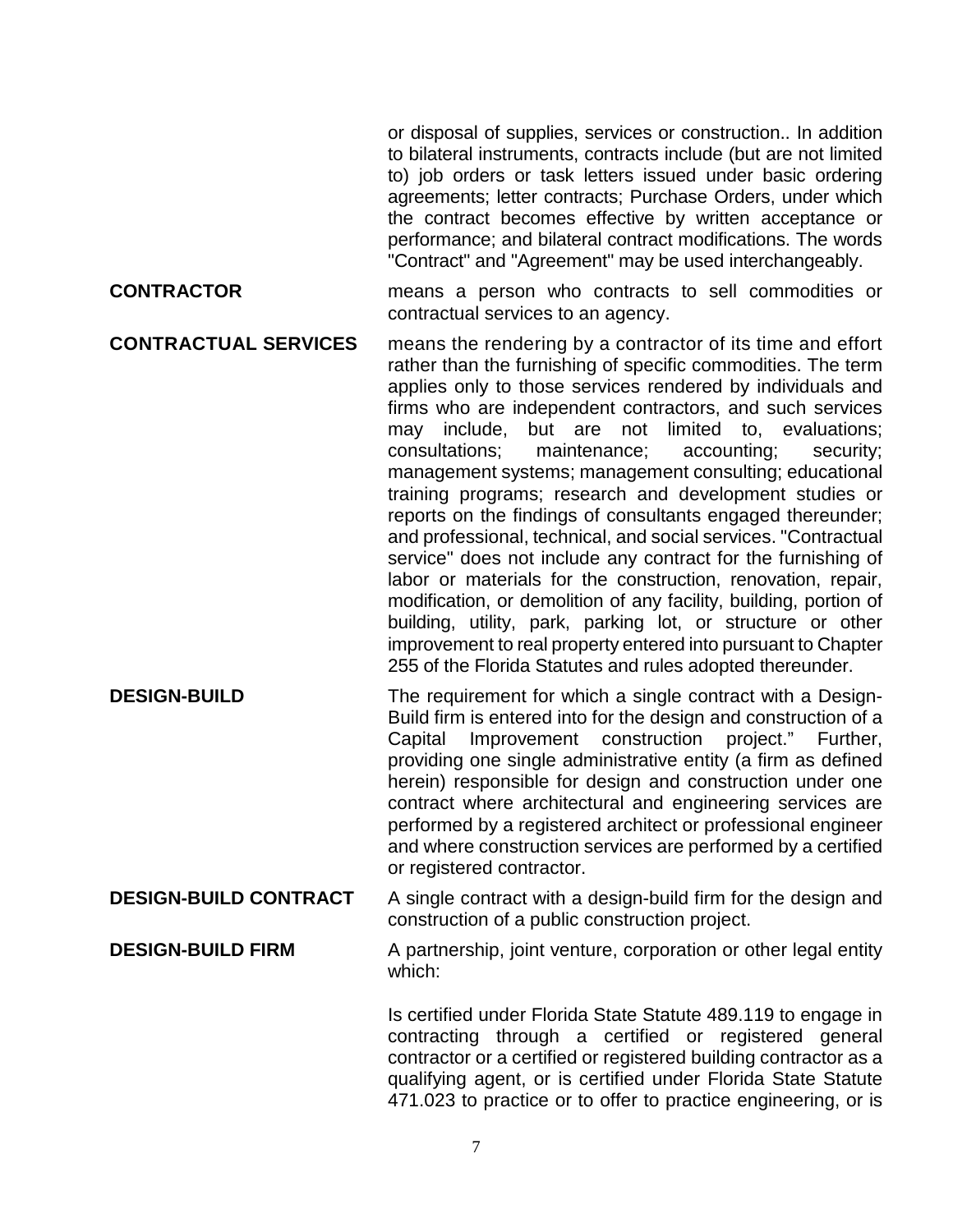certified under Florida State Statute 481.219 to practice or offer to practice architecture; or certified under Florida State Statute 481.319 to practice or offer to practice landscape architecture; or

Has among the principal parties to the legal entity a principal party which is certified under Florida State Statute 489.119 to engage in contracting through a certified or registered general contractor or a certified or registered building contractor as a qualifying agent; or among the parties to the legal entity a principal party which is certified under Florida State Statute 471.023 to practice or to offer to practice engineering, or is certified under Florida State Statute 481.219 to practice or to offer to practice architecture; or certified under Florida State Statute 481.319 to practice or offer to practice landscape architecture.

- **EXTENSION EXTENSION neans an increase in the time allowed for the contract period** due to circumstances which, without fault of either party, make performance impracticable or impossible, or which prevent a new contract from being executed, with or without a proportional increase in the total dollar amount, with any increase to be based on the method and rate previously established in the contract.
- **INVITATION TO BID (ITB)** means a written solicitation for competitive sealed bids with the title, date, and hour of the public bid opening designated and specifically defining the commodity, group of commodities, or services for which bids are sought. It includes instructions prescribing all conditions for bidding. The invitation to bid is used when the agency is capable of specifically defining the scope of work for which a contractual service is required or when the agency is capable of establishing precise specifications defining the actual commodity or group of commodities required.

**MAY MAY denotes the permissive. However, the words "no person** may..." means that no person is required, authorized, or permitted to do the act described.

**MULTI-STEP SOLICITATION** A method of source selection involving at least two competitive steps.

**INVOICE** Shall mean a formal billing submitted by a vendor showing the amount due and terms of payment for materials and/or services rendered. Invoices must be itemized in sufficient detail to permit proper audit by the auditing body or department.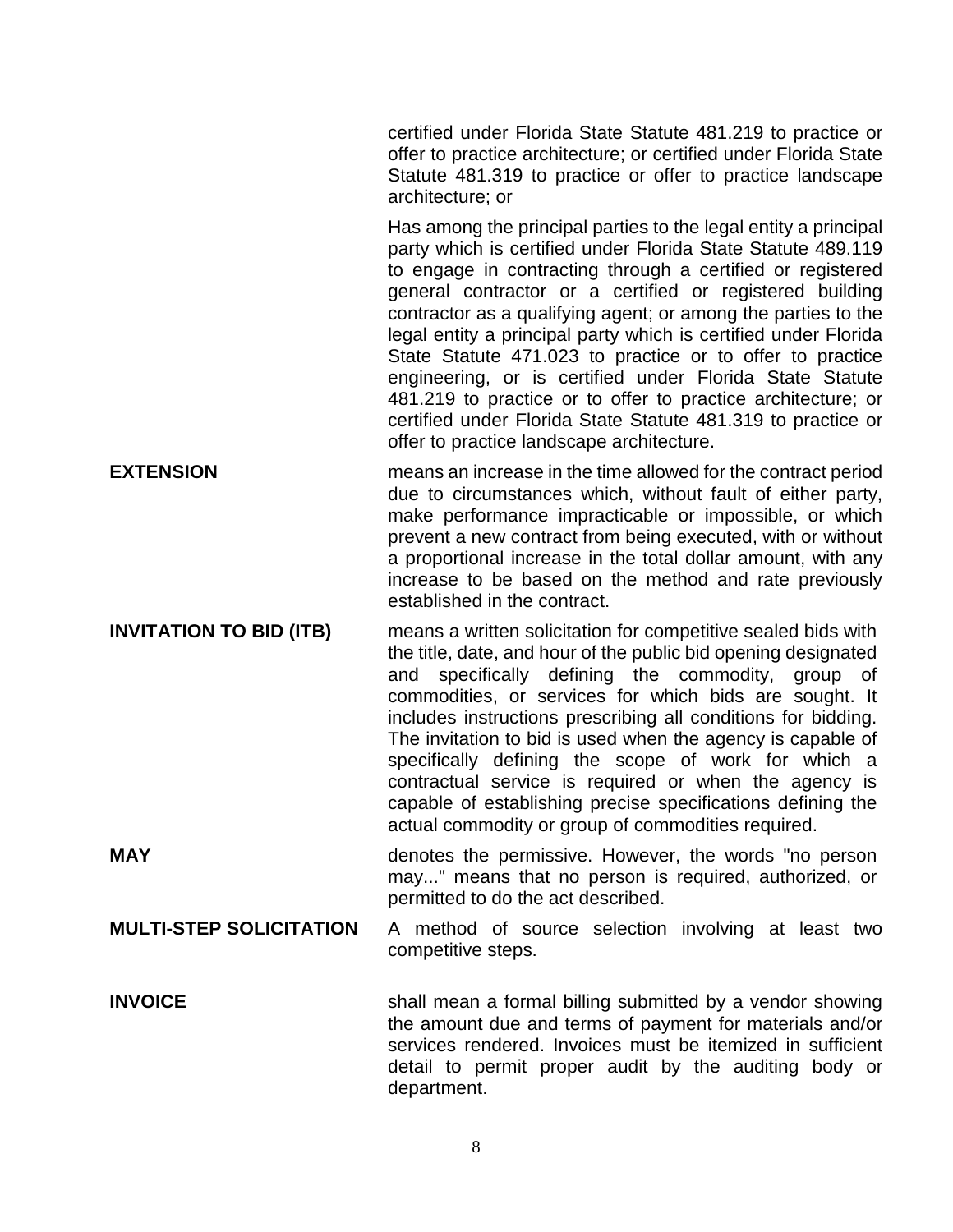- **PRE-QUALIFICATION** The screening of potential vendors in which such factors as experience, financial capability, reputation, and management are considered in order to develop a list of qualified vendors who may then be allowed to submit bids/proposals. Pre-qualification is not a conclusive determination of responsibility, and a prequalified vendor may be rejected as nonresponsible at a subsequent stage in the procurement process.
- **PROPOSAL** Shall mean a written notice by a vendor setting forth the terms under which he will furnish supplies or services.

**PUBLIC EMERGENCY** shall mean the need for the procurement of goods or services arising out of an accident or other unforeseen occurrence or condition whereby circumstances affecting public buildings, public property or the life, health, safety or property of inhabitants of a political subdivision are involved.

- **PURCHASE ORDER** shall mean a formal notice to a vendor to furnish the supplies or services described in detail thereon.
- **PURCHASING** Shall mean the act of obtaining supplies, equipment or services necessary to carry out a particular function.

**PURCHASING DIRECTOR** shall mean the person responsible for the organization's procurement program. The Purchasing Director is given the responsibility and authority to act for the County in certain areas.

- **QUALIFIED BIDDER** shall mean vendor meets all qualifications set forth in the solicitation document.
- **RENEWAL** Shall mean contracting with the same contractor for an additional contract period after the initial contract period, only if pursuant to contract terms specifically providing for such renewal.

**REQUEST FOR PROPOSAL(RFP)**  A solicitation of the responses for good and/or service for which the scope of work, specifications or contractual terms and conditions cannot reasonably be closely defined, or when the county is requesting that a qualified vendor propose goods and/or services or when the county determines that it is in the best interest of the county that the award be made after determining the response that is the best value and most advantageous to the county. Evaluation of a proposal is based on prior established criteria which may include but may or may not be totally limited to price. The solicitation may include a provision for best and final offers and may be a single-step or multi-step process. The solicitation shall include the title, date and hour of the public opening.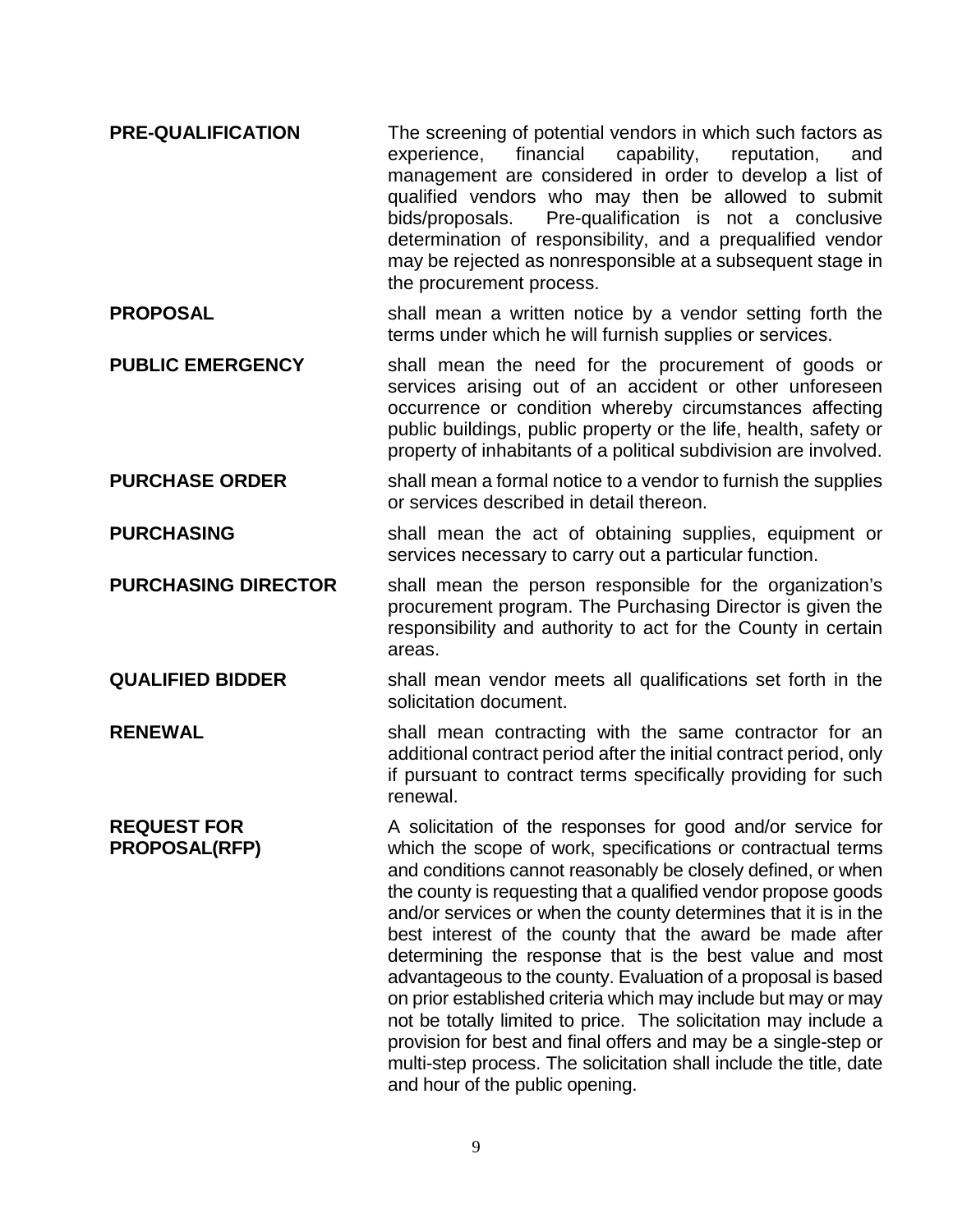| <b>REQUESTING</b><br><b>DEPARTMENT</b>  | shall mean the department originating the purchase.                                                                                                                                                                                                                                                                                                                                                                                                                                                                                                                                                                                                                                                                                                                                                                                                                                                                                                                 |
|-----------------------------------------|---------------------------------------------------------------------------------------------------------------------------------------------------------------------------------------------------------------------------------------------------------------------------------------------------------------------------------------------------------------------------------------------------------------------------------------------------------------------------------------------------------------------------------------------------------------------------------------------------------------------------------------------------------------------------------------------------------------------------------------------------------------------------------------------------------------------------------------------------------------------------------------------------------------------------------------------------------------------|
| <b>REQUISITION</b>                      | shall mean a written or electronic request to the Purchasing<br>Department for one or more items or services necessary to<br>perform or improve a particular function.                                                                                                                                                                                                                                                                                                                                                                                                                                                                                                                                                                                                                                                                                                                                                                                              |
| <b>RESPONDENT</b>                       | A person or entity who submits an offer in response to a<br>solicitation. May also be referred to as proposer, offerer or<br>bidder.                                                                                                                                                                                                                                                                                                                                                                                                                                                                                                                                                                                                                                                                                                                                                                                                                                |
| <b>RESPONSE</b>                         | Any response of a respondent to a solicitation, which may<br>include, as context requires, bids, offers, proposals,<br>quotations, or other responses.                                                                                                                                                                                                                                                                                                                                                                                                                                                                                                                                                                                                                                                                                                                                                                                                              |
| <b>RESPONSIBLE</b><br><b>RESPONDENT</b> | An individual or business which has submitted a bid, offer,<br>proposal, quotation, or response which, as determined by the<br>county, has the capability in all respects to perform fully the<br>contract requirements and the experience, integrity, reliability<br>and capacity, facilities, equipment and credit which give<br>reasonable assurance of good faith and performance. The<br>county may also consider and give weight to the respondent's<br>previous conduct and performance under previous contracts<br>with the county and other agencies (including but not limited<br>delinguency), and determine the quality of the<br>to<br>respondent's previous work. County staff may, after bid<br>opening, request additional information from the respondent<br>concerning his ability to perform; and the respondent may<br>voluntarily, after opening, provide additional or corrective<br>information concerning his responsibility as respondent. |
| <b>RESPONSIVE RESPONDENT</b>            | An individual or business which had submitted a bid, offer,<br>proposal, quotation or response which, as determined by the<br>county, conforms in all material respects to the solicitation<br>which may include but is not limited to pricing, surety,<br>insurance, specifications of the goods or services requested<br>or any other matter unequivocally stated in the invitation for<br>bids as a determinant of responsiveness. A lack of conformity<br>in these matters which is nonsubstantive in nature may be<br>considered a technicality or irregularity which may be waived<br>by the county; provided, however, that failure of a respondent<br>or proposer to certify the firm has a drug free workplace in<br>accordance with F.S. § 287.087, shall result in rejection of the<br>bid or proposal as nonresponsive.                                                                                                                                 |
| <b>RESPONSIVE BID</b>                   | A bid or proposal which conforms in all material respects to<br>the competitive solicitation.                                                                                                                                                                                                                                                                                                                                                                                                                                                                                                                                                                                                                                                                                                                                                                                                                                                                       |
| <b>SHALL</b>                            | denotes the imperative.                                                                                                                                                                                                                                                                                                                                                                                                                                                                                                                                                                                                                                                                                                                                                                                                                                                                                                                                             |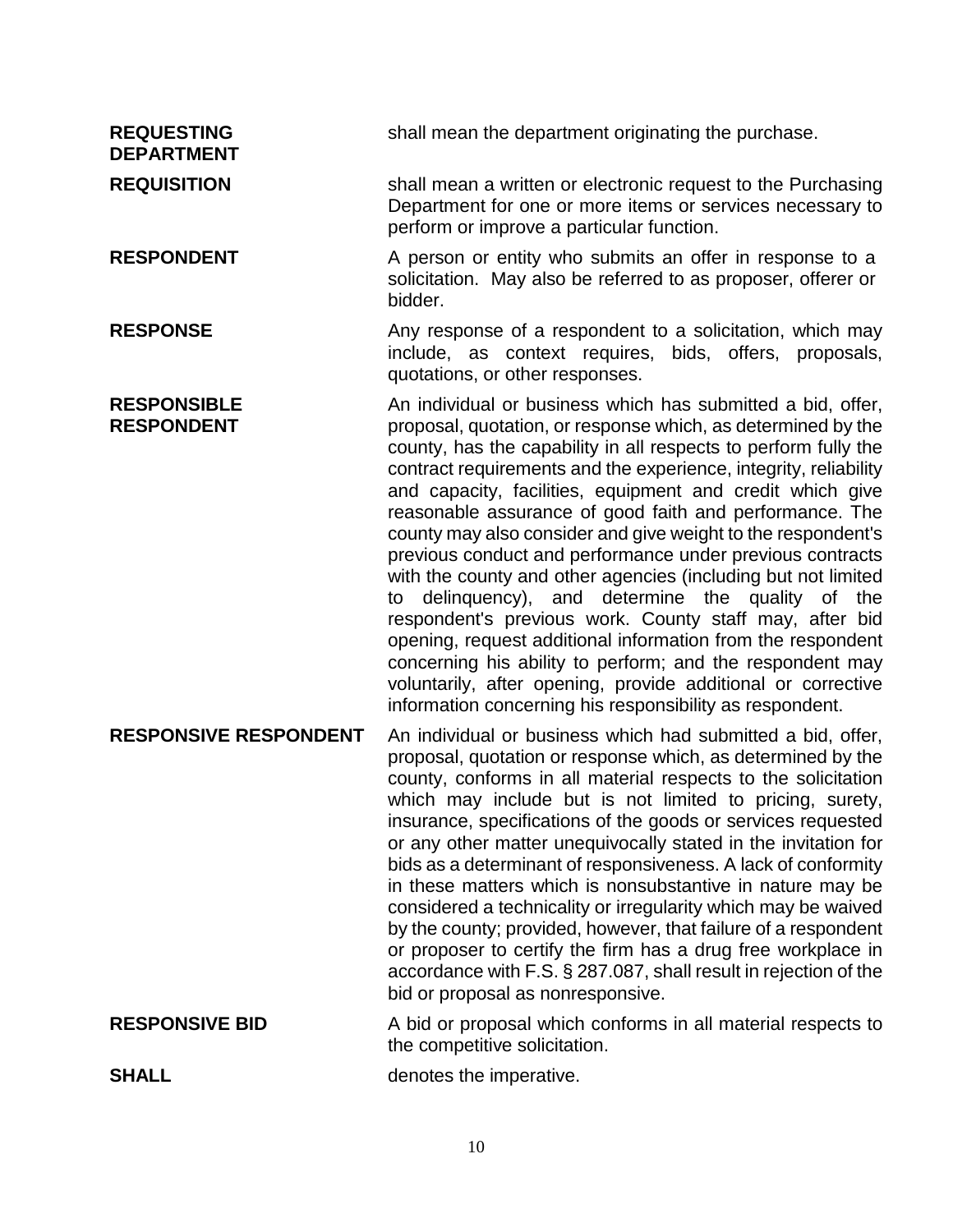| <b>SOLE SOURCE</b>    | shall mean the only source of service or product relative to<br>kind and availability.                                                                                                                                                                           |
|-----------------------|------------------------------------------------------------------------------------------------------------------------------------------------------------------------------------------------------------------------------------------------------------------|
| <b>SPECIFICATIONS</b> | shall mean a written description of needed supplies,<br>equipment or services setting forth in a clear and concise<br>manner the characteristics of the items and/or services to be<br>purchased and the circumstances under which the purchase<br>will be made. |
| <b>TASK ORDER</b>     | shall mean an order for services placed against an<br>established contract.                                                                                                                                                                                      |
| <b>VENDOR</b>         | shall mean a supplier of goods or services.                                                                                                                                                                                                                      |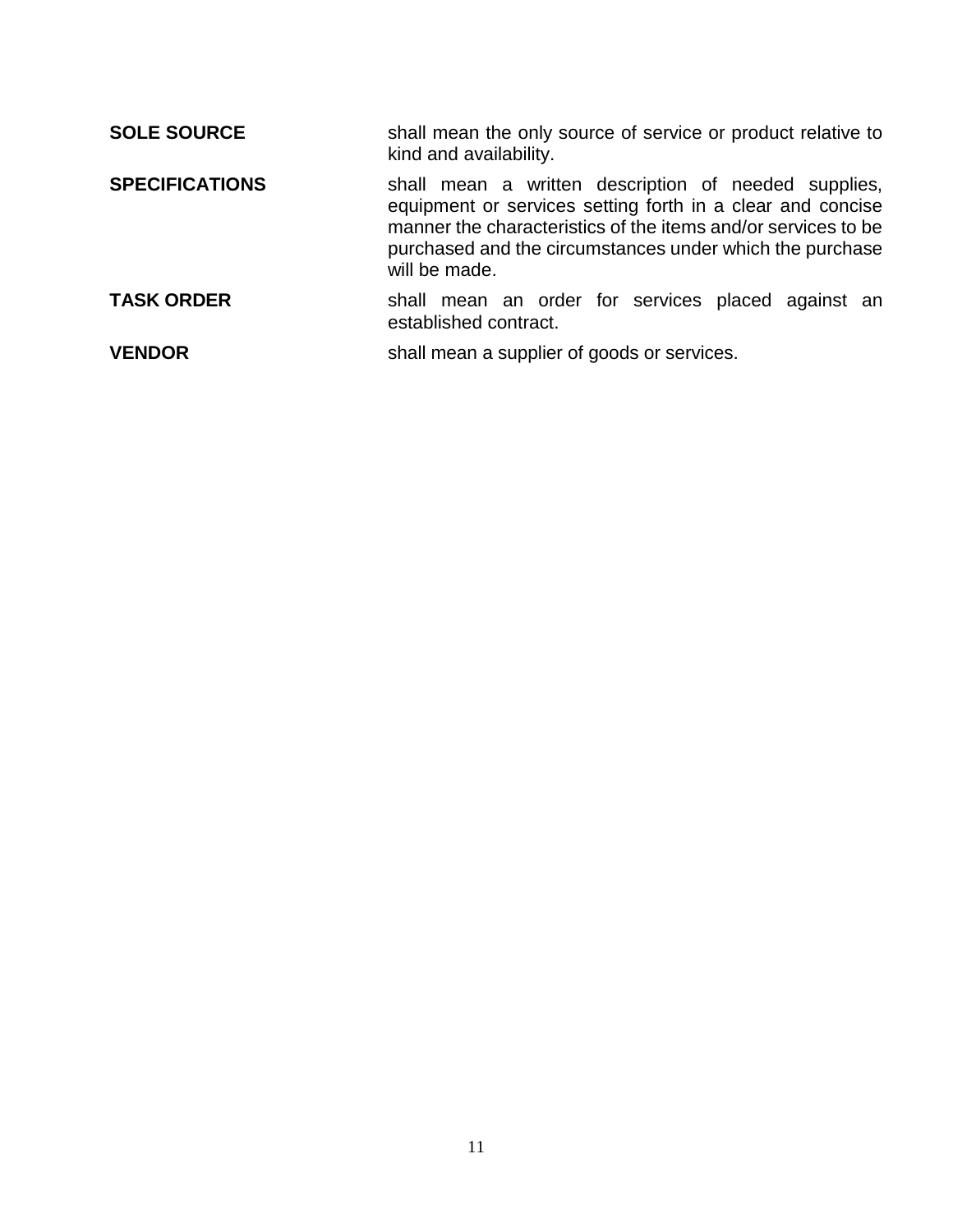# **CODE OF ETHICS AND CONDUCT**

All employees are required to maintain high standards of ethics and conduct. Purchasing officials shall strive to maintain complete independence and impartiality in dealings with vendors to preserve the integrity of the competitive process and to ensure there is public confidence that Purchase Orders and contracts are awarded equitably and economically.

Each employee involved in purchasing shall read and follow the requirements of Chapter 112, Part III, Florida Statutes

(a) For the purpose of this section:

1. "Restricted individuals" are county reporting individuals within the meaning of section 112.3148(2)(d) and employees and agents of the County that would otherwise meet the definition of a procurement employee within the meaning of section 112.3148(2)(e).

2. "Immediate family" means any parent, spouse, child, sibling, or domestic partner of a restricted individual.

3. "Employer" means any business or organization which employs a restricted individual or their immediate family in a managerial capacity, or any business or organization for which a restricted individual or their immediate family serves as an officer, director, partner or similar capacity. It shall not include a nonprofit organization for which a restricted individual or their immediately family serves as an officer or director without compensation.

4. "Conflict of interest" means a circumstance in which any restricted individual, any member of his or her immediate family, or any employer of the foregoing, shall be financially interested or have any personal beneficial interest, directly or indirectly, in any purchase or contract of any supplies, materials, equipment, or services used by or furnished for the county.

(b) Restricted individuals shall recuse themselves from the selection, award, or administration of any County procurement in which they have a conflict of interest, and shall disclose to their supervisor the nature of the conflict of interest. Restricted individuals who are appointed or elected public officials shall disclose their conflict of interest on the Commission on Ethics forms promulgated for such purpose.

 (c) Restricted individuals and their immediate family are prohibited from accepting or receiving from any County vendor or lobbyist any money, rebate, gift or anything of value or any promise, obligation or contract for future reward of compensation.

(d) Notwithstanding the foregoing, with respect to restricted individuals who are only restricted individuals because of their appointment to a county board without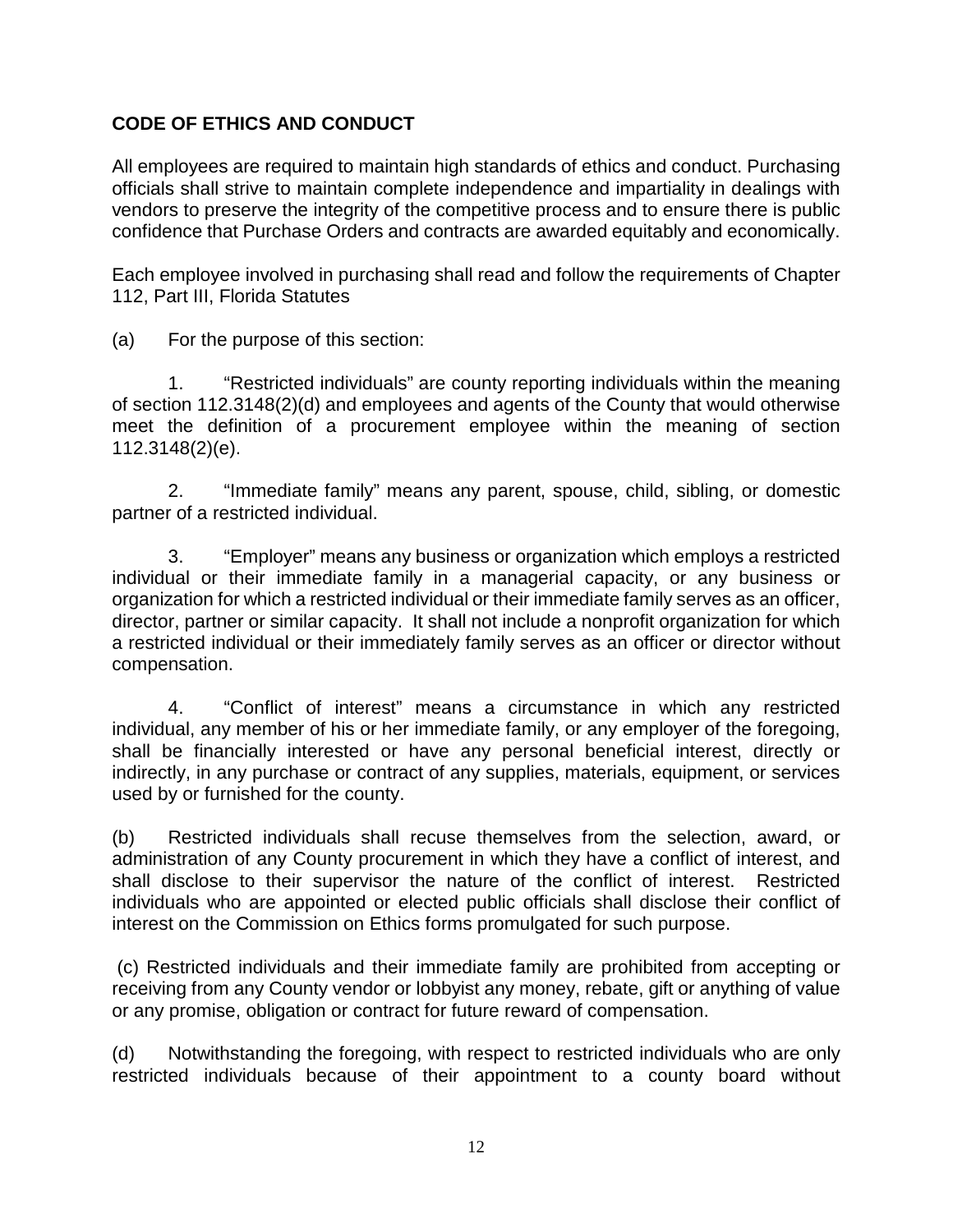compensation, the restrictions contained in section (b) and (c) shall only relate to contracts, vendors, and lobbyists related to the work of their board.

(e) As required by Title 2 of the Code of Federal Regulations (CFR) 200.112, Conflict of Interest and 200.318(c)(1), General Procurement Standards, the county has designated the county manager as the reporting official for all instances of real or apparent conflicts of interest. Any employee, officer, or agent of the county who has knowledge or suspicion of a conflict of interest will report this to their immediate supervisor who will then report the instance to the county manager for him or her to further evaluate. In the case that the conflict of interest involves the employee, officer, or agent's immediate supervisor, the employee may report the instance to the next person in the county's hierarchy. In the governance of performance of its employees engaged in the selection, award and administration of contracts associated with federal awards, the county will ensure that no employee, officer, or agent participates in the aforementioned mentioned activities if he or she has a real or apparent conflict of interest. If the county manager has determined that a real or apparent conflict of interest has occurred, disciplinary action, at a level consistent with the nature of the event and at management's discretion, will be taken to ensure that the conflict is eliminated and that the county is not at risk for reoccurrence. The county manager will submit in writing the nature and extent of any potential conflict of interest to the federal awarding agency as well as any actual conflict of interest that has occurred.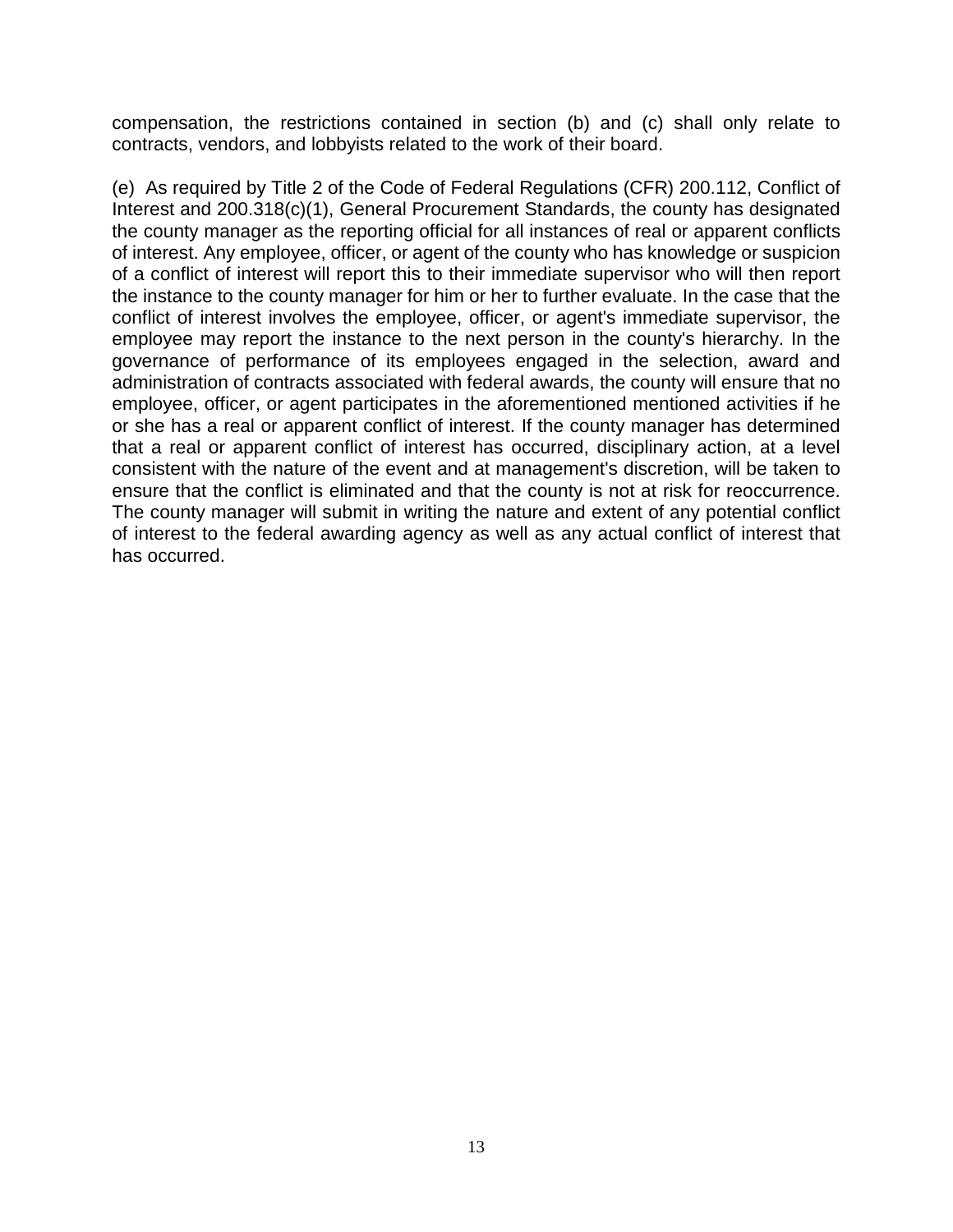# **DUTIES AND RESPONSIBILITIES**

# **BUDGET OFFICE**

The Budget Office shall confirm that sufficient funding is available for purchases made by the County.

# **PURCHASING DEPARTMENT**

- 1. The Purchasing Director shall be responsible for developing and administering the purchasing program for those departments in County government under the direct control of the County Manager and the Board of County Commissioners.
- 2. The Purchasing Department shall cooperate with County Departments and Divisions in procurement of supplies and equipment and shall maintain adequate records necessary to create an audit trail for purchasing transactions.
- 3. The Purchasing Director is the sole authority responsible for issuing and setting spending limits on Credit Cards issued to County Employees, in accordance with provisions established by the VISA Purchasing Card Agreement.
- 4. The Purchasing Department will assist the requesting Department in soliciting quotes where formal bidding is not required.
- 5. The Purchasing Department has the sole authority for issuing Purchase Orders. Purchase Orders will be required for all purchases over \$3,500 unless the procurement of goods or services is governed by a written contract, in an emergency situation or when an invoice is available. Purchase Requisitions or Credit Cards will be used for purchases up to \$3,500.
- 6. The Purchasing Department shall issue a Purchase Order number to the selected vendor.
- 7. The Purchasing Department shall maintain a detailed database of all County contracts, leases, and agreements.
- 8. The Purchasing Department in cooperation with the Clerk's Finance Office will strive to take advantage of discounts offered by vendors for early and prompt payments of invoices.
- 9. The Purchasing Department shall maintain all original bid documents. Copies of the original bid documents will be provided to the applicable Department upon completion of the bid award and contract execution. Original bid documents shall not be attached as exhibits to subsequent or resulting contracts, leases or agreements.

# **REQUESTING DEPARTMENT**

- 1. The Requesting Department is the department or division originating the purchase.
- 2. Departments are responsible for following the Procurement Code and the Procurement Manual. Department Directors may establish internal operating procedures to fully implement the Procurement Code and Procurement Manual so long as such procedures are consistent with the Procurement Code and Procurement Manual.
- 3. Departments will use the forms supplied by the Purchasing Department for procuring services, equipment and supplies.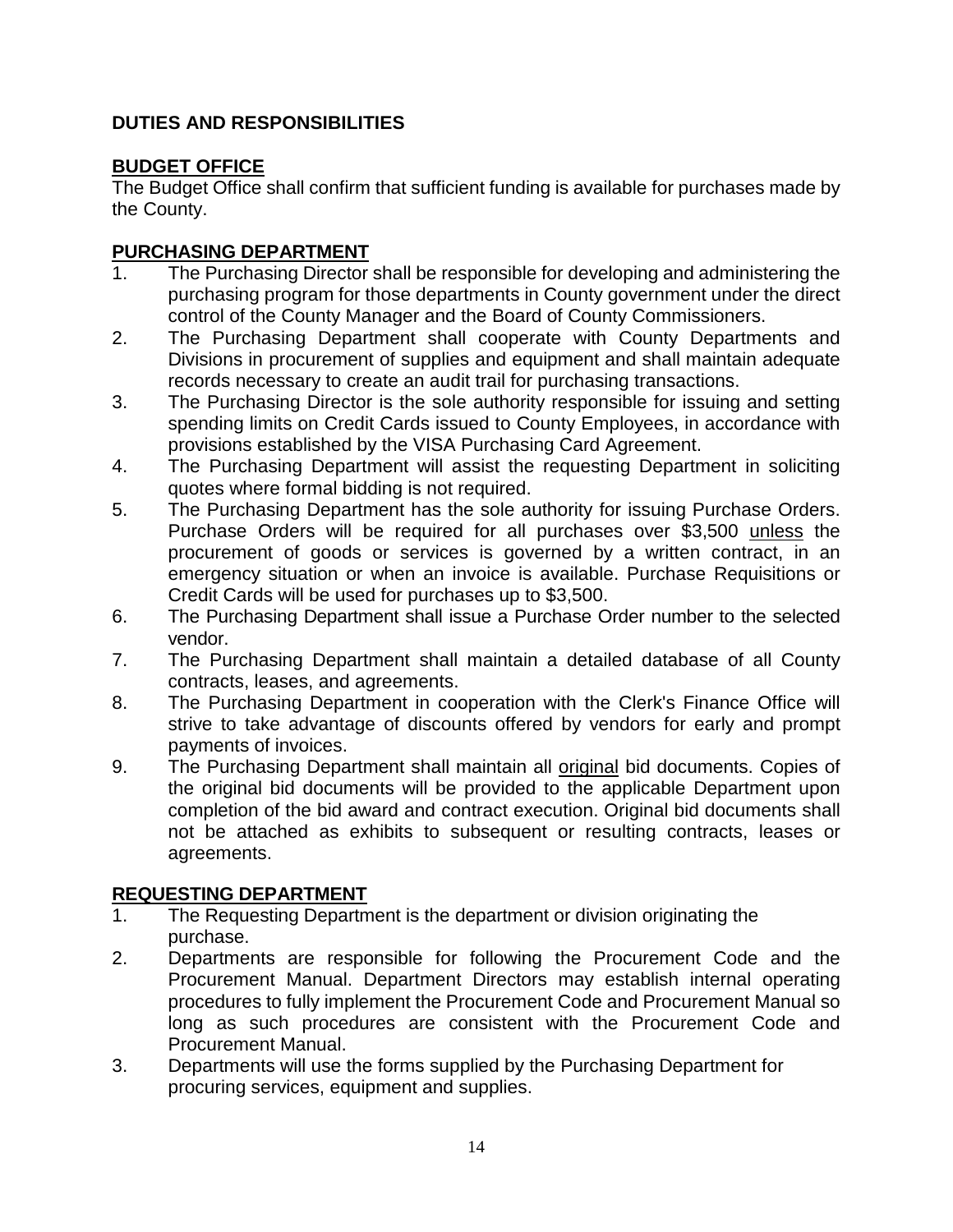- 4. Department Directors are responsible for ensuring that sufficient budget funds are available for all expenditures made by Purchase Requisition, Purchase Order, and Credit Card Purchasing.
- 5. Departments shall monitor the credit card purchases of their employees.
- 6. Departments shall formulate specifications or the scope of work, including any prequalification requirements, for competitive bids or requests for proposals or qualifications, to include any terms and conditions specified in related funding documents i.e. Federal and State grant funding).
- 7. Departments will verify, when a low bidder proposes an equal to that specified, that the equal is in fact a comparable item and will provide documentation of such to the Purchasing Department.
- 8. Departments shall be responsible for verifying insurance and bond information are valid throughout the life of a contract.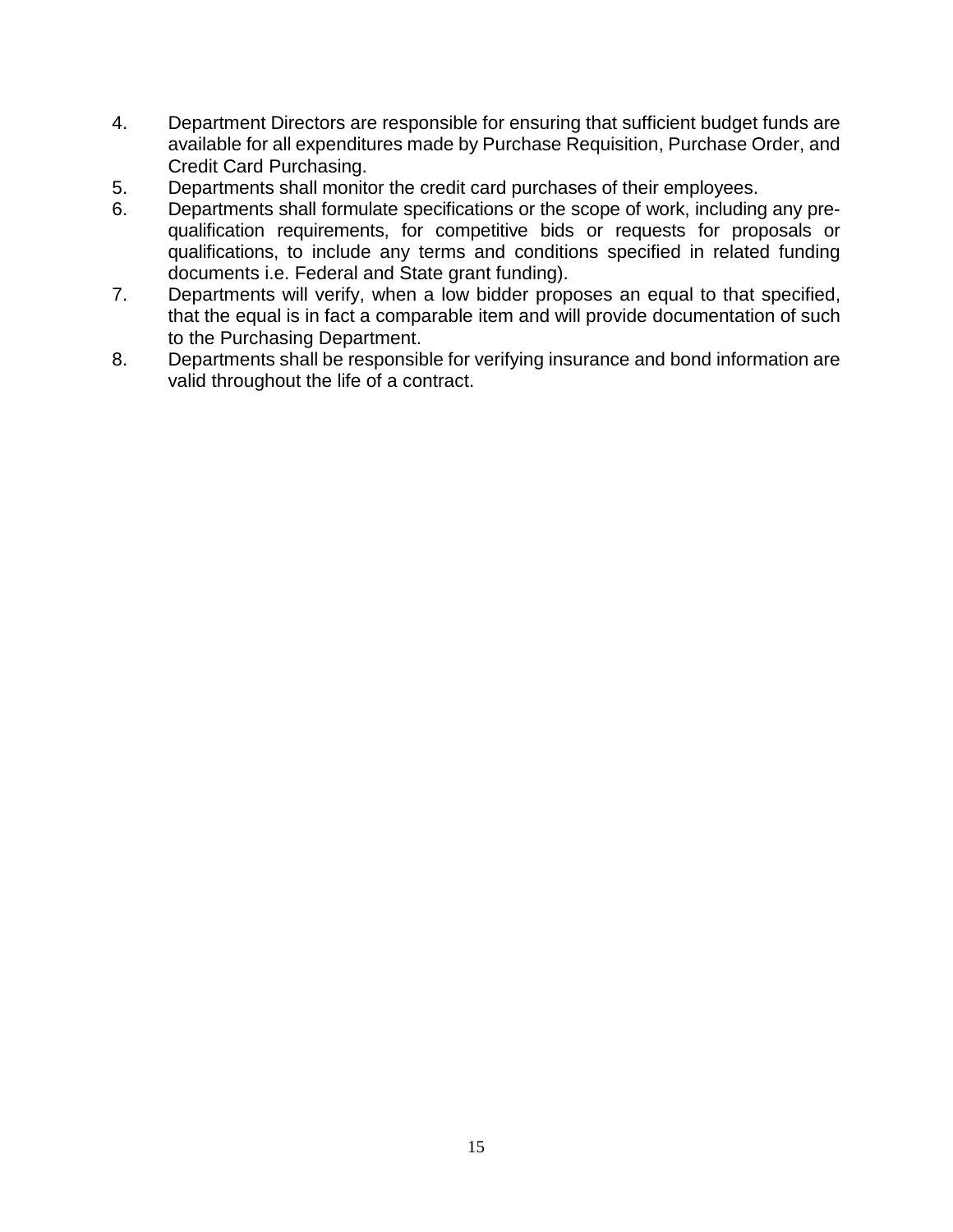# **VENDOR POLICIES**

#### 1. Full and Open Competition

It is the intent of the Board to provide all vendors, with the exception of those on the State Department of Management Services Convicted Vendor List, with a fair and impartial opportunity in which to compete for the County's business.

#### 2. Public Entity Crime: Denial and Revocation of Rights

In accordance with F.S. 287.133, any entity listed on the State Department of Management Services Convicted Vendor List shall be denied the right to conduct business or render any type of service for any County Department or Division to the extent required by the debarment, suspension, or other determination of ineligibility by the State.

#### 3. Suspension and debarment

- A. Suspension. After consultation with the county attorney, the purchasing director is authorized to suspend a vendor from consideration for award of contracts if there is probable cause to believe that the vendor has engaged in any activity which might lead to debarment pursuant to subsection (c) below. The suspension shall be for a period not to exceed three months, and the purchasing director shall immediately inform the board at the next available regular session and provide notice to the affected vendor.
- B. Debarment. After reasonable notice and an opportunity for the suspended vendor to be heard, the board shall either debar such vendor or terminate the suspension. The debarment should be for a period of not more than three years.
- C. Grounds for debarment include:
	- (1) Entry of a plea of guilty, or no contest, or nolo contendere to or conviction of a criminal offense as an incident to obtaining or attempting to obtain public or private contract or subcontract, or in the performance of such contract or subcontract; or
	- (2) Entry of a plea of guilty, no contest, or nolo contendere to or conviction under state or federal statutes of embezzlement, theft, forgery, bribery, falsification or destruction of records, receiving stolen property, or any other offense indicating a lack of business integrity or business honesty; or
	- (3) Entry of a plea of guilty, no contest, or nolo contendere to or conviction under state or federal antitrust statutes arising out of the submission of bids or proposals; or
	- (4) Violation of contract provisions, as set forth below, the character which is regarded by the board to be so serious as to justify debarment action: a. Deliberate failure without good cause to perform in accordance with the specifications or within the time limit provided in the contract; or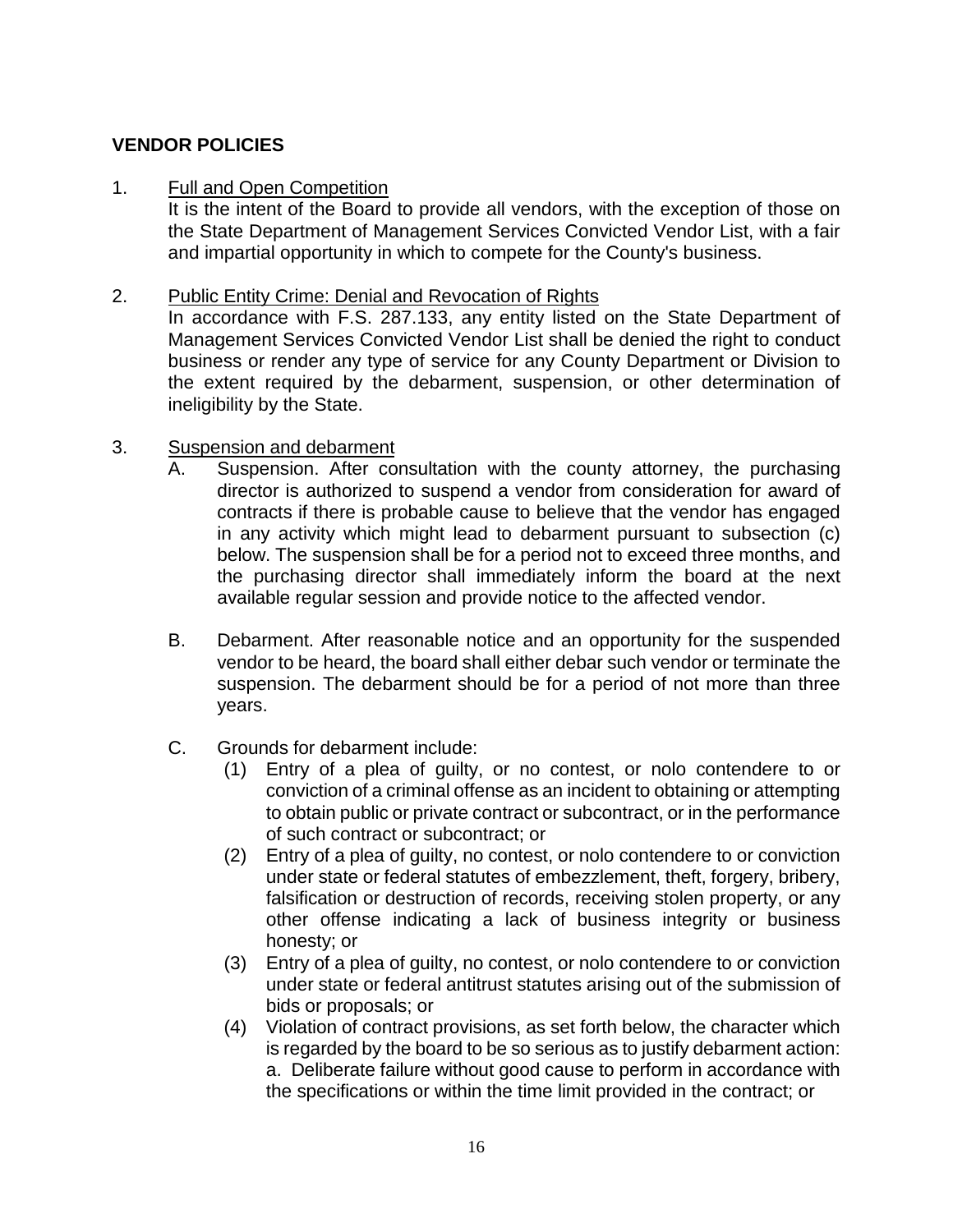b. A past record of failure to perform or of unsatisfactory performance in accordance with the terms of one or more contracts;

- (5) Having been adjudicated guilty of any violation of the Bay County Building Department Licensing Division or the State of Florida Construction Industry Licensing Board within the past 12-month period prior to the time of bid submittal; or
- (6) Having been adjudicated guilty by the Bay County Code Enforcement Board or the Department of Environmental Protection of any violation of an environmental ordinance within the past six-month period at the time of bid submittal; or
- (7) Having been disqualified or found nonresponsive, based on the vendor's fraud or disqualification; or
- (8) Having been adjudicated insolvent, having proceedings in bankruptcy instituted against it, or having a receiver or trustee appointed over its property; or
- (9) Being in a proceeding (i.e., court proceeding, arbitration, or administrative proceeding) adverse to the county arising from or related to the vendor's performance of a contract with the county, or having unresolved financial claims pending by or against the county for a period of more than sixty (60) days; or
- (10) Having been suspended or debarred by any other government entity; or
- (11) Any other cause the board of county commissioners determines to be so serious and compelling as to affect responsibility as a county vendor, including debarment by another governmental entity.
- D. Notice of decision. The county manager or board chairman shall issue a written notice to the vendor of the decision to debar or suspend. The final decision shall state the reasons for the action taken and inform the debarred or suspended person involved of his/her rights concerning judicial review by certiorari appeal to the Fourteenth Judicial Circuit Court. The written decision shall be mailed or otherwise furnished immediately to the debarred or suspended vendor.
- 4. Reinstatement

Vendors that have been suspended from doing business with the County may be reinstated upon written request; however, debarred or suspended firms shall not be reinstated during the period of a debarment or suspension.

5. Litigation and Arbitration

The County Staff shall not issue any Purchase Orders or contracts to any vendors currently involved in litigation or arbitration with Bay County until such time as a satisfactory resolution is reached with such vendors; however, the Board may, in its sole discretion, award Purchase Orders or contracts to such vendors.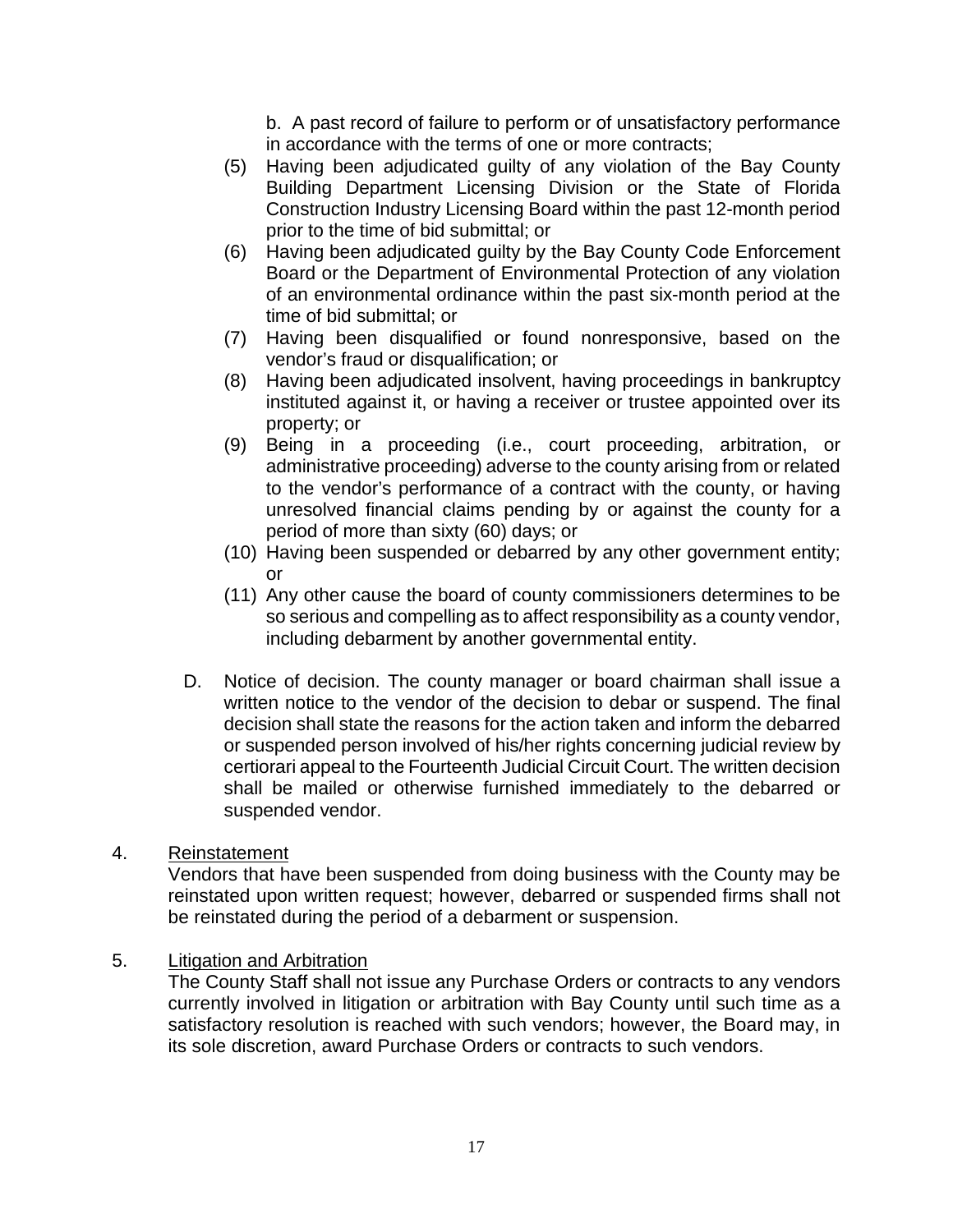#### 6. Dispute Resolution

In the event a dispute occurs between a vendor and a Department, and the employee responsible for the contract cannot resolve the dispute, the following procedures shall apply:

- A. The vendor shall submit a written statement via certified mail no later than 45 days from the time when the invoice was submitted to the County specifying the nature of the dispute regarding payment of the invoice.
- B. Within five days of the receipt of the written statement submitted by the vendor, the appropriate Department Manager shall investigate the dispute and submit a decision to the County Manager's Office.
- C. Within five days of the receipt of the written decision, the County Manager will review the dispute and make a final decision on the matter. The Purchasing Director will notify the vendor in writing, via certified mail and within five days of the date of the final decision.

These procedures do not change the method of a bid protest as set forth in section 2-114 of the Procurement Code.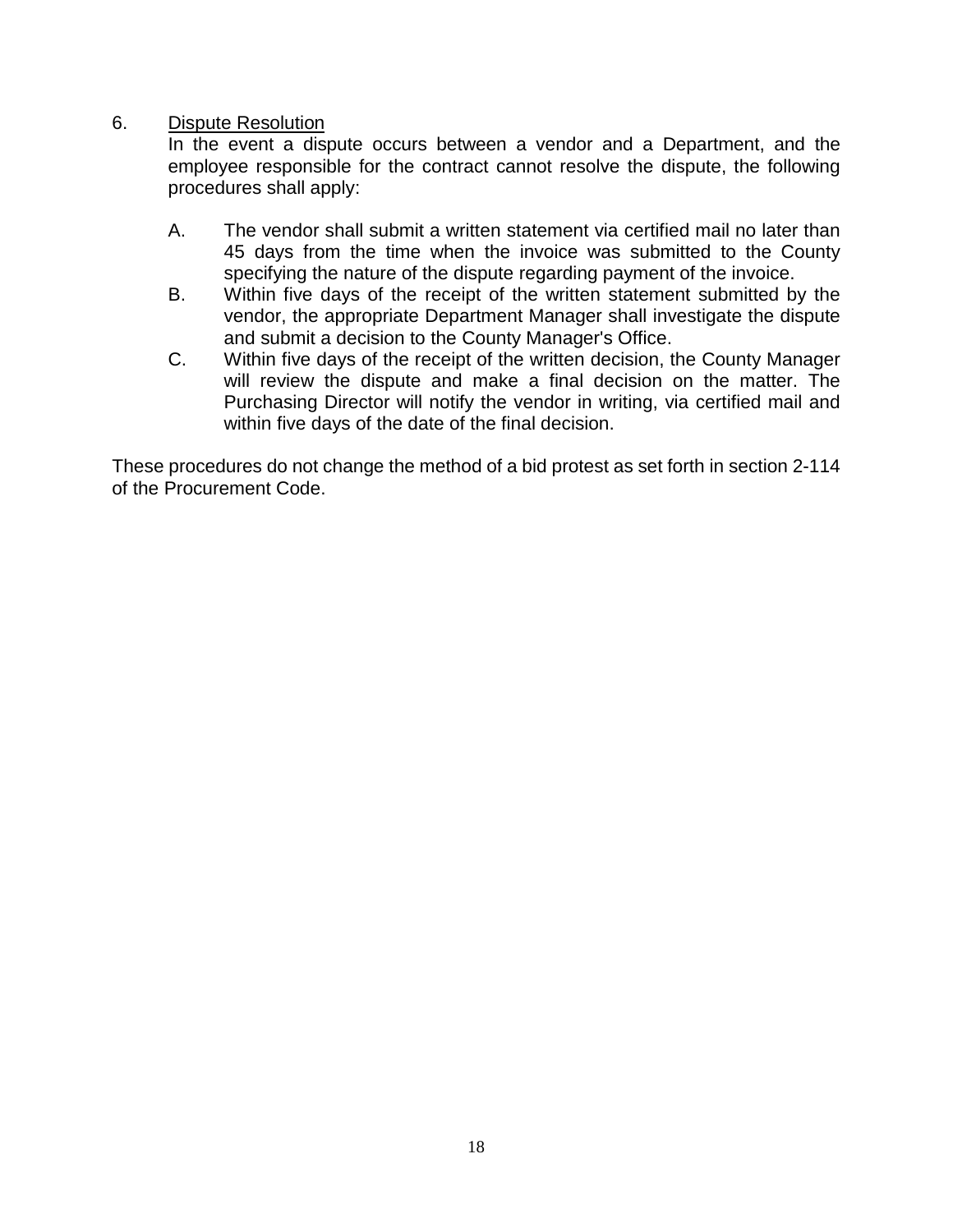## **PURCHASING AUTHORITY**

Purchasing authority identifies who must approve the purchase of goods and services up to a dollar threshold amount and when a purchase must be brought before the Board of County Commissioners for approval and award.

| Division Manager/Superintendent/<br><b>Buyer (Purchasing Department)</b> | Not to Exceed \$10,000  |
|--------------------------------------------------------------------------|-------------------------|
| Department Director                                                      | Not to Exceed \$20,000  |
| <b>Purchasing Director</b>                                               | Not to Exceed \$50,000  |
| <b>Assistant County Manager</b>                                          | Not to Exceed \$100,000 |
| <b>County Attorney</b>                                                   | Not to Exceed \$150,000 |
| <b>County Manager</b>                                                    | Not to Exceed \$150,000 |
| <b>Board of County Commissioners</b>                                     | Over \$150,000          |

Each individual representing a level of purchasing authority must have on file with the Purchasing Department and the Clerk's Finance office a completed signature authorization form.

# **CONTRACT SIGNATURE AUTHORITY**

| <b>Purchasing Director</b>           | Agreements up to \$50,000  |
|--------------------------------------|----------------------------|
| <b>Assistant County Manager</b>      | Agreements up to \$100,000 |
| <b>County Attorney</b>               | Agreements up to \$150,000 |
| <b>County Manager</b>                | Agreements up to \$150,000 |
| <b>Board of County Commissioners</b> | Agreements over \$150,000  |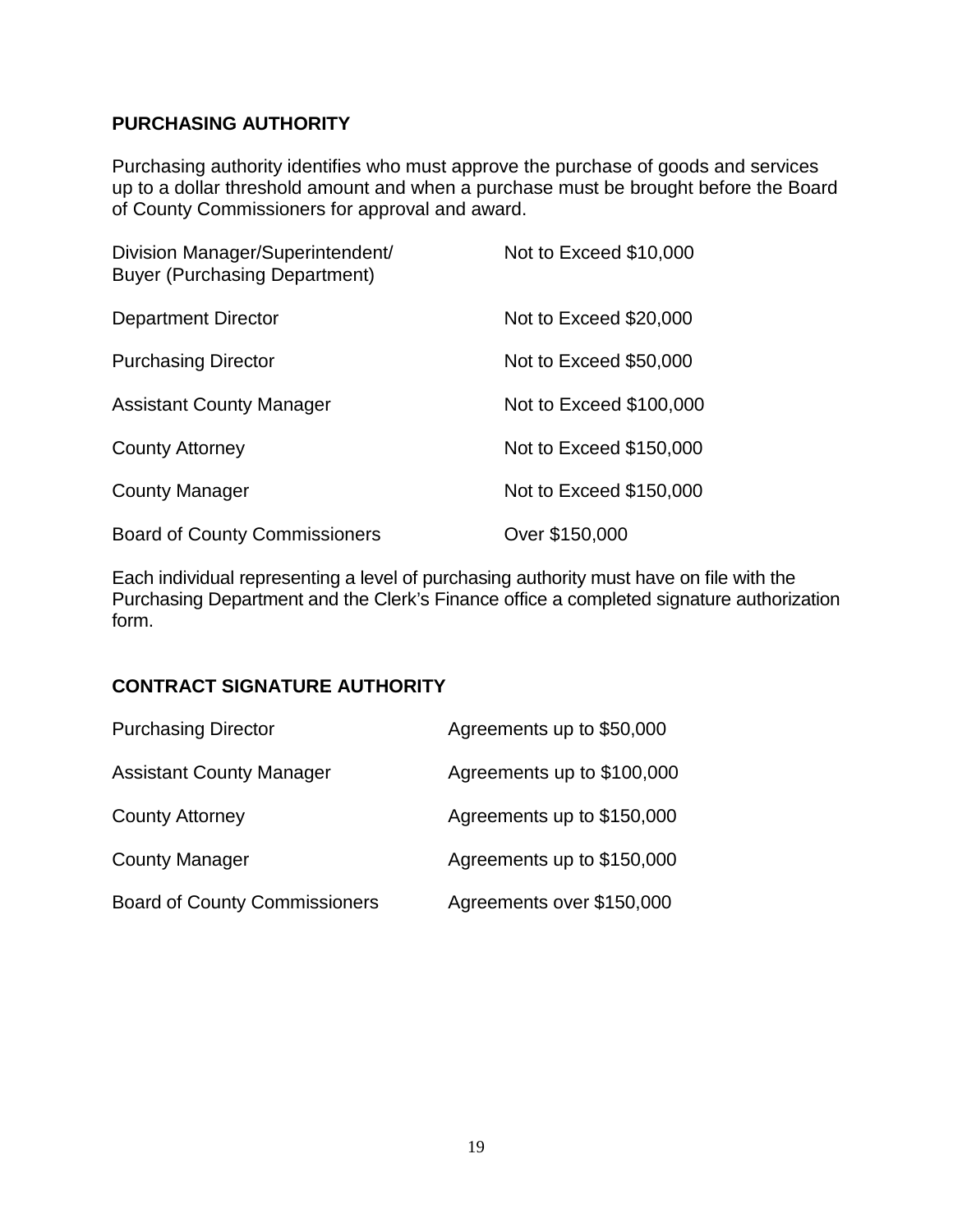# **PURCHASING CATEGORIES; REQUIREMENTS**

The following categories establish requirements for purchases by amount. Each order must be signed by the appropriate approval authority. All orders for services must comply with Risk Management requirements.

| Orders up to \$3,500                         | No quotes are required. Best<br>practices should be used to ensure a<br>competitive price.                                           |
|----------------------------------------------|--------------------------------------------------------------------------------------------------------------------------------------|
| Orders over \$3,500 not exceeding \$10,000   | Three telephone quotes are<br>required. The requesting Department<br>will use the telephone quote form<br>provided by the Purchasing |
| Orders over \$10,000 not exceeding \$150,000 | Three written quotes from separate<br>vendors required                                                                               |
| Orders over \$150,000                        | <b>Competitive Solicitation Procedures</b><br>required                                                                               |

Exceptions:

In an emergency as determined by the County Manager and Chairman, authorization to contract in excess of \$150,000 is granted to the County Manager along with the Chairman with the provision that it will be brought to the attention of the Board of County Commissioners at their next regularly scheduled meeting for "after-the-fact" approval. The County Manager along with the Chairman may also elect to call a special meeting of the Board of County Commissioners.

Items approved by the Board as a budget line item do not require approval if purchased from a State Term Contract or other authorized cooperative agreement that has been competitively procured.

To the extent that cumulative purchases of goods or services for the solid waste disposal and recovery system do not exceed the total yearly budget approved by the board of county commissioners under the operation and maintenance agreement for the solid waste and disposal recovery system for such purchases in such budgetary year, authorization to purchase in excess of \$150,000.00 is granted to the county manager upon the determination of the utility director or the purchasing director.

To the extent that purchases of insurance coverages for the county do not exceed the total yearly budget approved by the board of county commissioners for such purchases in such budgetary year, authorization to purchase coverage in excess of \$150,000.00 is granted to the county manager or designee and signature authority may be delegated to the county risk manager.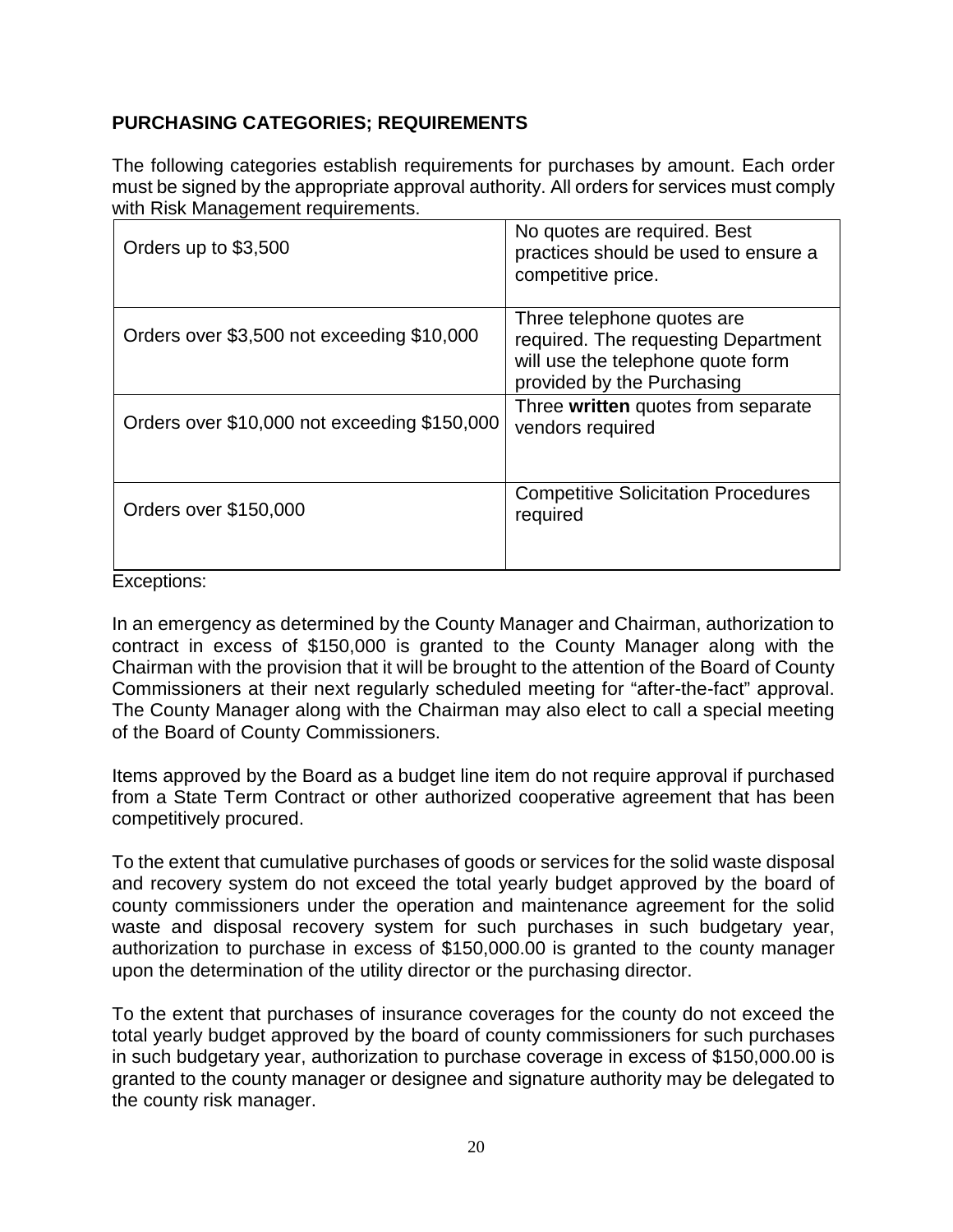Authorization to purchase utility services in excess of \$150,000 is granted to the County Manager.

# **PURCHASING QUOTES**

The purchase of goods and services, up to \$150,000, shall require requesting competitive quotations from three or more vendors. The quotations may be obtained by the requesting Department or the Purchasing Department. Quotes must be on company letterhead, quote forms, or in a similar format with a date and signature of an authorized representative of the department or vendor.

# **COMPETITIVE SOLICITATIONS**

- 1. The requesting Department, in conjunction with the Purchasing Department, will determine which competitive procurement method is most practicable and advantageous to the county. Those methods may be by:
	- A. Invitation to Bid (ITB);
	- B. Request for qualifications (RFQ) pursuant to Consultant's Competitive Negotiation Act (CCNA) or not governed by the CCNA;
	- C. Request for proposals (RFP);
	- D. Sole source procurement;
	- E. Design-build services contract in accordance with the CCNA and after coordination with the County Manager;
	- F. Request for qualification for construction management at risk services; or
	- G. Multi-step bidding, including pre-qualification of respondents
- 2. Goods and services produced in the United States will be given preference when all other aspects in the bid selection process are equal.
- 3. It will be the objective of Bay County to consolidate for purchase and bidding, all goods and services of a similar nature.
- 4. The Board of County Commissioners is an Equal Opportunity Employer. To the extent permitted by law, as a condition of conducting business with the Board, all individuals or organizations desiring to do business with the Board shall have an Equal Opportunity Employment Policy consistent with state and federal law.
- 5. All competitive solicitations should include the following provisions:
	- A. The Board of County Commissioners reserves the right to accept or reject any and all bids, proposals, competitive or otherwise, in whole or in part, to waive informalities in the solicitation documents, to obtain new bids, or to postpone the bid opening pursuant to the Board's purchasing policies as they may deem in the best interest of the county.
	- B. The period of time responses are valid after the date of the opening.
	- C. Public Entity Crimes Statement pursuant to Section 287.133(3)(a), Florida Statutes.
	- D. The number, duration and condition of any intended renewal periods.
	- E. If predictable, an estimated time for contract award.
	- F. The basis for award.
	- G. Procedures to award when tie bids are received.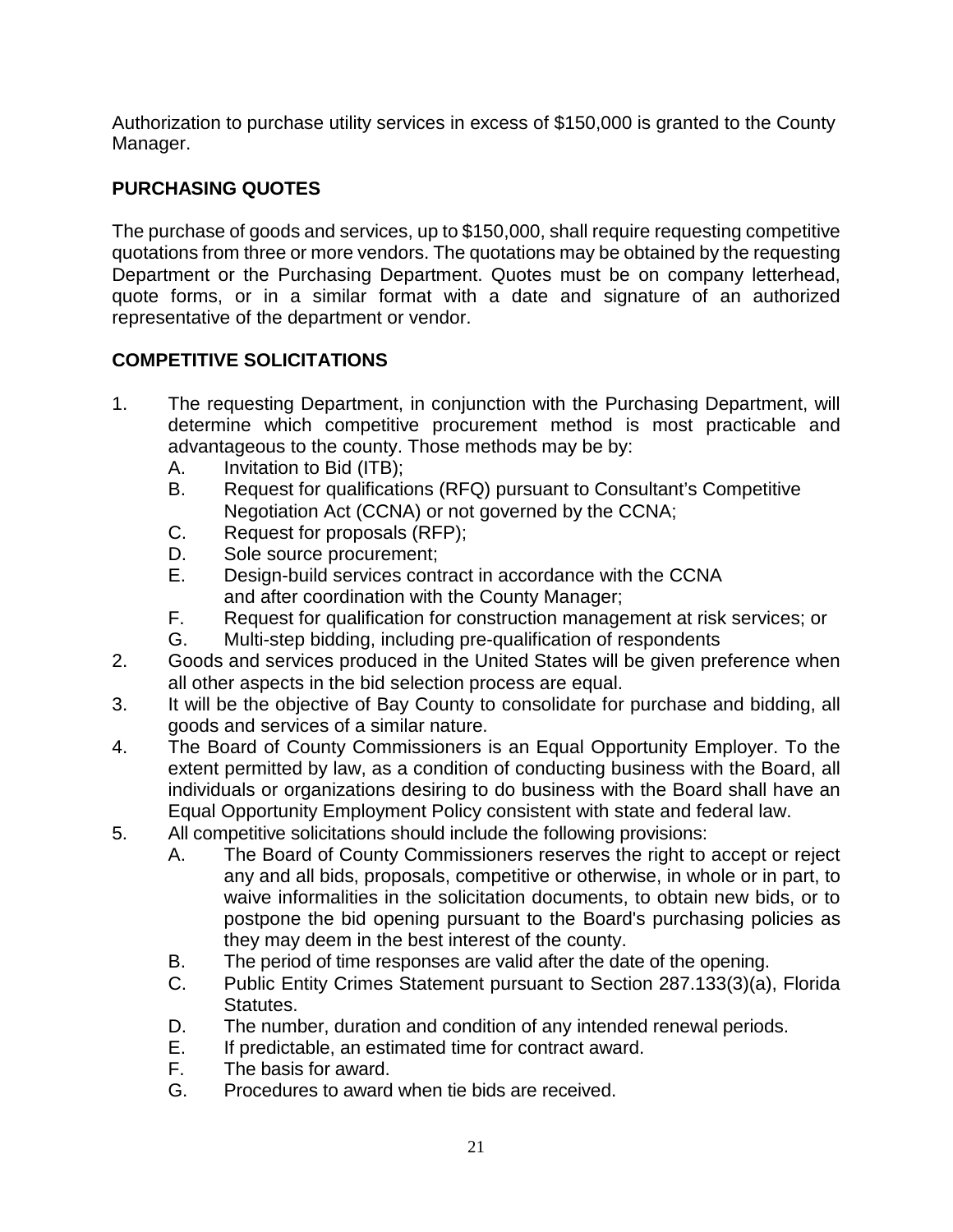- H. All other requirements of the solicitation or related funding agreements.
- 6. The requesting Department in conjunction with the Purchasing Department will formulate specifications.
- 7. The requesting Department shall attach a Request for Bid/Request for Proposal Approval Form, and forward specifications to the Purchasing Director for approval. The Purchasing Director will forward the bid package to the requesting Department, Risk Manager and the Budget Office for approval. Upon receipt of a completed and signed Approval Form and a Requisition covering the expense of advertising, the Purchasing Department will formally advertise the bid.
- 8. The Request for Bid/Request for Proposal Approval Form shall contain an independent cost estimate.
- 9. Federally funded projects will follow Federal procurement standards in the "Uniform Administrative Requirements, Cost Principles and Audit Requirements for Federal Awards", 2 C.F.R. Sections 200.213 and 200.317-326.
- 10. The Purchasing Department shall determine the date, time and location for submitting bids, as well as the date, time and location of the Public Bid Opening.
- 11. The Purchasing Department will advertise the request for bids at least once in a local newspaper and permit at least five calendar days for the vendor(s) to respond. Projects valued over \$200,000 may have specific advertisement requirements. Road projects must be advertised two consecutive weeks to meet Florida Statutes requirements. The Purchasing Department is responsible for determining the proper advertisement requirements and adhering to those requirements. Bid solicitations will be advertised in a newspaper of general circulation in the County and also posted electronically.
- 12. The Purchasing Department will distribute bid documents.
- 13. If a bid or proposal requires payment for a copy of the bid or proposal, the Purchasing Department shall collect such payment before releasing a copy of the bid or proposal package.
- 14. Acceptance and Evaluation. Responses shall be accepted without alteration or correction, except as authorized in this Manual. Responses shall be evaluated based on the requirements set forth in the solicitation document, which may include, but not be limited to criteria to determine acceptability such as: inspection, testing, quality, recycled or degradable materials content, workmanship, delivery, and suitability for a particular purpose and/or factors to determine a respondent's level of responsibility such as references, work history, bonding capacity, licensure, certifications, etc. Those criteria that will affect the price and that are to be considered in evaluation for award shall be objectively measured, such as discounts, transportation costs, and total or life cycle costs. No criteria may be used in an evaluation that is not set forth in the solicitation, or in this manual.
- 15. After the opening, the Purchasing Department will notify any respondents of any informalities in their response. They will have 24 hours from the time of the opening to furnish information to the Purchasing Department. If the opening is on a Friday, they will have until Monday to reply. If no response is received within 24 hours of the opening, the package will be deemed non-responsive.
- 14. The requesting Department will attend the opening and will review the submitted responses to ascertain the responsive, responsible respondent in accordance with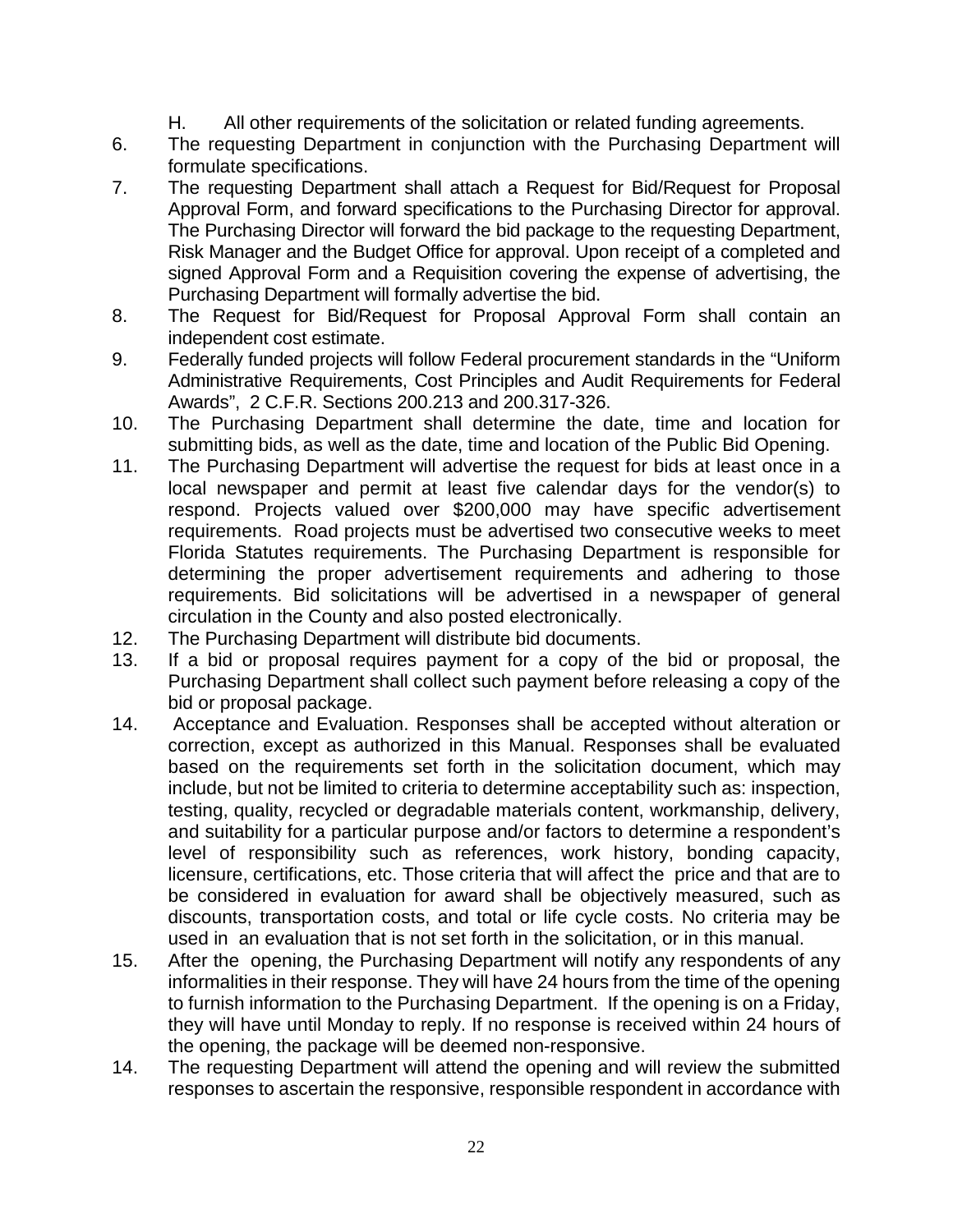the solicitation document that provides the best value to the County. All responses will be opened in public and prices will be read aloud by the Purchasing Department, as applicable to the solicitation.

- 15. Unless otherwise instructed, the requesting Department will recommend the contract award in the appropriate format to the Purchasing Department and the appropriate approval authority.
- 16. The requesting Department will place the item on the Commission agenda for approval if amounts exceed \$150,000 or otherwise as required by law, statute, or the Code.
- 17. The Purchasing Department will post the award decision, and issue a Notice of Award when necessary, after the bidding and selection process is totally complete.
- 18. The requesting Department is responsible for conducting any pre-construction meeting, if necessary, and issuing a Notice to Proceed after the full execution of any contract or agreement for a project.
- 19. Solicitations may be canceled or rejected in whole or in part when it is in the best interests of the County, as determined by the County Manager. Notice of cancellation shall be posted on the County website. The notice shall identify the solicitation, and, where appropriate, explain that an opportunity will be given to compete on any re-solicitation or any future procurement of similar items.
- 20. If less than two responses are received in response to a solicitation, the Purchasing Director and/or the Department may negotiate on the best terms and conditions. The Purchasing Department shall document the reasons that such action is in the best interest of the County in lieu of resoliciting.

# **WRITING SPECIFICATIONS – INVITATION TO BID**

- 1. Solicitations must include specifications that are clear, accurate, and complete. Unnecessarily restrictive specifications or requirements that might unduly limit the number of bidders or proposals are prohibited. The solicitation should include all documents, whether attached or incorporated by reference that are elements of the specifications and requirements for the solicitation.
- 2. Specifications are a written description of needed supplies, equipment or services clearly and concisely set out in the solicitation along with other material elements of the particular project. Alternative specifications are highly discouraged.
- 3. There are several types of specifications that can be considered:
	- A. Performance Specifications
		- 1. The results of the product are more important than the product itself.
		- 2. Specific end product capabilities, not method of construction.
	- B. Descriptive Specifications
		- 1. Describes precisely what is needed.
		- 2. Covers every detail to the end product.
	- C. Brand Name Specifications
		- 1. Specified by manufacturers name and model number.
		- 2. A product has been determined desirable based on past performance.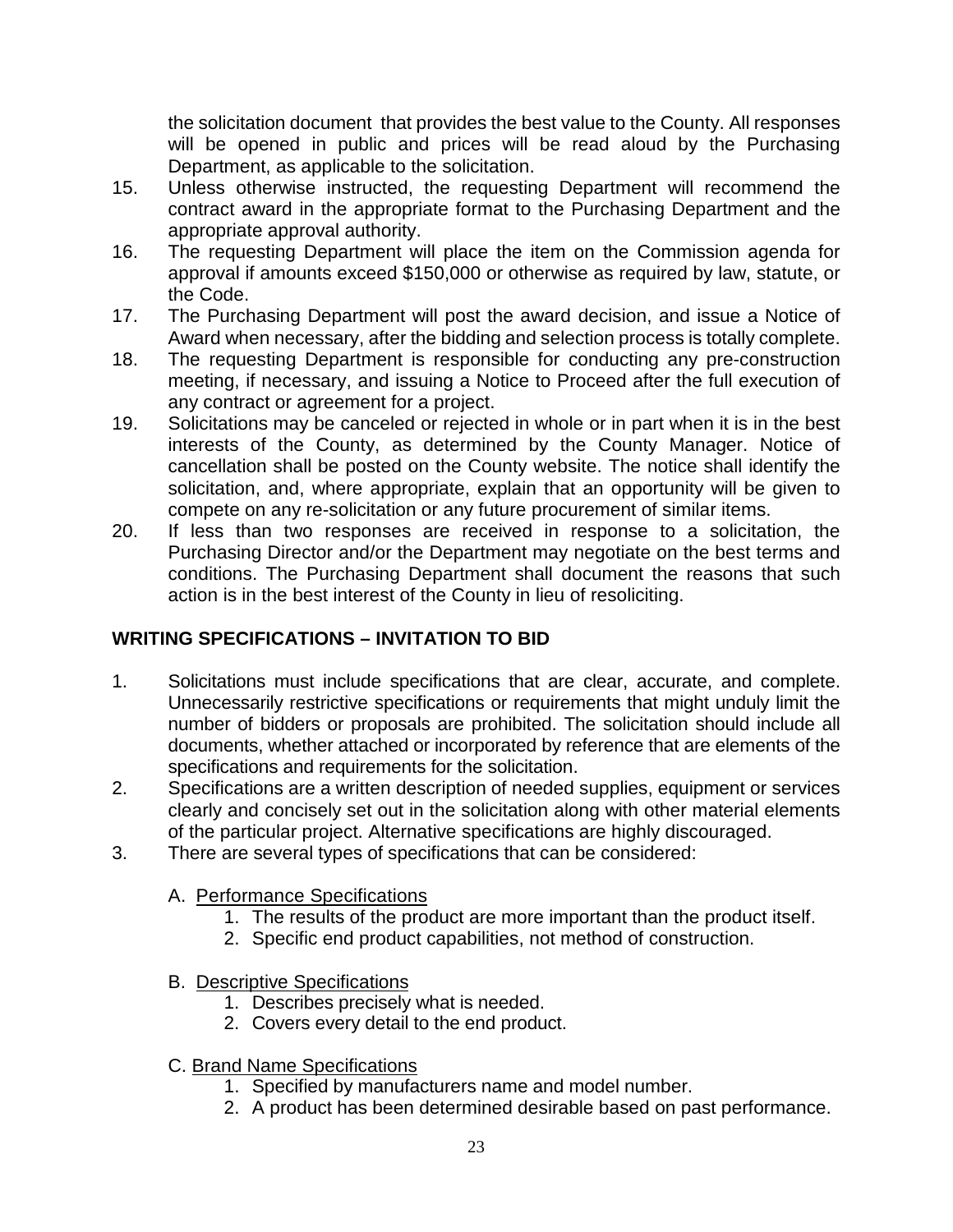# D. Closed Specification

- 1. Two general types
	- a) Single Product e.g. Compac computers
	- b) Multi product e.g. Compac computers, Dell computers
- 2. Generally brand name specifications.

# E. Open Specifications

1. All manufacturers whose product meets the performance or description specified may bid.

2. All performance specifications and all descriptive specifications are open specifications.

3. Brand name specifications are open specifications if the phrase "or equal" is added.

4. The phrase "or equal" establishes the brand name as a standard and all equal products are acceptable.

# F. Reference Specifications

1. The item desired is referred to by a number as established in a published specification or standard.

- 2. Should use national specifications and standards.
- 3. Be sure to read and understand what is referenced.

4. A reference specification may include a number of different items. Be specific.

# G. Combination Specifications

- 1. Not possible to combine open and closed specifications.
- 2. Can combine performance, descriptive, and reference specifications.

3. Used in describing a product that must meet both physical and performance criteria.

- 4. Be positive the combination will produce the desired result.
- 4. The requesting Department and the Purchasing Department are responsible for ensuring that the specifications include the following elements:
	- A. Description of the item to be purchased or a sufficient explanation of the services to be procured.
	- B. Dimensions, tolerance and performance expected of the item.
	- C. Reference to a sample, if any.
	- D. Bid price is to include net delivered price or no separate charges for delivery or other hidden cost.
	- E. The estimated quantity to be furnished by the vendor.
	- F. Time and place of delivery, and any conditions for the delivery.
	- G. If additives to a bid are to be considered, all details must be included.
	- H. If trade-in(s) is involved, the appropriate information must be included.
	- I. Pre-qualification requirements, if any. All contractors bidding on road projects shall be pre-qualified with the Florida Department of Transportation.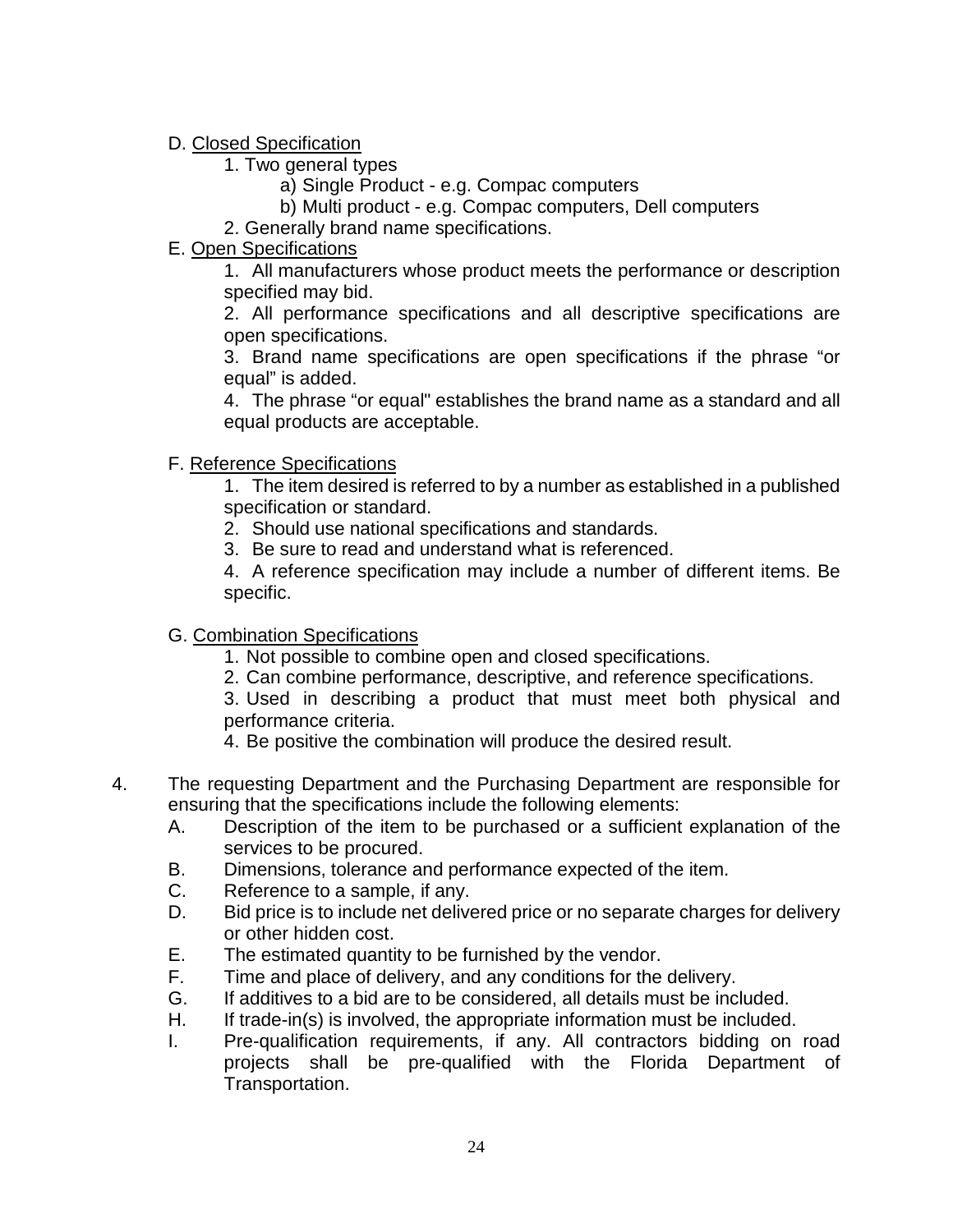- J. Bid, performance, and construction bond requirements, depending on the goods or services to be provided and the recommendation of the Risk Management Director.
- K. If direct purchases will be used, the specifications should include direct purchase procedures.
- L. Liquidated damages, if applicable.
- M. The date and time requested for a pre-bid conference, if applicable.
- N. The date and time requested for a notice to proceed date, if applicable.
- O. The position title and a brief explanation of the duties of the County's representative(s) for the project.
- P. The types and estimated timeframes for any inspections of the project to be conducted by the County's representative(s), if applicable.
- Q. For federal projects, the requirement to make maximum use of recovered/recycled materials.

# **MULTI-STEP SOLICITATIONS**

Vendors may by prequalified as part of a multi-step solicitation based on such factors including, but not limited to, experience, financial capability, reputation, and management. The prequalified vendors may then be allowed to submit bids/proposals in response to the solicitation. Pre-qualification is not a conclusive determination of responsibility, and a prequalified vendor may be rejected as nonresponsible at a subsequent stage in the procurement process.

#### **PROFESSIONAL ARCHITECTURAL, ENGINEERING, LANDSCAPE ARCHITECTURAL, AND LAND SURVEYING SERVICES (CCNA)**

The purpose of this section is to ensure compliance with Section 287.055 Florida Statutes, known as the Consultants Competitive Negotiation Act (CCNA).

1. Public Announcement

It is the policy of the County to publicly announce all requirements for professional architectural, engineering, landscape architectural, land surveying, and mapping services, and to negotiate such contracts on the basis of demonstrated competence and qualifications at fair and reasonable prices. In the procurement of such services, the Purchasing Department may require firms to submit a statement of qualifications, performance data, and other information related to the performance of professional services.

#### 2. Scope of Project Requirements

A. For specific projects, the County office requesting the professional services shall submit to the Purchasing Department written project requirements indicating the nature and scope of the professional services needed by the office, including but not limited to the following: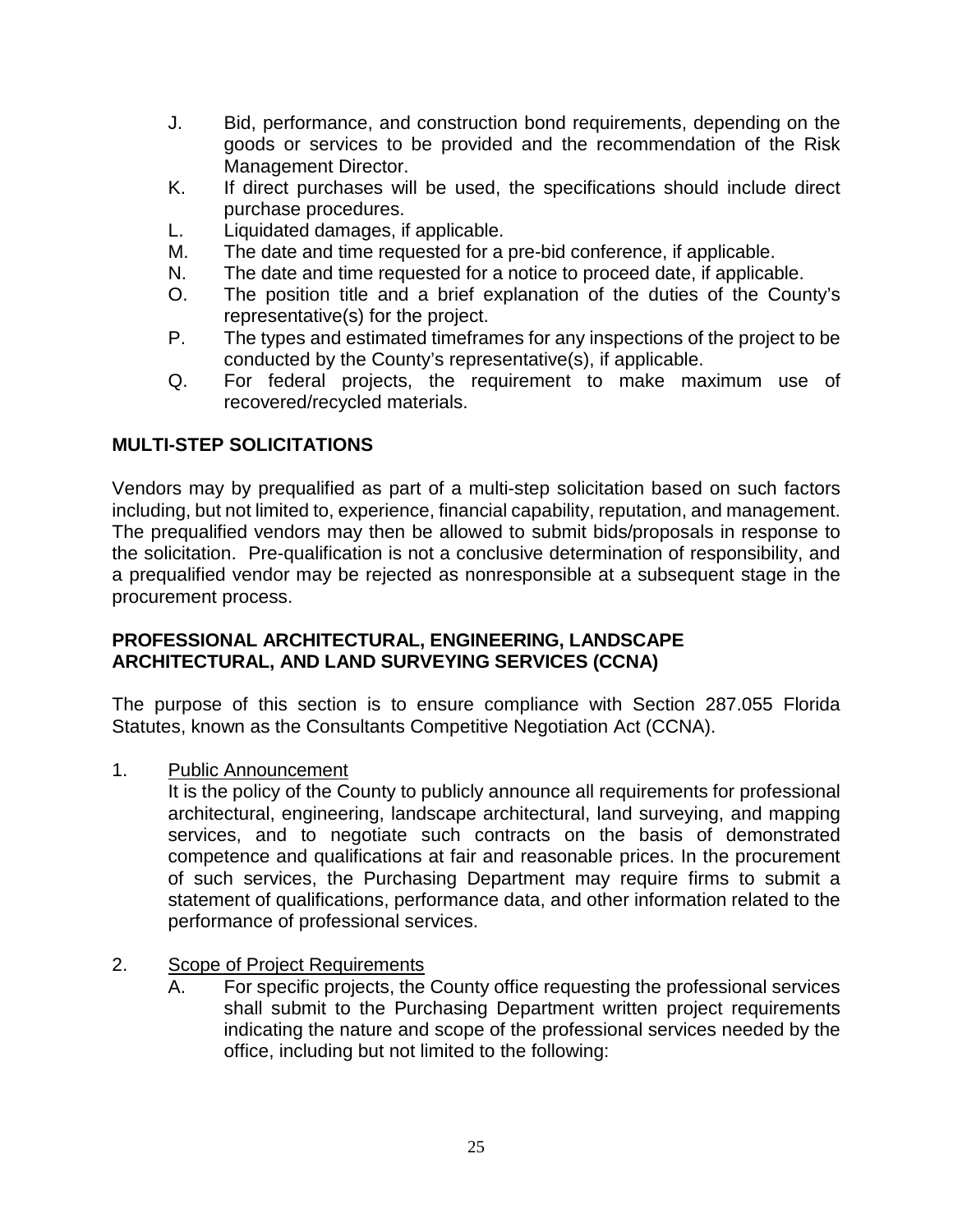- 1) the general purpose of the service or study;
- 2) the objectives of the study or service;
- 3) estimated period of time needed for the service or the study;
- 4) the estimated cost of the service or study;
- 5) whether the proposed study or service would or would not duplicate any prior or existing study or service; and
- 6) the desired qualifications, listed in order of importance, applicable to the scope and nature of the services requested.

B. For Continuing Supply Services, the County office requesting the professional services shall submit to the Purchasing Department written project requirements indicating the nature and scope of the professional services needed by the office, including but not limited to the following:

- 1) the general purpose of the service or study;
- 2) estimated period of time needed for the service or the study;
- 3) the estimated cost of the service or study;
- 4) the desired qualifications, listed in order of importance, applicable to the scope and nature of the services requested.

#### 3. Review of Project Requirements

The Purchasing Department shall review the scope of project requirements and prepare a draft Request for Qualifications (RFQ). The draft RFQ shall be submitted to the requesting office for consideration and revision, as may be needed, prior to public distribution of the RFQ.

#### 4. Distribution of RFQ

The Purchasing Department shall distribute the RFQ in accordance with standard procedures including publication of legal notice, and provide notification of the date and time when such proposals are due.

#### 5. Exemptions

This section shall not apply to a professional service contract for a project where the basic construction cost is estimated by the agency to be less than the threshold amount provided in s. 287.055, Florida Statutes, or for a planning or study activity when the fee for professional services is estimated by the agency to be less than the threshold amount provided in s. 287.055, Florida Statutes, or in cases of valid public emergency so certified by the County Manager.

This section shall not apply to any requirement for professional services if a continuing contract is in effect and a determination is made to utilize the continuing contract to obtain such services in accordance with 287.055, Florida Statutes.

#### 6. Evaluation

The following language shall be used in its substantial form in solicitations where evaluations are required. The solicitation document shall specify evaluation procedures.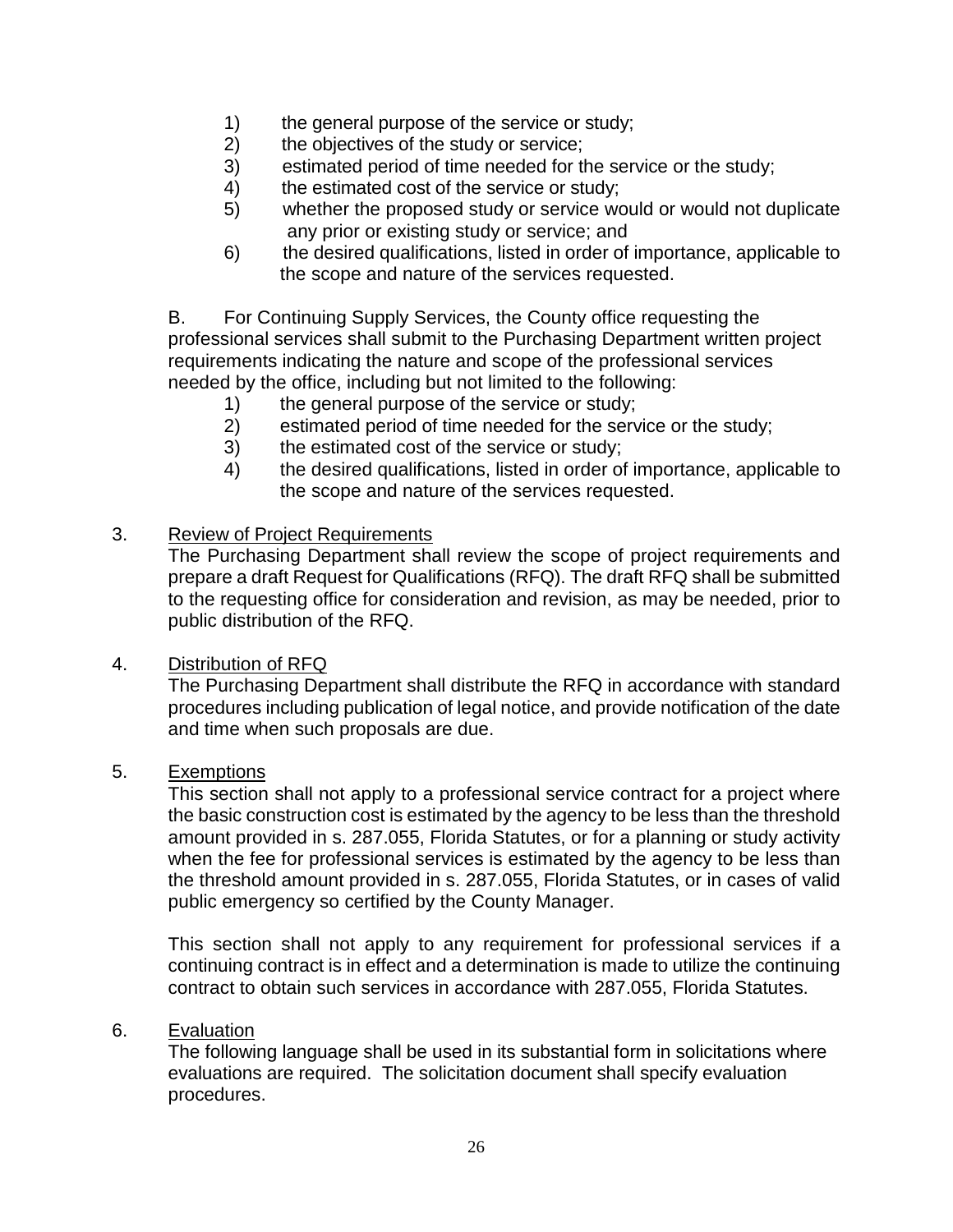- A. The County Manager or designee shall determine the Evaluation Committee that will best serve the needs of the County.
- B. Membership of all Evaluation Committees shall be approved by the County Manager or designee.
- C. Public Meetings shall be in accordance with Florida Statute 286.011. The Chairperson shall be responsible to provide the Purchasing Department with all meeting information (date, time, location, and reason for meeting) no less than 96 hours in advance of any scheduled meeting, excluding holidays and weekends. The Purchasing Department will provide reasonable notice of all meetings, no less than 72 hours in advance of such scheduled meeting, excluding holidays and weekends, by posting a Notice of Evaluation Committee Meeting on the public notice bulletin board in the Purchasing Department and on the Bay County website. The Purchasing Director shall develop and implement Evaluation Committee procedures to ensure compliance with public meeting requirements.
- D. Contact with the Evaluation Committee. Members of the Evaluation Committee are prohibited from discussing a project with any professional or professional firm that may submit a proposal during the procurement process, except in formal committee meetings.
- E. Evaluation of Proposals. Only written responses of statements of qualifications, performance data, and other data received in the purchasing office by the publicized submission time and date shall be evaluated.
- F. The initial ranking of proposals is based upon the weighted criteria in the solicitation.
- G. Shortlisting. The best-qualified respondents shall be based upon the Evaluation Committee's ability to differentiate qualifications applicable to the scope and nature of the services to be performed as indicated by the ratings on the scoring sheet. Typically, the top three rated firms, if there are at least three responsive respondents, will be considered as the shortlisted firms, unless the County Manager, after input and discussion with the Evaluation Committee, approves adding additional firms to the shortlist.
- H. Presentations/Interviews. The Evaluation Committee may choose to conduct formal presentations/interviews with shortlisted firms prior to final ranking.
- I. Final Ranking. The Evaluation Committee shall use the ordinal process rank the firms. The respondents shall be listed in order of preference. The list of best-qualified persons shall be forwarded to the County Manager or Board, as appropriate, for approval prior to beginning contract negotiations.

# 7. Negotiation

Contract negotiations may be conducted by the Department or by a Negotiation Committee to be determined by the County Manager or designee.

- A. Negotiation Committee. Membership of the Negotiation Committee may include:
	- 1) Purchasing Director or designee, who shall chair the committee,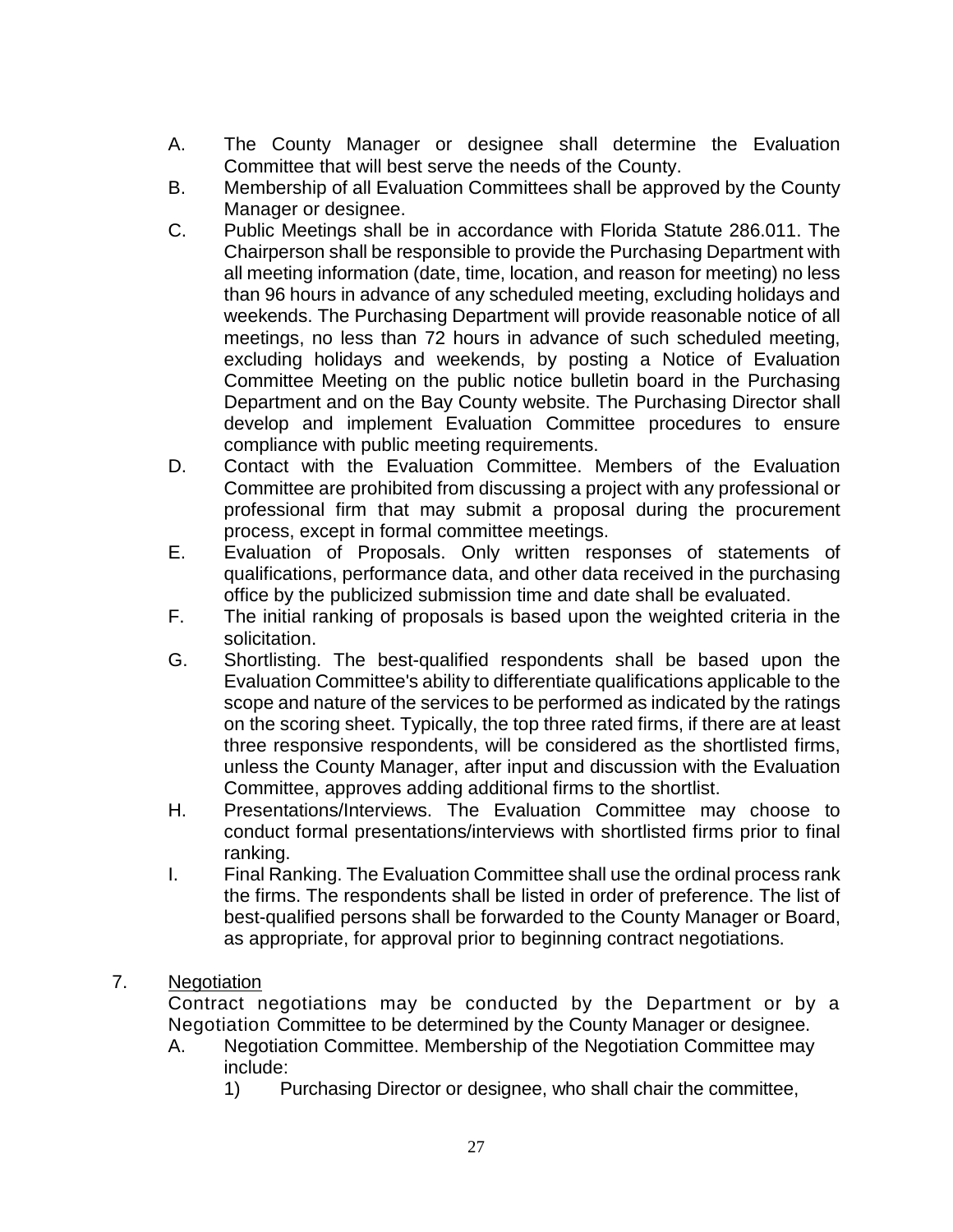- 2) Director of the user Department or designee,
- 3) County Attorney or designee.
- B. Negotiation. The Negotiator(s) shall negotiate a contract with the firm considered to be the most qualified to provide the services at compensation and upon terms which the Negotiator(s) determines to be fair and reasonable to the County. In making this decision, the Negotiator(s) shall take into account the estimated value, the scope, the complexity, and the professional nature of the services to be rendered. Should the Negotiator(s) be unable to negotiate a satisfactory contract with the firm considered to be the most qualified, negotiations with that firm shall be formally terminated. The Negotiator(s) shall then undertake negotiations with the second most qualified firm. Failing accord with the second most qualified firm, the Negotiator(s) shall formally terminate negotiations, and shall then undertake negotiations with the third most qualified firm. Should the Negotiator(s) be unable to negotiate a satisfactory contract with any of the selected firms, the Selection Committee shall select additional firms in order of their competence and qualifications, and the Negotiator(s) shall continue negotiations in accordance with this Section until an agreement is reached or until a determination has been made not to contract for such services.
- C. Negotiation meetings shall be recorded in accordance with Florida Statutes as may be amended from time to time.

# **DESIGN-BUILD CONTRACTS**

1. Use of Design-Build Contracts

The Requesting Department will determine if the design-build method is appropriate for a particular requirement subject to approval by the County Manager. In determining whether design-build or contracting separately for professional design and construction services is in the best interest of the County the following factors should be considered:

- A. The potential for cost savings and/or cost reduction.
- B. The need or potential for reducing the time to complete the project.
- C. The need or potential for enhancing revenue production by expediting completion, activation and operational use of the project.
- D. The need or potential to expedite the completion, activation and operation of the project due to public service considerations or user division operational needs and requirements.
- E. The potential for collaboration to develop designs and construction methodology that could provide a project with enhanced qualities of aesthetics, innovative use of materials, economy of construction, operational efficiency, and/or functional effectiveness.
- F. The need or potential for protecting, preserving and enhancing the health, safety and welfare of the public.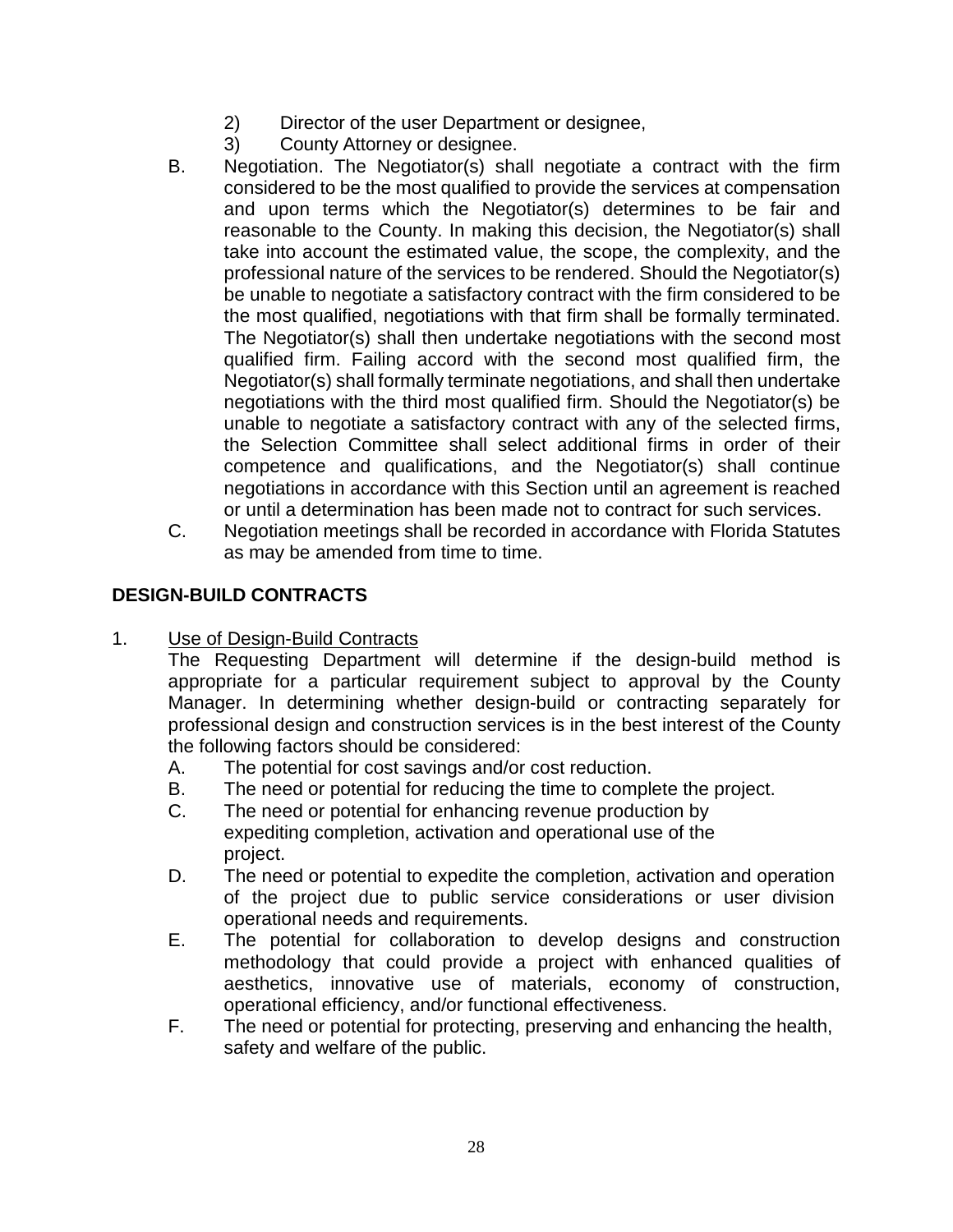# 2. Design Criteria Package

A design criteria package (DCP) must be prepared and sealed by a design criteria professional on staff or retained by the department. A design criteria professional who prepares the DCP is not eligible to render services under the same design-build contract that utilizes the DCP.

## 3. Review and Evaluation

The Evaluation Committee shall review and evaluate all submittals that have been received prior to the announced deadline. This evaluation shall include a determination that the firms submitting proposals meet the design-build firm definition. Qualifications of the firm and project manager shall be considered for the design team as well as the construction team. The committee shall select no fewer than three design-build firms as the most qualified, based on the qualifications, availability, and past work of the firms, including the partners or members of the firms.

#### 4. Technical and Price Proposals

When using an adjusted score method, the selected design-build firm shall be required to submit a technical and price proposal. These proposals shall form the basis of contract negotiation and award of the design-build contract.

#### 5. Design-Build Contract Award

The Evaluation Committee shall submit a recommendation for award to the BCC for selection of one firm and two ranked alternates, and approval to negotiate and award a design-build contract with the selected firm, provided the final negotiated price does not exceed the project budget. Prior to award and execution of the design-build contract, the County may negotiate minor changes in the technical proposal and contract price for the purpose of clarifying and/or refining the project requirements and the services to be performed and/or the work to be done.

# **CAPITAL IMPROVEMENT PROJECTS**

All Bay County Capital Improvement Projects with a construction cost in excess of \$200,000 shall follow the Capital Improvement Project Management System.

#### **PIGGYBACK**

Departments may request to piggyback on contracts for goods and services with other governmental entities. The following must be submitted as a part of the request and specifications package:

- 1. A copy of the other agency's solicitation to include the awarded vendor's submittal.
- 2. A copy of the other agency's Purchase Order or contract and expiration date.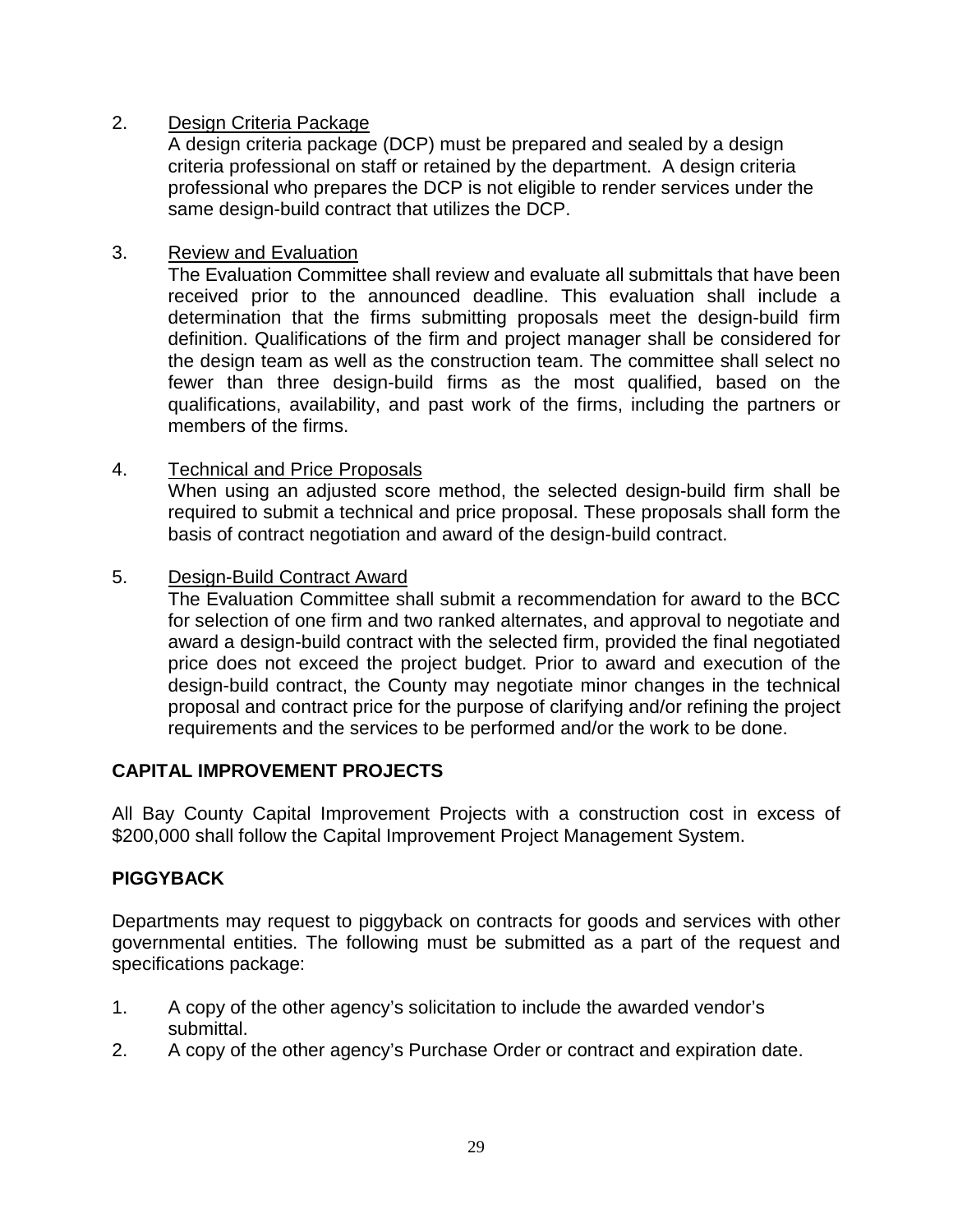- 3. A letter from the awarded vendor, offering to honor the same prices under the same terms and conditions as indicated in the other agency's solicitation and subsequent contract.
- 4. Verification from the other agency that the vendor is performing satisfactorily.

# **SOLE SOURCE/NON-COMPETITIVE NEGOTIATIONS**

A request for sole source procurement is permissible in accordance with section 2-107 of the Procurement Code. The requesting Department must provide in writing along with the request for procurement:

- 1. a finding that only one qualified source is available;
- 2. a statement that a search for alternative sources has been made, i.e., a request for a proprietary item does not justify a sole source procurement if there is more than one potential bidder for the item; and
- 3. a justification of why the only source is acceptable to fit the needs of the using Department.

Purchasing may negotiate with a sole source supplier under one or more of the following circumstances:

- 1. The needed supply or service is available from only one source/brand as determined by the requesting Department's written justifications.
- 2. The supply or service is wanted for experimental trial or testing.
- 3. Additional supplies or services are needed to complete an ongoing task.
- 4. The item is a component or replacement part for which there is no commercial distributor.
- 5. Compatibility is the overriding consideration.
- 6. The item is a used item, which is subject to immediate sale.

# **EMERGENCY PURCHASES**

Departments shall document any procurements exempted from the mandatory bid requirements in the event of an emergency, because the circumstances of the delay incident in complying with such requirements would be detrimental to the health, safety and welfare of the citizens of the county; such emergencies shall include, but are not limited to, war, declared or undeclared; insurrection; hurricane; flood; tornadoes or any other form of disaster or unforeseen circumstances threatening destruction of life or damage to property. This exemption shall be in effect through any such circumstances, including the clean-up and repair of property following such an event.

Departments are responsible for understanding additional requirements for Federal and/or State reimbursements related to emergency purchases.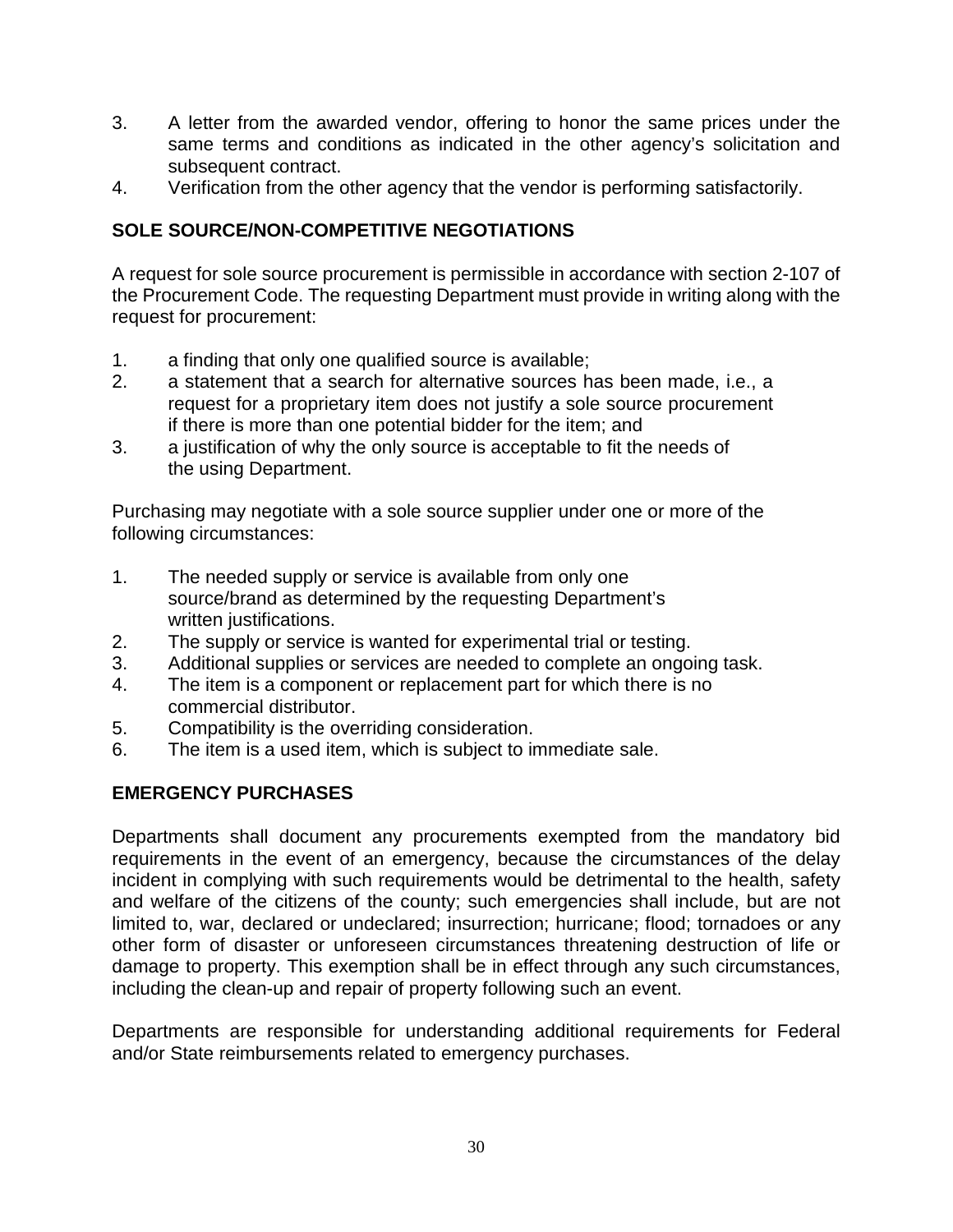The County may enter into and utilize Mutual Aid Agreements as provided in Chapter 252, Florida Statutes in the event of emergency situations. The County Manager shall be authorized to invoke the terms of the Mutual Aid Agreement.

# **RENEWAL AND EXTENSION**

Contracts for commodities or contractual services may be renewed for the original term of the contract or for a period that may not exceed 3 years, whichever period is longer. The renewal may be divided into increments (e.g., three one-year renewals), may be for a complete term (e.g., one renewal for three years or the original term of the contract), or a combination thereof (e.g., one two-year renewal followed by a one one-year renewal). Renewals are pursuant to contract terms specifically providing for such renewal. Contract renewal options approved by the BOCC may be executed by the County Manager.

Contracts may be extended one time for a period not to exceed 6 months. The extension is subject to the same terms and conditions set forth in the initial contract.

# **TIE BIDS**

In cases of tie bids (monetary as well as all award criteria identified) preference shall be given to the bidder with a drug-free workplace program. If none of the tied firms have a drug-free workplace program, award will be made based on a lot drawn by the county manager or his or her designee before at least three witnesses.

# **CHANGE ORDERS**

If a change order is required to correct errors, omissions, or discrepancies, or to direct other changes to meet unforeseen field, emergency, climatic, regulatory, or market conditions, the following shall apply:

- 1. All change orders exceeding a cumulative total of ten percent of the original contract amount must be in writing and include the additional scope of work or quantities, the amount of the change order, and any additional days added to the term or delivery date.
- 2. Change orders exceeding a cumulative total of ten percent of the contract price or a cumulative cost exceeding \$100,000, or where there is a materially significant change in the scope of services, the change shall be approved by the appropriate signatory based on the dollar value of the contract.
- 3. If direct purchasing is being utilized in connection to a construction project, a deduct change order to the contractor in the amount of the direct purchase, shall be made in writing.
- 4. If the project is unable to proceed without the immediate approval of a change order, the county manager has the authority to approve the change order and bring it before the board, as required, at the next regularly scheduled meeting with documented explanation of the condition.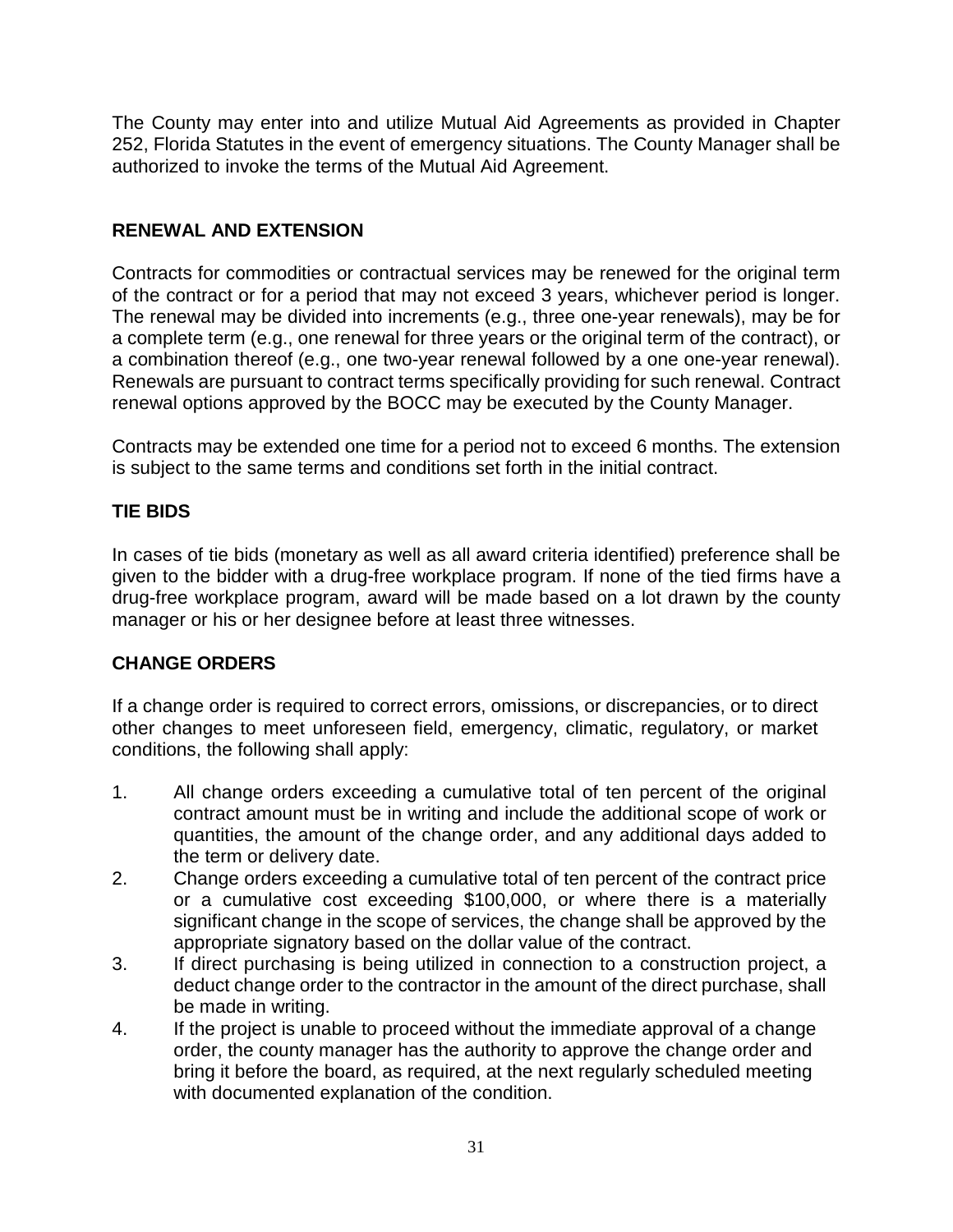#### **BID PROTEST PROCEDURES**

In any competitive solicitation context, no later than the business day following the day approval is granted the Purchasing Department will electronically notify a representative of each respondent of the award decision. Approval by the awarding authority does not constitute formation of a contract.

After notification of the award decision, any party with standing may challenge the decision by initiating an action in the Circuit Court of the Fourteenth Judicial Circuit in Bay County against the Bay County Board of County Commissioners. If a party intends to initiate such an action, it must electronically notify the Purchasing Director and the County Attorney no later than one business day after notice of the awarding authority's decision. If no such notice is received by the county, the county may proceed to execute a contract to formalize the award decision. If the county does receive notice of intent to challenge the decision, the county will stay the contracting process, unless the county manager determines that the contract must proceed without delay to protect substantial interests of the county. If a party notifies the county of its intent to challenge a decision under this subsection, it must file its challenge within fourteen business days after providing its notice. If the party fails to file its action within this period, the county may proceed with the contracting process. If the party files its action, the court will uphold the county's decision unless the court determines that the awarding authority did not act in good faith and the challenger demonstrates illegality, fraud, oppression or misconduct by the county or anyone acting on the county's behalf.

No action other than an award decision can be protested, including (i) requests for quotations or requests for qualifications; (ii) rejection of some, all or parts of bids or proposals; (iii) disqualification of bidders as non-responsive or nonresponsible; or (iv) recommended awards less than the mandatory bid or proposal amount.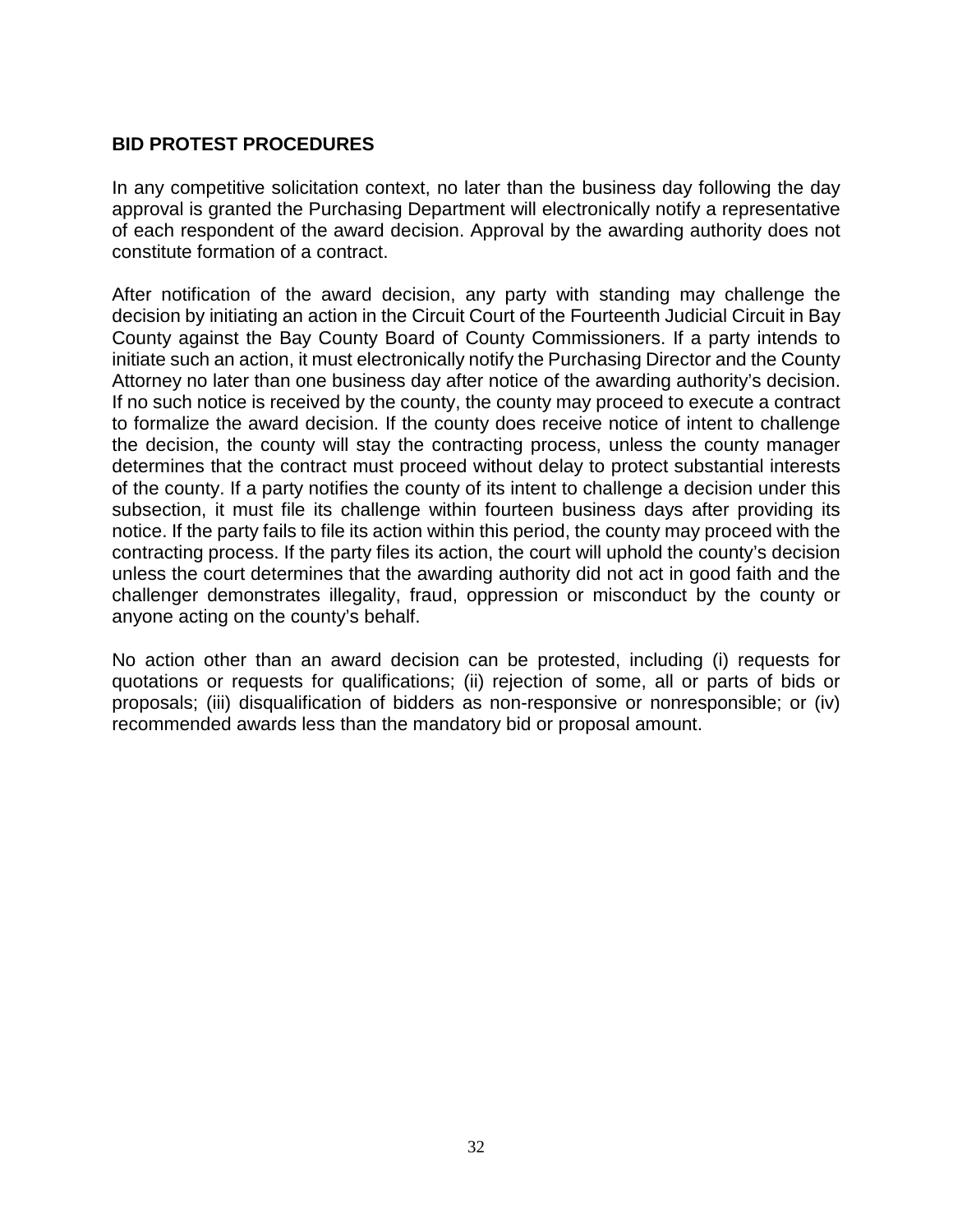#### **PURCHASING CARD**

#### 1. General

The Bay County Purchasing Card Program is designed to improve efficiency in processing low dollar purchases from any vendor that accepts the County's credit card. This program allows the cardholder to purchase approved commodities and services directly from vendors. Each purchasing card is issued in the cardholder's name and Bay County. The Purchasing Department in partnership with the Clerk's Finance Office is responsible for the overall management of the credit card purchasing program.

#### 2. Issuance

The Department will determine to whom the cards should be issued. The Purchasing Director will issue approval based upon the purchasing authority of each individual or work group, and in accordance with provisions established in the VISA Purchasing Card Agreement.

#### 3. Transaction Dollar Limit

The single per transaction dollar limit shall not exceed \$3,500.00. Departments with the approval of the Purchasing Director selected to participate in the program shall specify:

- A. Monthly transaction limit determined by the Purchasing Director.
- B. Restrictions on the types of vendors with which the card may be used.
- C. Any additional controls available.
- D. Credit cards may be used to purchase commodities and a limited number of services.
- E. Cash advances are strictly prohibited.

#### 4. Travel

- A. The purchasing card may be used for travel. Limits may be temporarily adjusted to accommodate approved travel expenses.
- B. Fuel may be purchased with the purchasing card for a county vehicle or rental vehicle authorized for travel.
- C. The purchasing card *shall not* be used to fuel a personal vehicle.

#### 5. Tax Exempt Number

All Credit Card purchases are exempt from all state and local use tax. The County's Tax Exempt I.D. Number is printed on a separate card for each cardholder. This number is to be given to all vendors to avoid payment of state and local use tax. The use of the County's Tax Exempt I.D. Number for personal use is strictly prohibited. Any employee caught using the County's Tax Exempt I.D. Number for personal use will receive disciplinary action to include, but not limited to, immediate termination of employment.

Additionally, F.S. 212.085, states that in addition to being liable for payment of the tax plus a mandatory penalty of 200 percent of the tax, such person shall be liable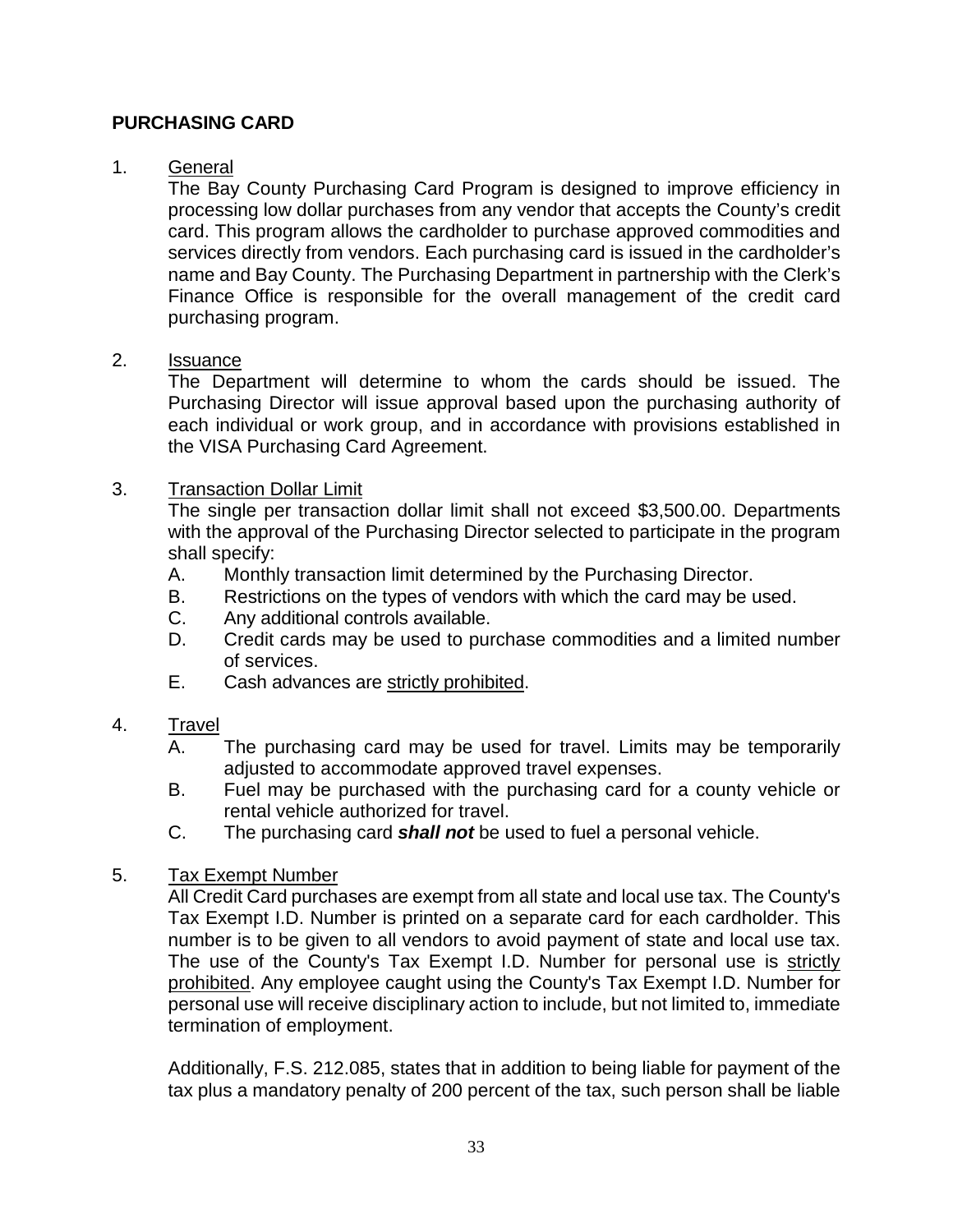for fine and punishment as provided by law for a conviction of a felony of the third degree, as provided in s. 775.082, s. 775.083, or s. 775.084.

6. Receipt of Goods

To insure prompt and proper payment of receipts/invoices, the following procedure should be strictly adhered to, noting that timeliness and completeness are of utmost importance to the success of the process.

- A. All cardholders should submit for processing all of their transactions via the SunTrust Enterprise Spend Platform (ESP) program prior to the close of the monthly credit card cycle. (Cardholders should note that some transactions may continue to post 48 hours after the cycle end on the 27<sup>th</sup> of each month, because of these late postings, cardholders will need to review their account and submit for processing any additional transactions with a "posted date" of the 27<sup>th</sup> or before.)
- B. Once a cardholder has electronically submitted for processing his/her transactions, all receipts and invoices should be attached to the Transaction Report, which may be produced through the ESP program.
- C. The appropriate Department and account number indicating where the purchase is to be expensed should be included either on the Transaction Report or the individual receipt/invoice.
- D. After receipts/invoices have been reconciled and attached to the Transaction Report, the cardholder must obtain the appropriate authorization on his/her report before forwarding to Finance.
- E. Submission of all properly authorized documentation is due to Finance by the 6th of the following month. Otherwise, the Purchasing Director may suspend the card account until report is received by Finance.
- 7. Interest and Penalty

Cardholders must send their Transaction Report and invoices to the Clerk's Finance Office in sufficient time to make a timely payment, interest, if any, will be charged to the cardholder's budget.

8. Disputed Charges and Assistance

In the event of a disputed charge, the cardholder is unable to resolve the disputed purchase with the vendor, the cardholder should promptly complete a Customer Statement of Disputed Charge by checking the dispute box in the ESP program. The cardholder shall forward by email, fax or mail to SunTrust with copies to the Purchasing Department and Finance.

9.. Returns

In the event there are returns, the cardholder must check the subsequent invoice (statements) for the credit and attach the credit slip when processing for payment. If the credit slip was not obtained, attach other documentation explaining the return.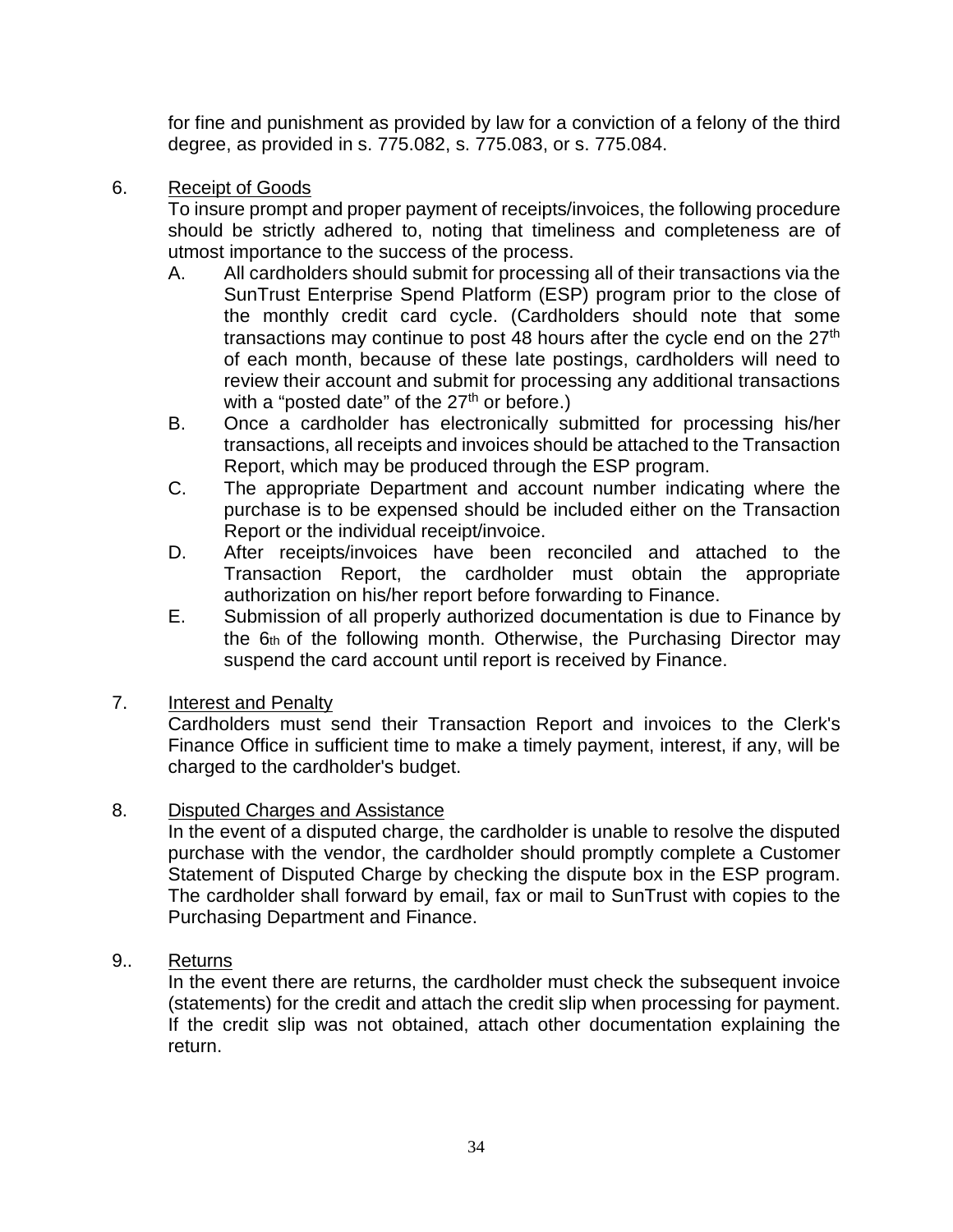#### 10. Lost or Stolen Cards

Report lost or stolen cards to the Purchasing Department immediately. If not reported immediately, Bay County may be liable for the fraudulent charges and, if liable, the cardholder's budget will be charged.

#### 11. Inappropriate Purchase

Neither the bank nor the merchant bears any responsibility for inappropriate purchases. If a purchase was made by the cardholder, the merchant will be paid and the Department budget charged, unless the Department returns the merchandise and the merchant agrees to take it back and issue a credit. Personal transactions are strictly prohibited. Individual cardholders may be subject to disciplinary action up to and including termination if illegal and/or inappropriate purchases occur.

#### 12. Cardholder Performance

A cardholder's responsible supervisor shall review their purchases, as they are responsible for the cardholder meeting all the requirements specified for the use of their card. The completion of the review will be documented by signing and dating by the cardholder and the supervisor on the Transaction Report obtained from the ESP program.

#### 13. Cancellation of Cards

When the employment of a cardholder is ended, the cardholder's supervisor is responsible for returning the card to the Purchasing Department for cancellation.

#### 14. Record Keeping

It is mandatory that the cardholder shall match their invoices to the transaction report and forward to their supervisor for their review.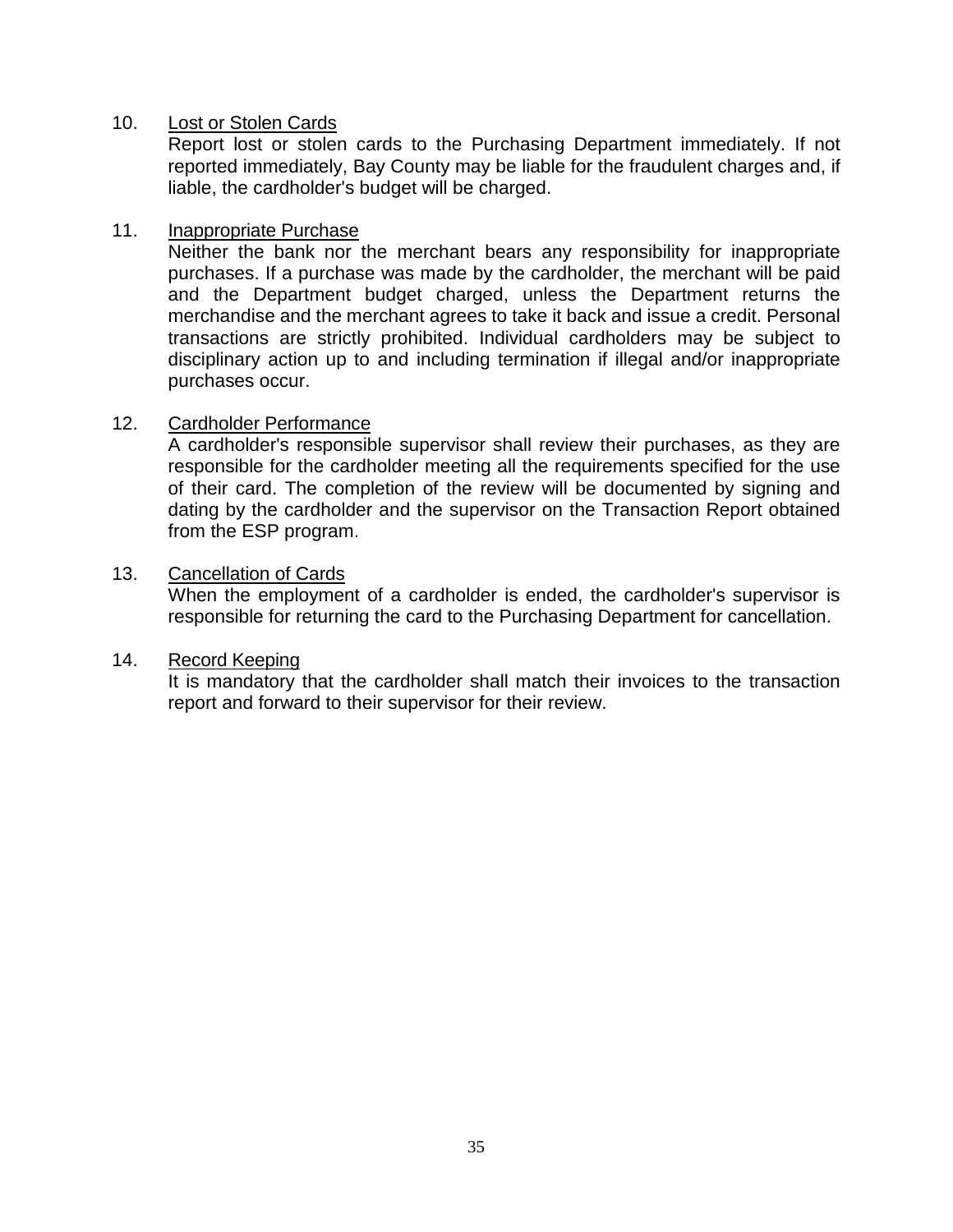### **PURCHASE ORDER PROCESS**

A Purchase Order is required for the procurement of goods and services over \$3,500 unless the procurement of goods or services is governed by a written contract, exempt from issuing a purchase order as authorized by this manual or an invoice is already available because the good or service has been delivered prior to issuance of a purchase order.

- 1. A purchase requisition to purchase goods and services must be signed by the appropriate authority level before the Purchasing Department will initiate the purchasing process. Complete a Purchase Requisition Form with the following information:
	- A. Name and Department of individual requesting materials.
	- B. Vendor name (if new vendor- complete remit address).
	- C. Fund/account number.
	- D. Total amount of order.
	- E. Contract and proposal number or authorizing B.C.C. Memo (if applicable).
	- F. Department purchasing authority signature.
	- G. Quantity, unit size, catalog or part number, description, unit cost, and total cost of items.
	- H. Total of all items.
	- I. Remarks (in body of requisition) this is for further breakdowns in fund/budget/line item numbers and any special "ship to" or "bill to" information.
	- J. Complete Deliver to line and Delivery Date desired.
- 2. The Purchase Requisition is completed by the requesting Department and is distributed as follows:
	- A. WHITE This copy is forwarded to the Purchasing Department. The Purchasing Department will forward this copy to the Clerk's Finance Office attached to the white copy of the Purchase Order.
	- B. YELLOW This copy is also forwarded to the Purchasing Department along with the completed telephone quote sheet and retained by the Purchasing Department as a permanent file.
	- C. PINK This copy is forwarded to the Purchasing Department and signed off by the Agent or Buyer before being returned to the requesting Department or Division.
- 1. After the Requisition for goods/services exceeding \$3,500 has been completed by the requesting Department, a Purchase Order may be processed. The order is placed by the requesting Department unless otherwise noted.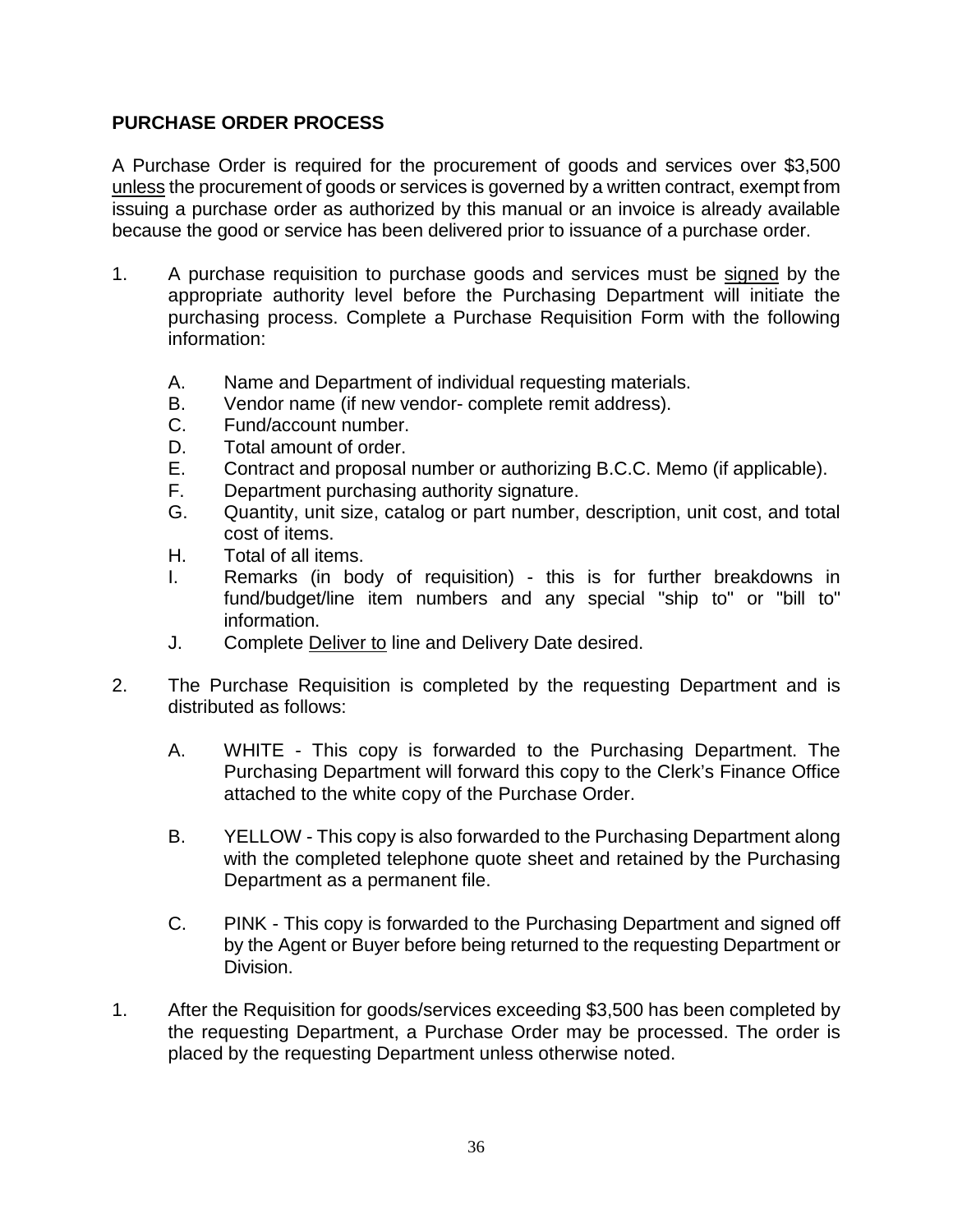- 2. Distribution of Purchase Order copies by the Purchasing Department is as follows:
	- A. WHITE- (original) This copy is forwarded to the Clerk's Finance Office.
	- B. YELLOW- (Receiving copy) This copy is forwarded to the requesting Department for their signature when all goods have been received. After receiving the goods or services, the Department signs off on this copy. If the invoice is available, it is attached to this copy and returned to the Clerk's Finance Office. Some Purchase Orders require partial payment. In that case, a copy of the yellow receiving copy would be signed and forwarded to Finance along with the invoices as they come in. Please make a notation on this copy if there has been a legitimate and verified price modification. In case of partial shipments, this copy will be duplicated and forwarded to the Clerk's Finance Office for partial payment.
	- C. PINK- This copy is retained by the Purchasing Department and becomes a permanent record of the transaction.
	- D. GOLDEN ROD- This copy is forwarded along with the yellow copy to the requesting Department for their permanent records.

# **EXCEPTIONS AND EXCLUSIONS FOR ISSUING PURCHASE ORDERS**

There are certain expenditures for which the processing of a Purchase Order or contract is unnecessary. The following purchases may be made without Purchase Orders or contract. Invoices should be signed by the designated department employee:

- 1. Employee expenses such as conferences expense, mileage and other reimbursable expenses.
- 2. Utility, Telephone Bills, etc.
- 3. Insurance Premiums.
- 4. Interdepartmental billing such as worker's compensation premiums and other insurance premiums.
- 5. Chemicals.
- 6. Petroleum Products (Fuel-Gas/Diesel).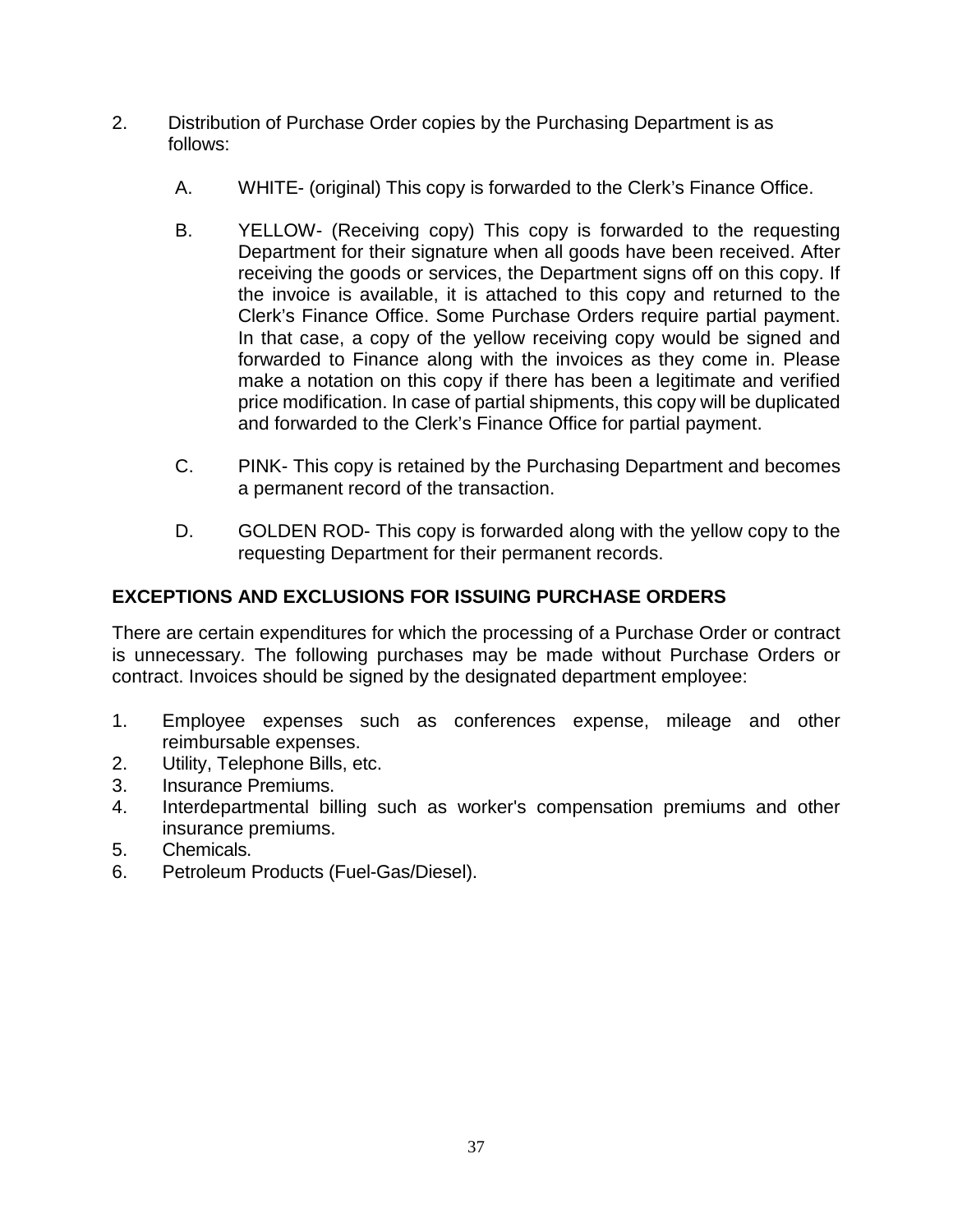# **LEASES, CONTRACT AND AGREEMENTS**

The following contracts, leases, and agreements shall be reviewed by the County Attorney before execution by the vendor, provider, or contractor, and preferably before presentation to the Board of County Commissioners or execution by the authorized County individual:

- 1. All recurring contracts, leases, and agreements. Recurring contracts or agreements are those contracts and agreements for procurement of goods or services that are provided to the County on a continuing or repeat basis.
- 2. All contracts, task orders, leases, and agreements of \$5,000 or more. In determining the value of a contract, all proposed renewal clause terms must be considered. A task order is an order for services placed against an established contract.
- 3. All contracts, leases, and agreements with another governmental entity or based on procurement through the piggyback method.
- 4. All contracts, leases, and agreements that will use a financing mechanism for the procurement, i.e., lease purchase.

# **CONTRACTING PROVISIONS**

The Purchasing Department, in coordination with the County Attorney, is responsible for drafting an initial draft of any contract, lease, or agreement entered into on behalf of the Board of County Commissioners. The following contract provisions, among others as necessary, should be included in contracts, leases, and agreements:

- 1. All parties entering into the contract, lease or agreement.
- 2. Complete scope of the premises or the work.
- 3. A timeline of completion and whether the contract, lease or agreement is exclusive or non-exclusive.
- 4. Price or compensation for the work and the manner, method, and schedule of payment.
- 5. A statement that the contractor is an independent contractor or other statements regarding the relationship of the parties.
- 6. The responsibilities, as applicable, of the contractor, to include, but not limited to, obligations to:
	- A. Cooperate with the County;
	- B. Complete the work timely and in the proper sequence;
	- C. Use competent employees or workers that are acceptable to the County, including an authorized representative and/or superintendent for the work;
	- D. Maintain a drug-free workplace program similar to the County's;
	- E. Furnish all tools, materials, consumable supplies and equipment;
	- F. Follow all federal, state and local laws applicable to the work;
	- G. Not employ illegal alien labor and use e-Verify to maintain a legal work force;
	- H. Follow proper change order procedures;
	- I. Warranty periods; and
	- J. Liquidated damages.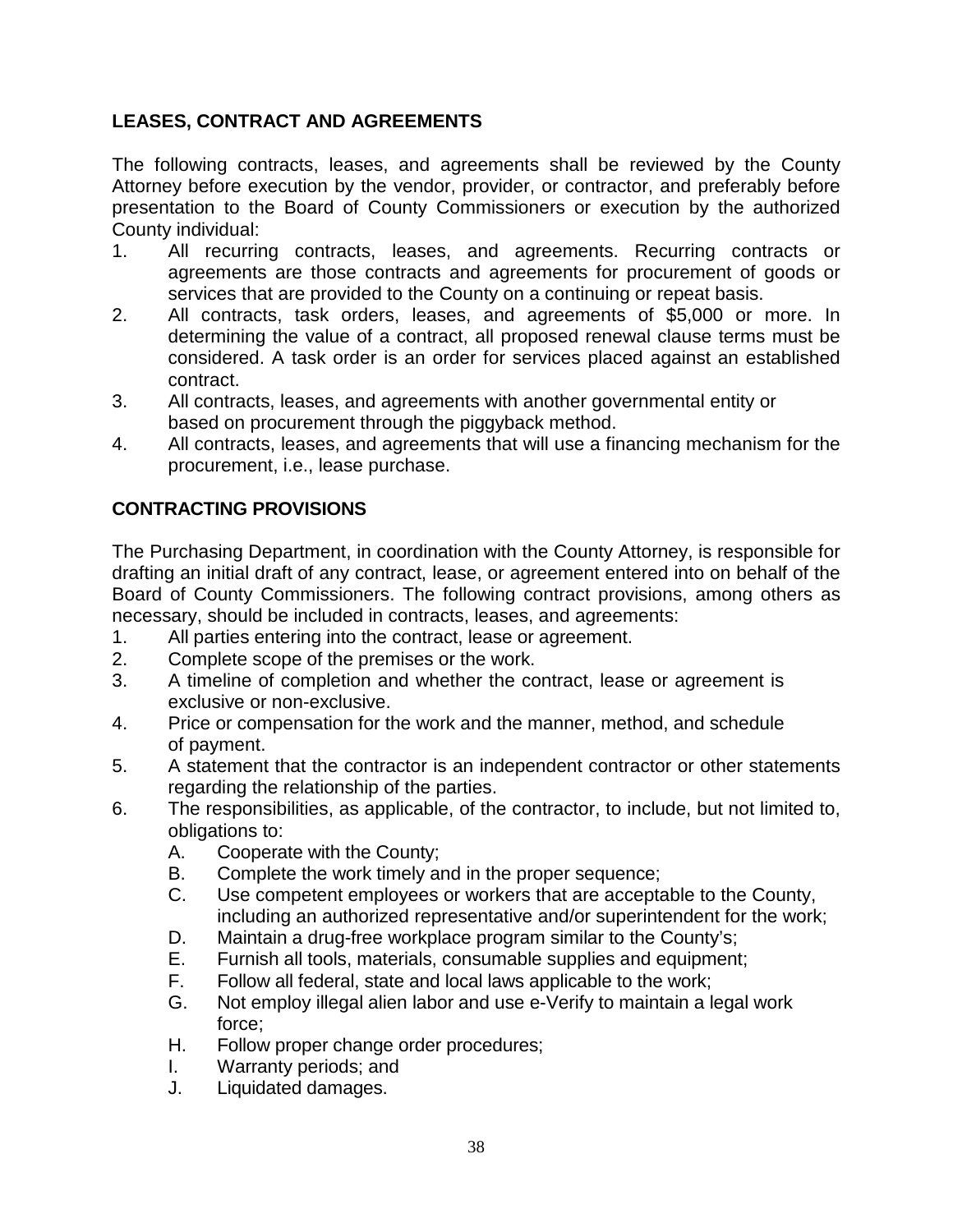- 7. Insurance requirements, including hold harmless and indemnification provisions and bonding and warranty requirements.
- 8. Default and termination provisions.
- 9. Accounting and auditing provisions.
- 10. Addresses, telephone numbers, fax numbers and email addresses for all parties to receive notices and methods of acceptable notices.
- 11. Miscellaneous provisions regarding assignment, merger, applicable state law and venue, sovereign immunity, and modifications.

The Purchasing Department shall forward the draft contract, lease or agreement to the requesting Department for review and to the County Attorney and Risk Management Director for approval. After receipt of a completed and signed Contract Distribution Form and award of the contract, lease, or agreement, if necessary, the Contract Coordinator will forward the contract, lease, or agreement to the other party for execution.

#### **FEDERAL PROCUREMENTS**

- 1. When property or services are procured using funds derived from a Federal grant or agreement (whether direct to the County or "pass-through" from another entity such as the State), the County is required to and will follow the Federal procurement standards in the "Uniform Administrative Requirements, Cost Principles, and Audit Requirements for Federal Awards", 2 C.F.R. Sections 200.213 and 200.317 through 200.326. All procurements must be conducted in a manner that provides full and open competition. Micro-purchases of \$10,000 or less, do not require competition or a cost/price analysis provided the County considers the price reasonable. Small purchases, \$10,000 to \$250,000, require price and rate quotes from an adequate number of qualified sources. Sealed bids, competitive proposals and noncompetitive proposals may be used pursuant to the requirements of 2 C.F.R. Section 200.320.
- 2. It is the responsibility of the requesting Department to notify Purchasing whether federal funds will be used on any particular project and of any special conditions that are imposed upon the County through such federal funding.
- 3. The County shall use the same procedures as otherwise contained in this Procurement Manual to the extent that they do not conflict with the Federal procurement standards. The requirements of 2 C.F.R. Sections 200.213 and 200.317 through 200.326 will apply in the case of a conflict. Applicable Davis-Bacon wage determinations shall be submitted by the requesting department together with technical specifications. Departments should ensure that Federal grant requirements do not prohibit the use of previously-awarded vendors. The following additional procedures shall apply:
	- A. Equipment. Management and disposition of equipment purchased with funds deriving from Federal grants shall be in accordance with 2 C.F.R.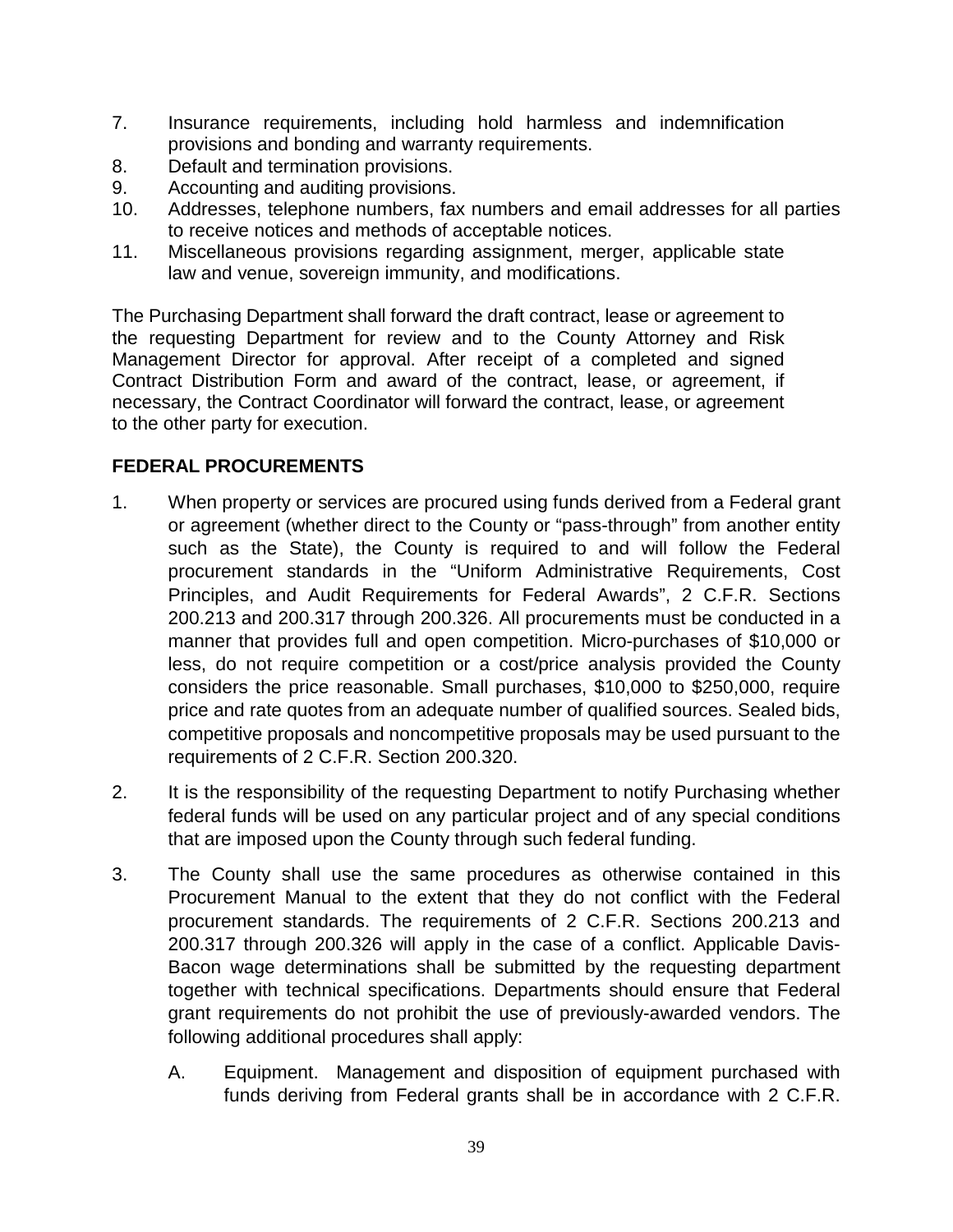Section 200.313. All property acquired must be used for federally authorized purposes until project funding ceases or until the property is no longer needed for the project, and shall not be encumbered without approval of the federal awarding agency. Property will be managed and disposed of as follows:

- 1) Property records will be maintained that include a description of all federally funded equipment, a serial number, the source of funding including the FAIN, record of title, the date of acquisition, the cost, the percentage of Federal participation in the purchase, the property location, use and condition, and the ultimate disposition of the property.
- 2) A physical inventory of the property will be taken and the results reconciled once every two (2) years.
- 3) The County's existing and customary property control system will be utilized to ensure against loss, damage or theft.
- 4) Property authorized for sale shall be sold in a manner ensuring the highest possible return.
- 5) Surplus property no longer needed for its original purpose may be used for other federally supported activities.
- 6) The County may sell or otherwise dispose of federally funded equipment with a current fair market value under \$5,000 in accordance with its customary surplus property processes.
- 7) The County will request permission from the Federal granting entity prior to disposal of equipment with a current fair market value over \$5,000.

#### B. Conflicts of Interest.

All County employees and officers are subject to the provisions of the Code of Ethics for Public Officers and Employees (Sections 112.311, Florida Statutes); Division 3, Bay County Procurement Code; the Conflict of Interest provisions in this Manual and the provisions governing Federal conflicts of interest outlined herein.

For Federal procurements, no employee, officer, or agent of the County may participate in the selection, award, or administration of a contract supported by a Federal award if he or she has a real or apparent conflict of interest. Such a conflict of interest would arise when the employee, officer, or agent, any member of his or her immediate family, his or her partner, or an organization which employs or is about to employ any of the parties indicated above has a financial or other interest in, or a tangible personal benefit from a firm considered for a contract. Except as limited by County Policy 3.25, officers, employees, and agents of the County may neither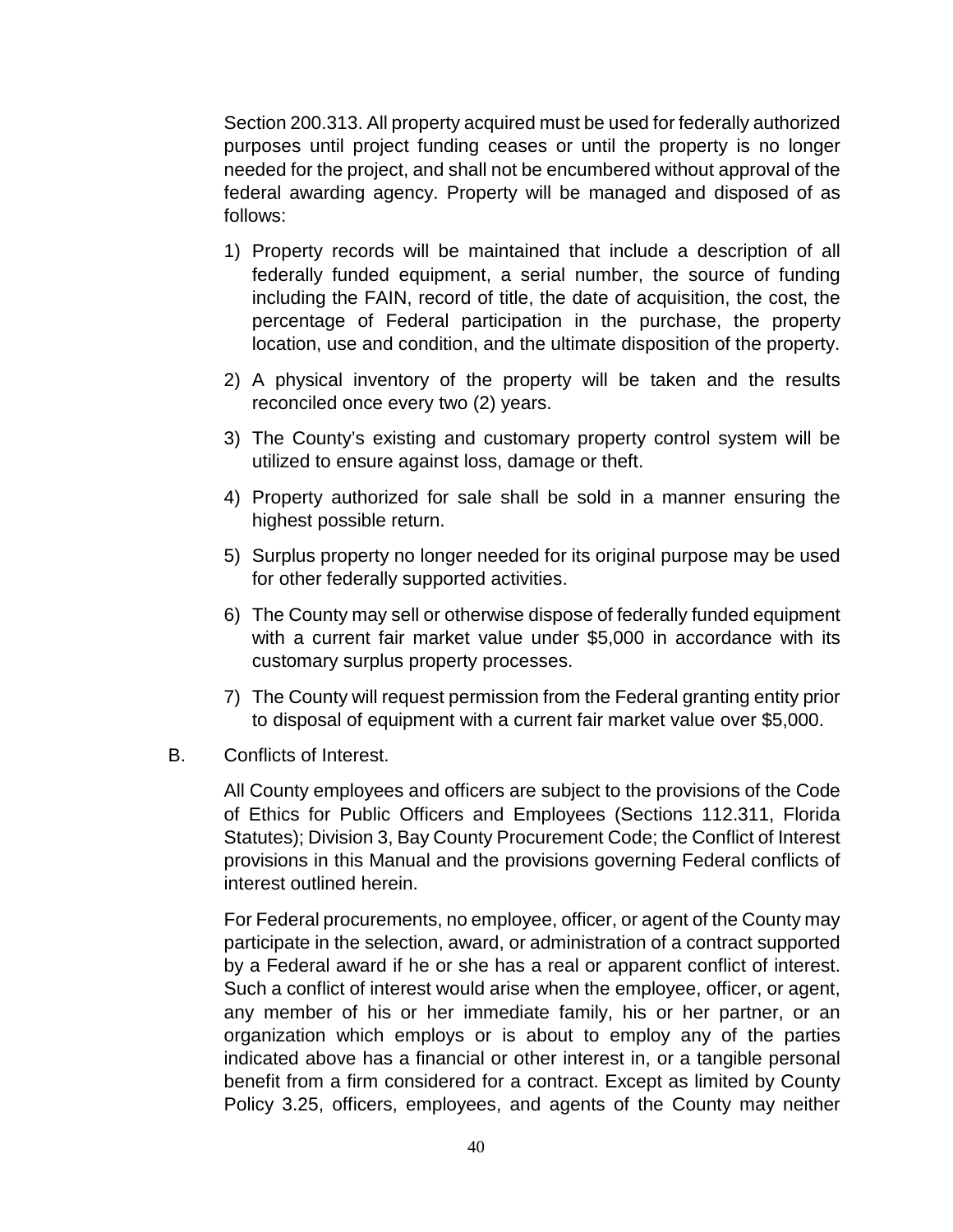solicit nor accept gratuities, favors, or anything of monetary value from contractors or parties to subcontracts. Any potential conflicts of interest must be disclosed, in a timely manner and in writing, to the Federal awarding or pass-through agency. The assigned Grant Coordinator for the federally funded project is responsible for making this disclosure. Please see the Grants Administration handbook, 1st Edition, Version 1.0 and County Policy 3.25 – Conflict of Interest.

In addition to the penalties provided in the Florida Statutes, a violation of any provision of the Code of Ethics for Public Officers and Employees; County Policy 3.25; or this section, may subject an employee to disciplinary action up to and including discharge from employment.

C. Suspension and Debarment. The County is subject to the debarment and suspension regulations implementing Executive Orders 12549 and 12689, 2 C.F.R. Part 180.

The County may not enter into an agreement for property or services with an entity or person who has been disqualified (suspended or debarred) from participation in Federal programs or activities, unless the Federal granting agency grants an exception.

The County shall take reasonable steps to determine whether any vendor, contractor or consultant is or has been excluded or disqualified from participating in such transaction. Prior to awarding any bid, the Grants Coordinator shall check with SAMS EPLS to ensure that the bidder or subcontractors, if applicable, are not disbarred or suspended from working with federally funded contracts.

The County shall include a provision in all agreements requiring contractors, vendors or consultants to comply with Part 180 when entering into covered transactions with subcontractors, sub-vendors and subconsultants, etc.

The County shall comply with all reporting requirements as mandated by the Federal granting agency.

D. Settlement of Procurement and Contract Disputes. Any person or entity wishing to dispute the award of a bid, acceptance of a proposal, other procurement of property or services, or the application or interpretation of a contract or agreement relating to property or services procured using Federal grant funds shall submit all relevant information to the Purchasing Director. Protested awards shall follow procedures set forth in Bay County Procurement Code, Division 3, Sec. 2-114. For all other disputes, the Purchasing Director shall review all information presented and shall conduct such further investigation as he or she deems appropriate under the circumstances. After review of all relevant information, the Purchasing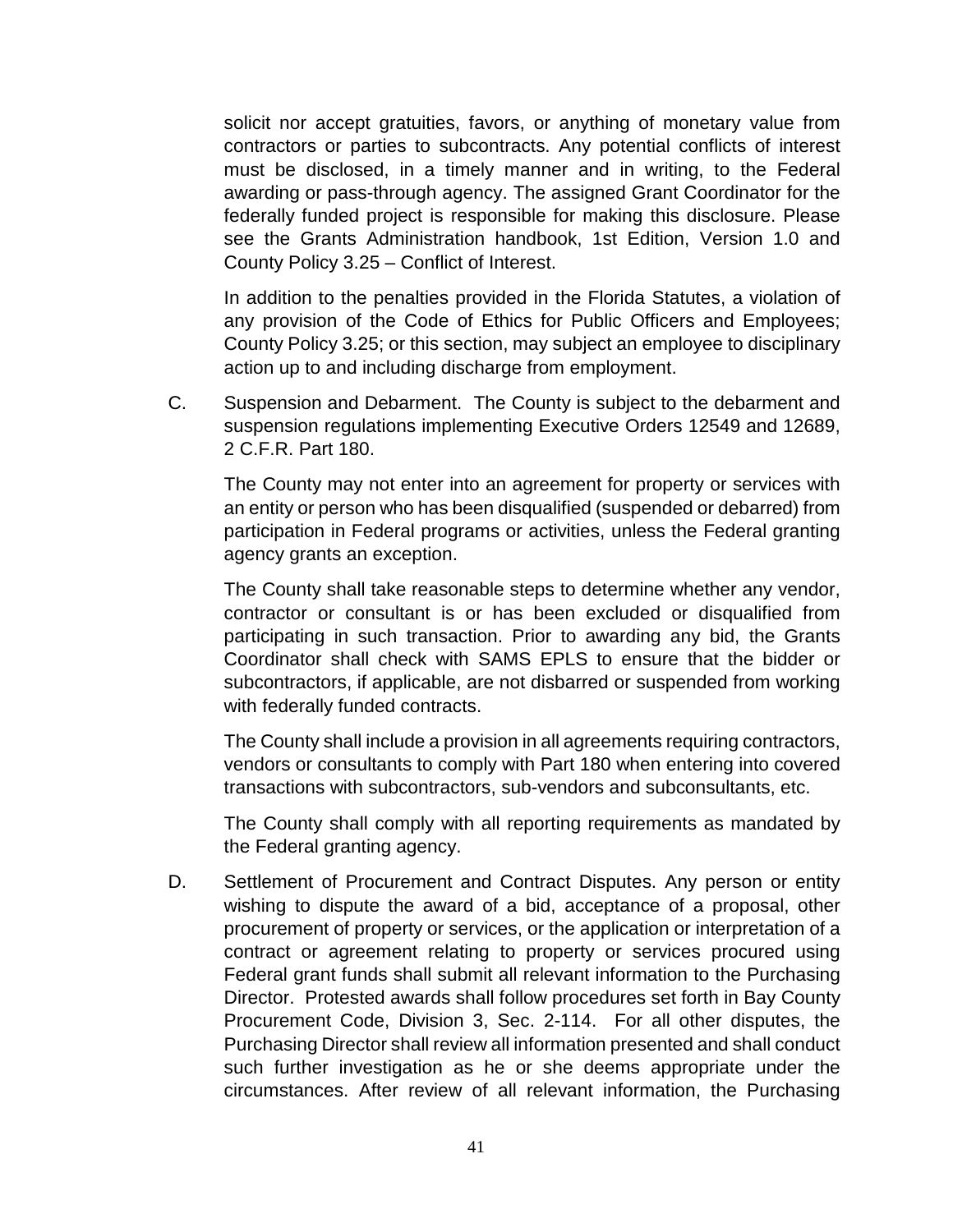Director shall render a decision concerning the dispute, which decision shall be the final decision of the County. Persons not satisfied with the decision of the Purchasing Director, may proceed in accordance with Florida law.

- E. Local Preference. Local Preference will not be used in the evaluation of bids or proposals relating to procurements deriving from Federal grant funding, unless otherwise provided for in any specific grant agreement. When contracting for architectural and engineering services, geographic location may be a selection criteria provided its application leaves a number of qualified firms, given the nature and size of the project, to compete for the contract.
- F. Minority- and Women-Owned Business Enterprises. Bay County does not discriminate on any basis within its procurement and contracting process, and encourages the participation of minority- and women-owned business enterprises (collectively, "MBEs"). Within the limits of the Federal Constitution, the County will consider the firm's status as an MBE or a certified MBE, and also the status of any sub-contractors or sub-consultants proposed to be utilized by the firm, within the evaluation process. Interested MBEs and certified MBEs are encouraged to respond.
- G. The County will take constitutionally-permissible affirmative steps to assure that minority- and women- owned businesses are used whenever possible. These steps include, but are not limited to:
	- 1) Placing qualified small, minority- and women-owned businesses on solicitation lists;
	- 2) Assuring that small, minority- and women-owned businesses are solicited whenever they are potential sources;
	- 3) Dividing total requirements, when economically feasible, into smaller tasks or quantities to permit maximum participation by small, womenand minority-owned businesses;
	- 4) Establishing delivery schedules, where requirements permit, which encourage participation by small, women- and minority-owned businesses;
	- 5) Using the services and assistance, as appropriate, of organizations such as the Small Business Administration, the Minority Business Development Agency of the Department of Commerce and the Florida Office of Supplier Diversity; and
	- 6) Requiring the prime contractor, if subcontracts are to be let, to take these same affirmative steps in the administration of its related contracts.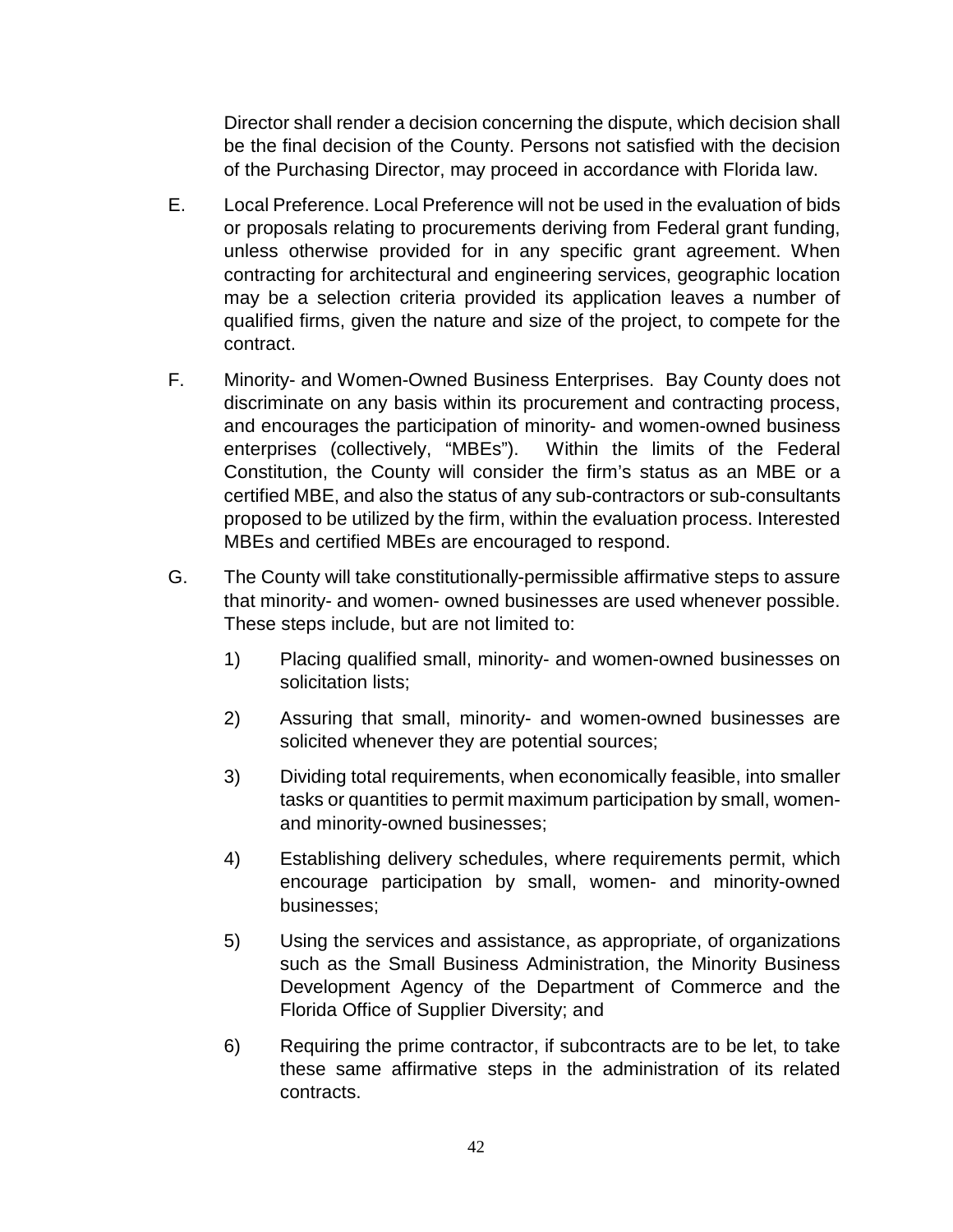4. Procurement of Recovered Materials. The County shall comply with Section 6002 of the Solid Waste Disposal Act, as amended by the Resource Conservation and Recovery Act, when procuring goods funded through Federal grant funding.

Whenever feasible, the County will procure items designated in the guidelines of the Environmental Protection Agency (EPA) at 40 C.F.R. Part 247 that contain the highest percentage of recovered materials practicable, consistent with maintaining a satisfactory level of competition, where the purchase price of the item exceeds \$10,000 or the value of the quantity acquired during the preceding fiscal year exceeded \$10,000.

The County will procure solid waste management services in a manner that maximizes energy and resource recovery.

The County will maintain an affirmative preference program for procurement of recovered materials identified in the EPA guidelines. The County may consider the Minimum Content Standard, the Case-by-Case Standard, or a substantially equivalent standard, as set forth in RCRA Section 6002(i)(3), as appropriate to any situation. The County may utilize the assistance of EPA Product Resource Guides located at http://www3.epa.gov/epawaste/conserve/tools/cpg/resources.htm for all product categories for all covered procurements.

5. Contract Cost and Price.

For every procurement in excess of \$150,000, including contract modifications or change orders greater than \$150,000, the County shall perform a cost or price analysis in connection with every procurement subject to Federal procurement guidelines, which shall include an independent estimate of cost prior to issuing bids or proposals. For proposals where price is not considered in the award, profit shall be negotiated as a separate element of the price. In determining whether profit is fair and reasonable, the County shall consider the complexity of work, the risk to be bourn by the contractor, the contractor's investment, the amount of subcontracting necessary, the quality of the contractor's record and past performance, and industry profit rates for the surrounding geographical area. "Cost Plus Percentage" methods for determining profit may not be used.

- 6. Contract Provisions. All contracts or Purchase Orders must contain the applicable provisions required pursuant to Section 200.326 and Appendix II to Part 200 of the Code of Federal Regulations. These include, but are not limited to:
	- A. Contracts in excess of \$150,000 must address legal remedies in instances where contractors violate or breach contract terms, and provide for sanctions and penalties as appropriate;
	- B. Contracts in excess of \$10,000 must address termination for cause and for convenience by the County;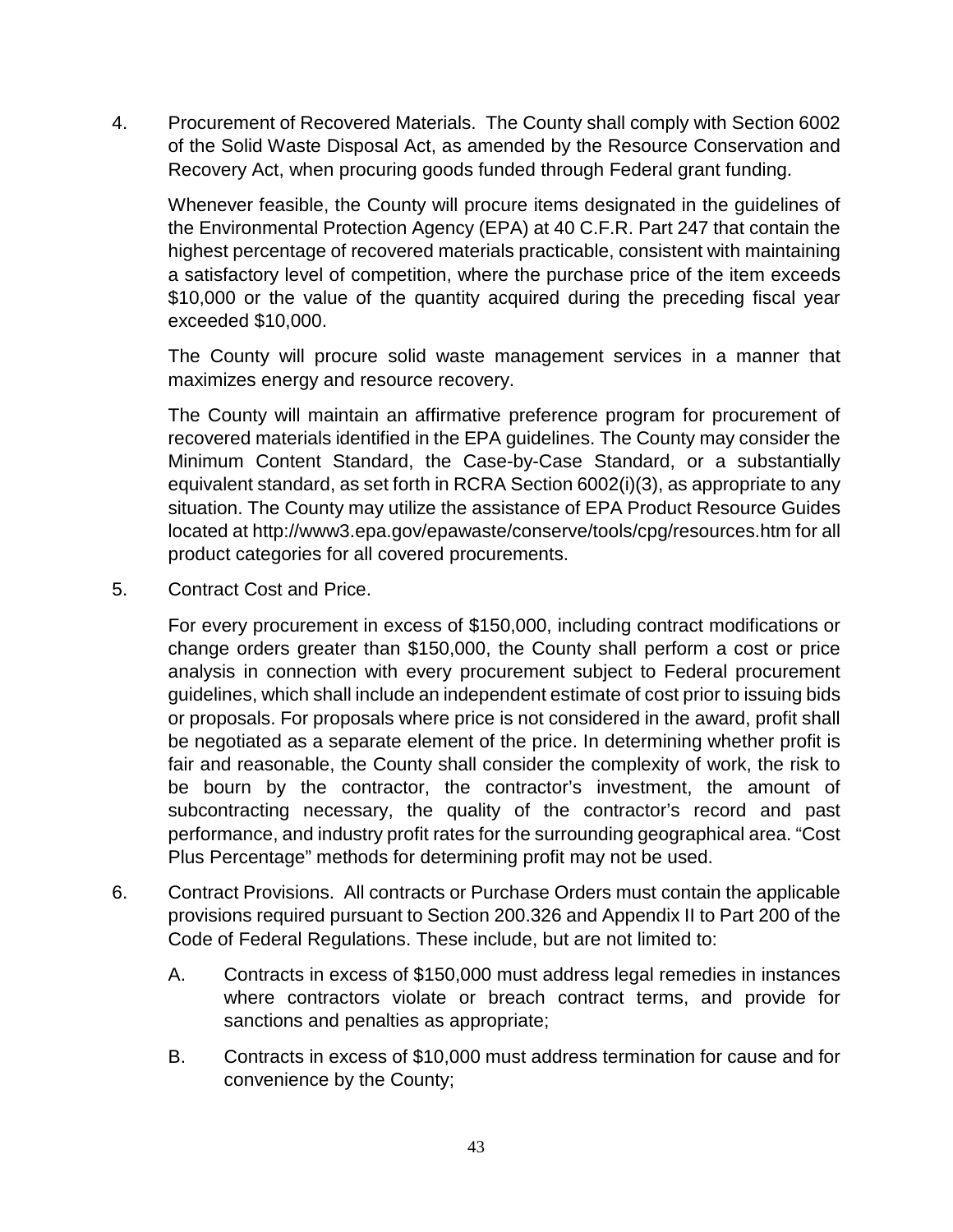- C. All contracts must include the Equal Employment Opportunity clause as provided in Appendix II;
- D. When required, all prime construction contracts in excess of \$2,000 must include a provision for compliance with the Davis-Bacon Act, as supplemented, requiring contractors to pay laborers and mechanics at a rate not less than the prevailing wages specified in a wage determination issued by the U.S. Department of Labor, which determination must be included with all solicitations;
- E. Where applicable, all contracts in excess of \$100,000 that involve mechanics or laborers must include a provision for compliance with the Contract Work Hours and Safety Standards Act, 40 U.S.C. 3701-3708;
- F. Where applicable, a clause requiring compliance with the Rights to Inventions made by Nonprofit Organizations and Small Business Firms Under Government Grants, Contracts and Cooperative Agreements, 37 C.F.. Part 401;
- G. Contracts in excess of \$150,000 must require compliance with the Clean Air Act and Clean Water Act and associated regulations;
- H. Contracts must include requirements concerning mandatory standards relating to energy efficiency as contained in Florida's Energy Conservation Plan;
- I. Contracts must include requirements that a contract award may not be made to debarred and suspended parties as listed on the EPLS in SAM;
- J. For contracts in excess of \$100,000, requirements for compliance with the Byrd Anti-Lobbying Amendment;
- K. Contracts must include a provision for compliance with the Copeland "Anti-Kickback" Act (40 U.S.C. 3145) as supplemented by Department of Labor regulations (29 C.F.R. Part 3, "Contractors and Subcontractors on Public Building or Public Work Financed in Whole or in Part by Loans or Grants from the United States") stating that each contractor or subrecipient must be prohibited from including, by any means, any person employed in the construction, completion or repair of public work, to give up any part of the compensation to which he or she is otherwise entitled; Contracts for federally funded projects must include clauses required by Federal statutes and executive orders and their implementing regulations, including the provisions listed in Appendix II to 2 C.F.R. Part 200 – Contract Provisions for Non-Federal Contracts under Federal Awards.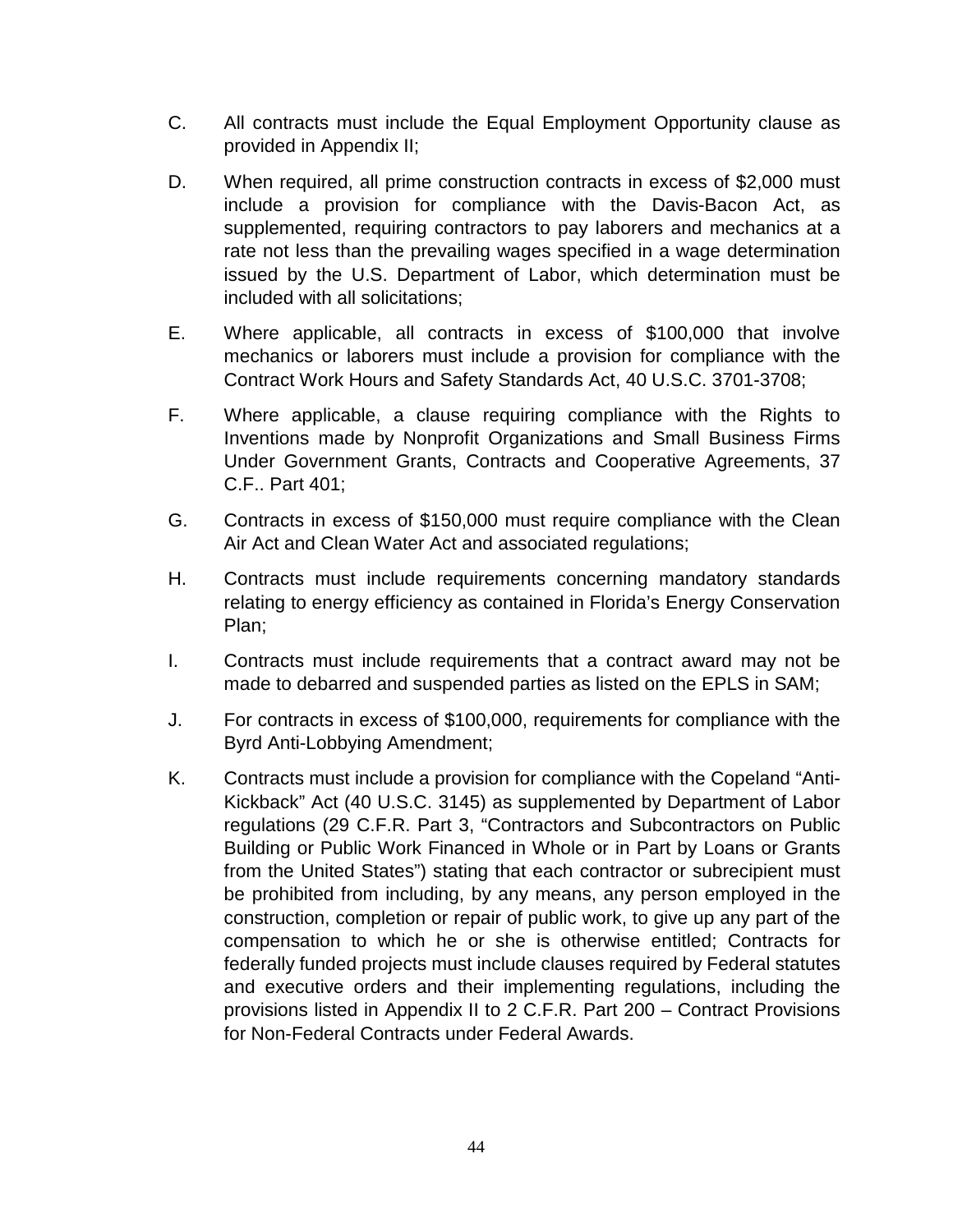## **INSURANCE REQUIREMENTS**

The Risk Management Director shall review all contracts for recurring purchases of goods and services, for goods and services over \$5,000, and otherwise as requested by the Purchasing Director. The Risk Management Director shall determine what insurance and conditions will be provided based on the type of goods or services to be procured. Generally, any of the following insurance requirements may be included in a contract:

- 1. Hold Harmless and Indemnification Agreement
- 2. Loss Control Provisions
- 3. Drug Free Work Place Requirements: It is the policy of the Board to provide a Drug-Free Workplace for all County employees. To that extent, all individuals or organizations desiring to do business with the County are required to have a substance abuse policy subject to the same rules of conduct and tests as the employees of the Bay County Commission.
- 4. General, Automobile and Excess or Umbrella Liability Coverage
- 5. General Liability Coverage
- 6. Products/Completed Operations
- 7. Business Auto Liability Coverage
- 8. Excess or Umbrella Liability Coverage
- 9. Property Coverage for Leases
- 10. Commercial General Liability Increased General Aggregate Limit
- 11. Liquor Liability
- 12. Owners Protective Liability Coverage
- 13. Builders Risk Coverage
- 14. Installation Floater Coverage
- 15. Motor Truck Cargo Coverage
- 16. Contractor's Equipment Coverage
- 17. Fidelity/Dishonesty Coverage
- 18. Garage Liability Coverage
- 19. Garage keepers Coverage
- 20. Watercraft Liability Coverage
- 21. Aircraft Liability Coverage
- 22. Pollution/Environmental Impairment Liability Coverage
- 23. United States Longshoremen and Harbor workers Act Coverage
- 24. Jones Act Coverage Endorsement
- 25. Professional Liability, Malpractice and/or Errors or Omissions

# **FLORIDA PROMPT PAYMENT ACT**

Payment for all purchases by the County shall be made in a timely manner in accordance with the provisions of the "Local Government Prompt Payment Act," sections 218.70 -218.79, Florida Statutes.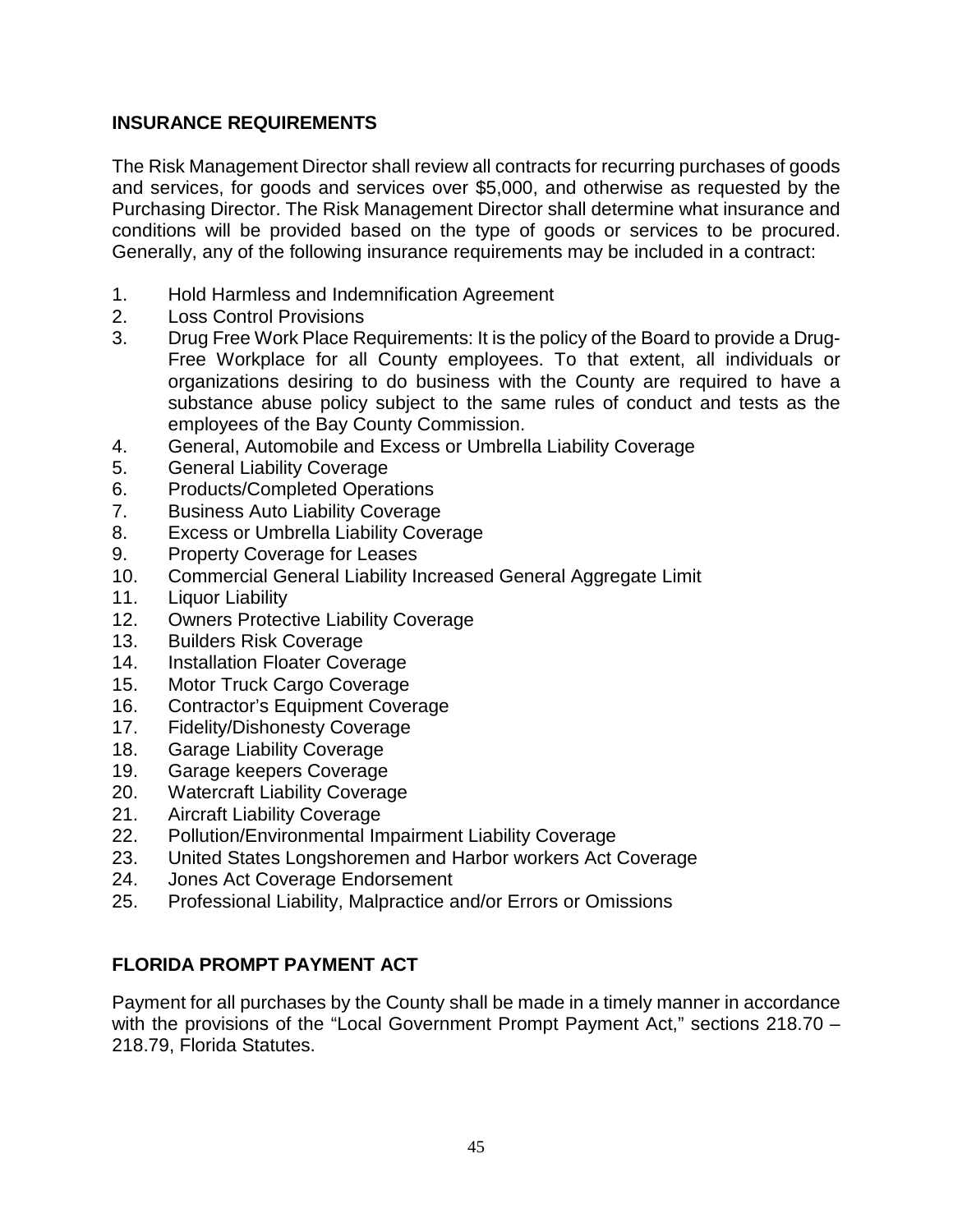# **INVOICES**

- 1. An invoice submitted to the Clerk's Finance Office for payment shall qualify for payment when the following conditions are met:
	- A. The invoice is accompanied by the yellow copy of the Purchase Order, acknowledging the receipt of goods or services, or the white copy of the purchase requisition that is signed and dated by the Purchasing Director and individual with appropriate level of authority that coincides with the monetary amount of the goods or services; or, the contract number shall be referenced on the invoice and signed by the designated department employee.
	- B. In the event of a partial shipment, a photocopy of the Purchase Order, purchase requisition, or schedule of values or deliverables indicating the item(s) received may be forwarded to the Clerk's Finance Office as long as it has been signed and dated by the designated department employee.
	- C. In the event of a blanket Purchase Order, a photocopy of the Purchase Order may be submitted to the Clerk's Finance Office for each occurrence that payment is required against the Purchase Order prior to final payment. The yellow copy of the Purchase Order must accompany the final invoice when forwarded to the Clerk's Finance Office for payment.
	- D. The invoice is an exception or exemption as referenced in the Procurement Manual.
	- E. Advance payment of an invoice for goods or services shall first be submitted for approval by the Purchasing Department. Invoice shall be accompanied by supporting justification. Criteria for approval shall include one of the following:
		- (1) Advance payment will result in a savings to the County which is equal to or greater than the amount the County would earn by investing the funds and paying in arrears.
		- (2) The goods or services are essential to the operation of the County and are available only if advance payment is made.
- 2. A change order will be processed to correct any discrepancies between the monetary amount on the invoice and the monetary amount of the processed Purchase Order or contract, according to guidelines in the Procurement Manual.

# **DIRECT PURCHASE**

The county may elect to purchase materials and equipment included in any contractor's bid for a portion of the work directly from the supplier of such materials or equipment in order to achieve sales tax savings. Direct purchase language should be included in the solicitation documents if it may be applicable to the project.

The contractor shall submit to the county a list, of materials and equipment appropriate for consideration by owner as direct purchase materials. If the county elects to purchase any direct purchase materials, the contractor shall promptly furnish to the county, at least